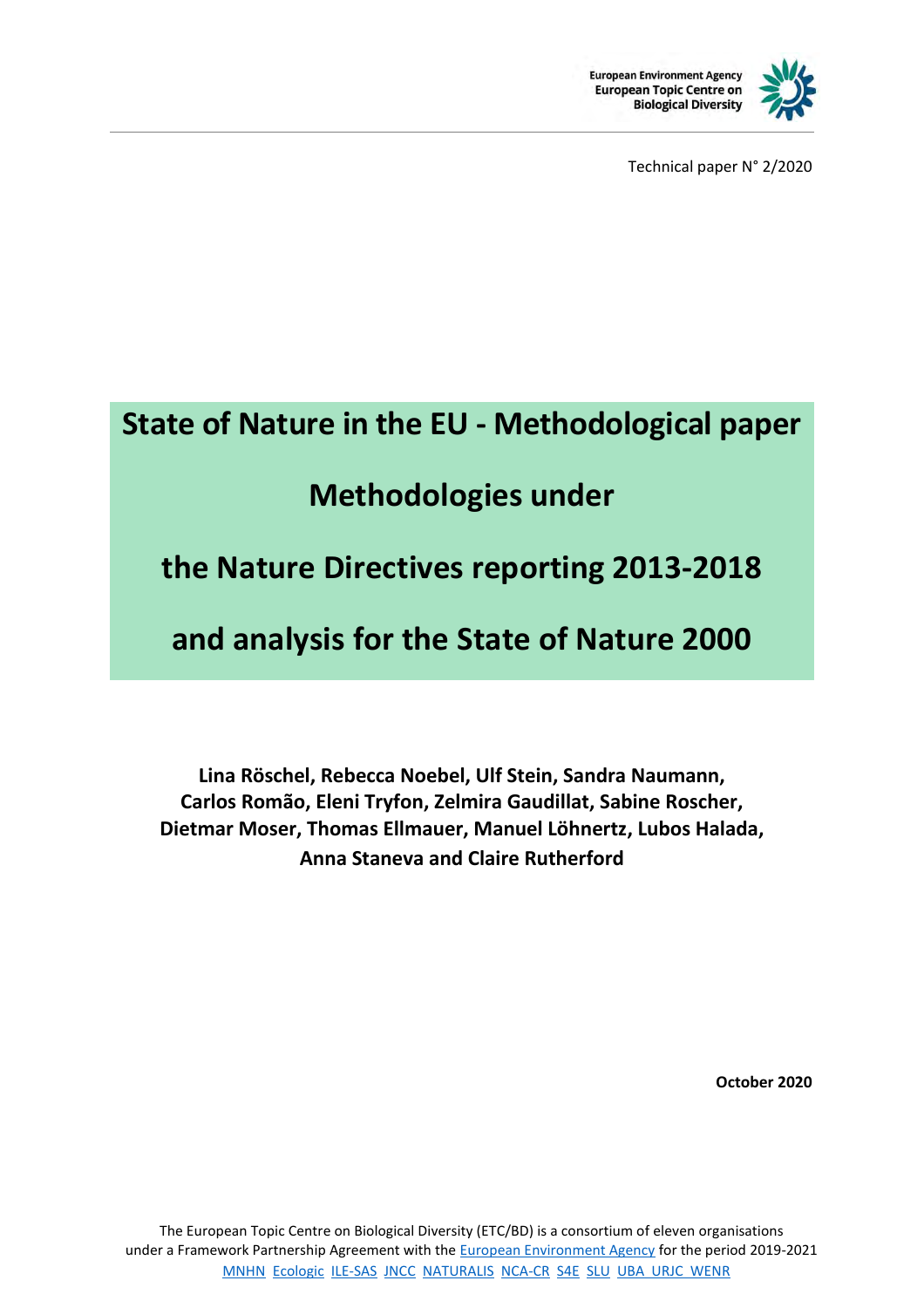#### **Authors' affiliation**:

Lina Röschel, Ecologic Institute (DE) Rebecca Noebel, Ecologic Institute (DE) Ulf Stein, Ecologic Institute (DE) Sandra Naumann, Ecologic Institute (DE) Carlos Romão, European Environment Agency (DK) Eleni Tryfon, European Environment Agency (DK) Zelmira Gaudillat, Muséum national d'Histoire naturelle (FR) Sabine Roscher, Muséum national d'Histoire naturelle (FR) Dietmar Moser, Umweltbundesamt (AT) Thomas Ellmauer, Umweltbundesamt (AT) Manuel Löhnertz, space4environment (LU) Lubos Halada, Institute of Landscape Ecology of the Slovak Academy of Sciences (SK)

#### **External contributors:**

Anna Staneva, BirdLife International under contract of the European Commission (UK) Claire Rutherford, BirdLife International under contract of the European Commission (UK)

#### **EEA project manager:**

Carlos Romão, European Environment Agency (DK)

#### **ETC/BD production support:**

Muriel Vincent, Muséum national d'Histoire naturelle (FR)

#### **Context:**

The Topic Centre has prepared this Technical paper in collaboration with the European Environment Agency (EEA) under its 2020 work programmes as a contribution to the EEA's work on Nature Directives reporting and assessments.

#### **Citation:**

#### Please cite this report as

Röschel, L., Noebel, R., Stein, U., Naumann, S., Romão, C., Tryfon, E., Gaudillat, Z., Roscher, S., Moser, D., Ellmauer, T., Löhnertz, M., Halada, L., Staneva, A. and Rutherford, C., 2020. State of Nature in the EU - Methodological paper. Methodologies under the Nature Directives reporting 2013-2018 and analysis for the State of Nature 2000. ETC/BD report to the EEA.

#### **Disclaimer:**

This European Topic Centre on Biological Diversity (ETC/BD) Technical Paper has not been subject to a European Environment Agency (EEA) member country review. The content of this publication does not necessarily reflect the official opinions of the EEA. Neither the ETC/BD nor any person or company acting on behalf of the ETC/BD is responsible for the use that may be made of the information contained in this report.

The withdrawal of the United Kingdom from the European Union did not affect the production of the report. Data reported by the United Kingdom are included in all analyses and assessments contained herein, unless otherwise indicated.

**©**ETC/BD 2020 ETC/BD Technical paper N° 2/2020 European Topic Centre on Biological Diversity c/o Muséum national d'Histoire naturelle 57 rue Cuvier 75231 Paris cedex, France Phone: + 33 1 40 79 38 70 E-mail: etc.biodiversity@mnhn.fr Website[: http://bd.eionet.europa.eu](http://bd.eionet.europa.eu/)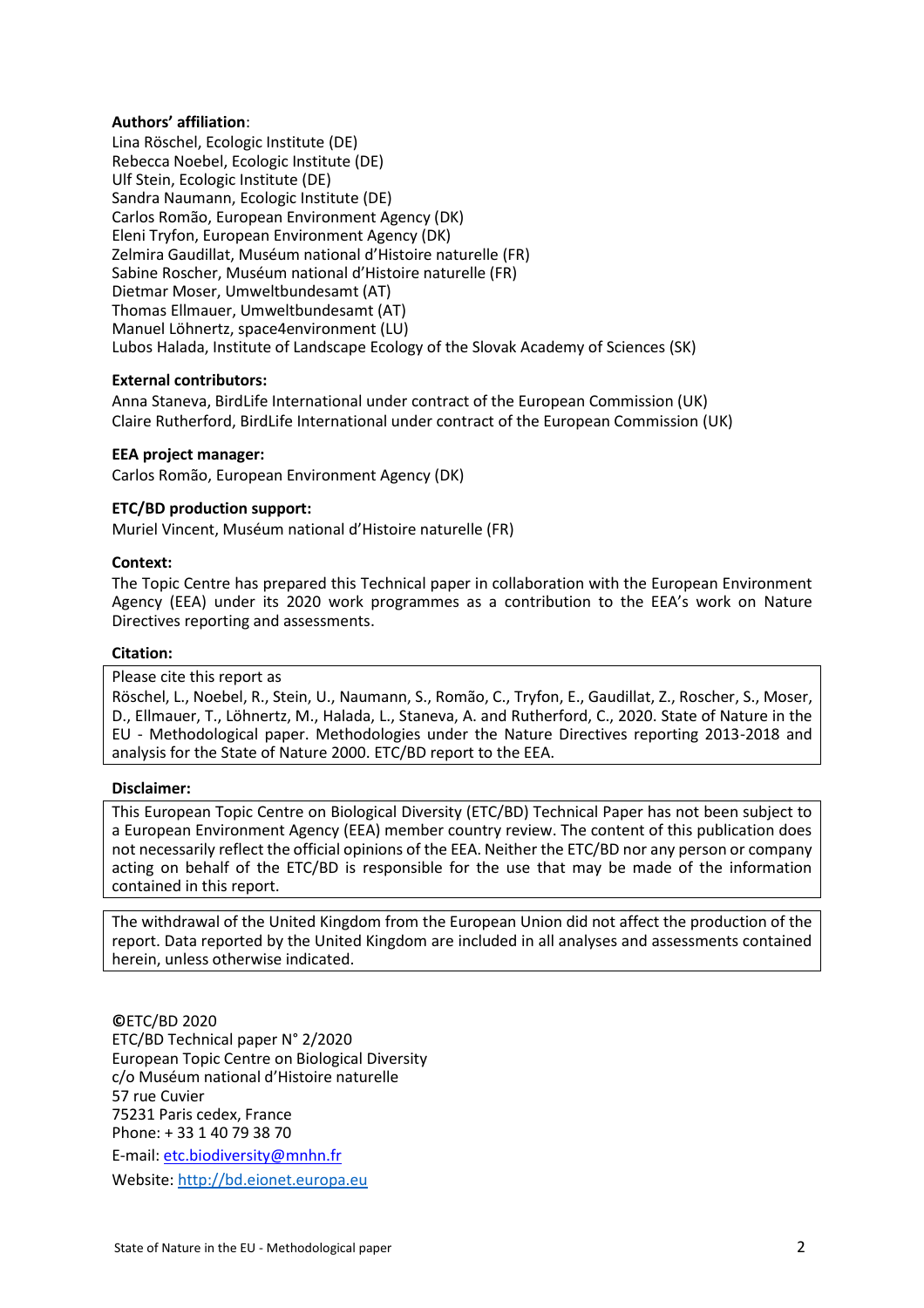#### <span id="page-2-0"></span>**Contents**

| 1              |       |                                                                       |  |  |  |
|----------------|-------|-----------------------------------------------------------------------|--|--|--|
| $\overline{2}$ |       |                                                                       |  |  |  |
| 2.1            |       |                                                                       |  |  |  |
| 2.2            |       |                                                                       |  |  |  |
| 2.3            |       |                                                                       |  |  |  |
| 3              |       |                                                                       |  |  |  |
| 3.1            |       |                                                                       |  |  |  |
| 3.2            |       |                                                                       |  |  |  |
| 3.3            |       |                                                                       |  |  |  |
| 3.4            |       |                                                                       |  |  |  |
| 4              |       |                                                                       |  |  |  |
| 4.1            |       |                                                                       |  |  |  |
| 4.2            |       |                                                                       |  |  |  |
| 4.3            |       |                                                                       |  |  |  |
| 5              |       |                                                                       |  |  |  |
| 5.1            |       |                                                                       |  |  |  |
| 5.2            |       | Coverage of ecosystems by terrestrial and marine Natura 2000 sites 28 |  |  |  |
| 5.3            |       |                                                                       |  |  |  |
| 5.4            |       |                                                                       |  |  |  |
| 6              |       |                                                                       |  |  |  |
| 6.1            |       |                                                                       |  |  |  |
|                | 6.1.1 |                                                                       |  |  |  |
|                | 6.1.2 |                                                                       |  |  |  |
|                |       |                                                                       |  |  |  |
|                | 6.2.1 |                                                                       |  |  |  |
|                | 6.2.2 |                                                                       |  |  |  |
| 7              |       |                                                                       |  |  |  |
| 8              |       |                                                                       |  |  |  |
|                |       |                                                                       |  |  |  |
|                |       |                                                                       |  |  |  |
|                |       |                                                                       |  |  |  |
|                |       |                                                                       |  |  |  |
|                |       |                                                                       |  |  |  |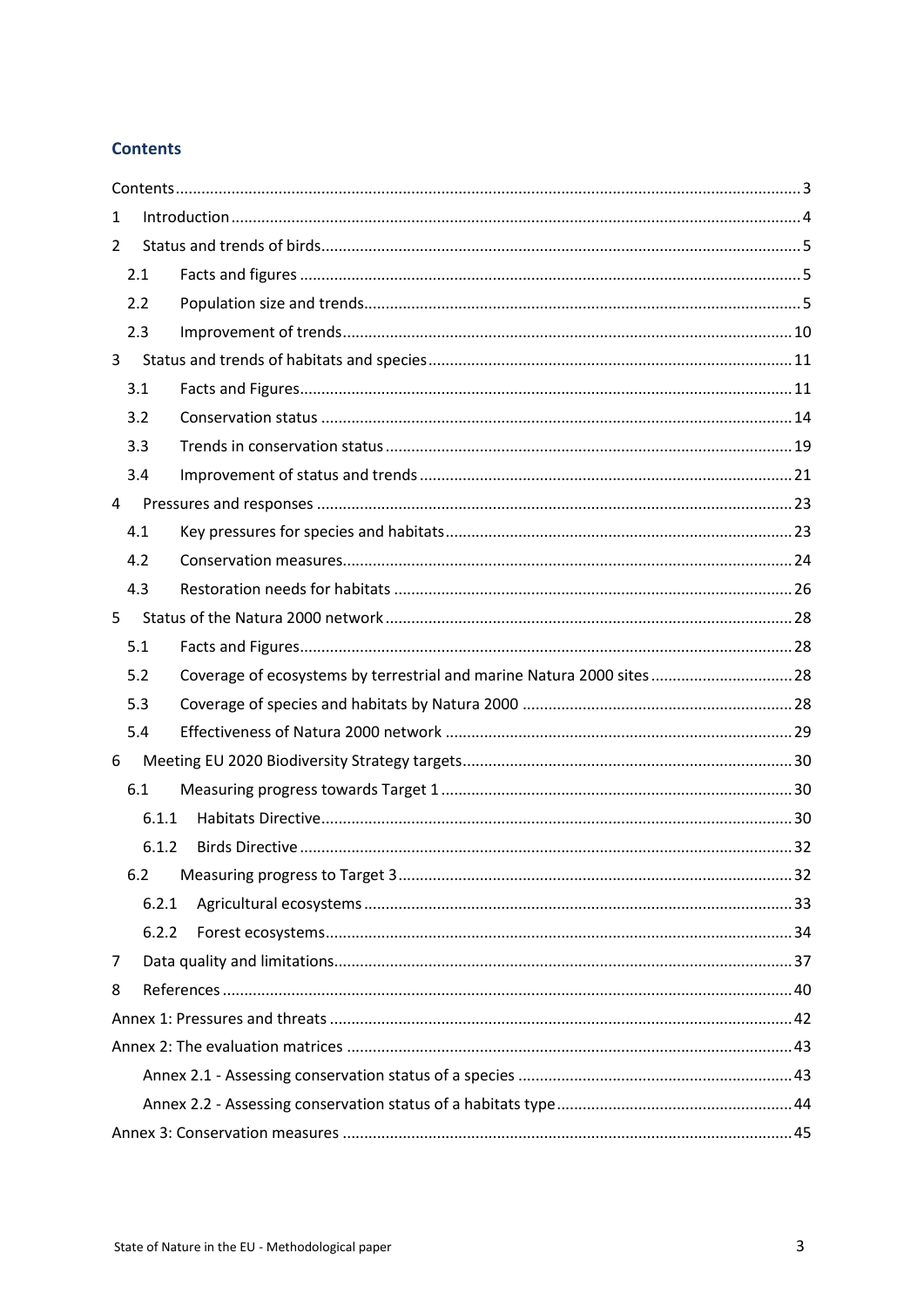# <span id="page-3-0"></span>**1 Introduction**

This report is complementary to the third edition of the State of Nature report, which describes the state of nature in the EU based on reports from Member States under the Birds (2009/147/EC) and the Habitats (92/43/EEC) Directives for the period 2013-2018. The first edition was developed based on 2007 Member State reporting (2001-2006) and was published in 2009<sup>1</sup>. The second edition (reporting 2007-2012) was published in 2015<sup>2</sup>.

This report details the methodologies applied in the current State of Nature report, complementing the reporting guidelines for the Member States (see Reference Portals for Article 12<sup>3</sup> and Article 17<sup>4</sup>); it focuses on assessments made at EU level beyond Member State reports. It is a stand-alone document that explains the methodological processes that lead to the assessments and results presented in the current State of Nature Report.

As part of the new reporting period, the terminology for describing the conservation status of protected habitats and species was harmonised for Article 12 (Birds Directive) and Article 17 (Habitats Directive) as shown in the table below.

| <b>EU Status</b>                               | Good       | Poor                                                                                                                                                              | <b>Bad</b>                                                       | <b>Unknown</b> |
|------------------------------------------------|------------|-------------------------------------------------------------------------------------------------------------------------------------------------------------------|------------------------------------------------------------------|----------------|
| categories of EU population<br>status of birds | Secure     | Near Threatened<br>(close to being in<br>high risk of<br>extinction in the<br>near future<br>according to IUCN<br>Red List criteria),<br>Declining or<br>Depleted | Threatened<br>(according to<br><b>IUCN Red List</b><br>criteria) | Unknown        |
| categories of EU                               | Favourable | Unfavourable                                                                                                                                                      | Unfavourable                                                     | Unknown        |
| biogeographical conservation                   |            | inadequate                                                                                                                                                        | bad                                                              |                |
| status for habitats and                        |            |                                                                                                                                                                   |                                                                  |                |
| species of Community interest                  |            |                                                                                                                                                                   |                                                                  |                |

This document summarises methodological applications practiced to derive results presented in the "State of nature in the EU: Results from reporting under the nature directives 2013-2018" report. To facilitate traceability of findings, each chapter is complimentary to the same section in the State of Nature report.

1

<sup>1</sup> <https://www.eionet.europa.eu/etcs/etc-bd/activities/reporting/article-17/outcomes-2001-2006>

<sup>2</sup> <https://www.eionet.europa.eu/etcs/etc-bd/activities/reporting/article-17/outcomes-2007-2012>

<sup>&</sup>lt;sup>3</sup> [http://cdr.eionet.europa.eu/help/birds\\_art12](http://cdr.eionet.europa.eu/help/birds_art12)

<sup>4</sup> [http://cdr.eionet.europa.eu/help/habitats\\_art17](http://cdr.eionet.europa.eu/help/habitats_art17)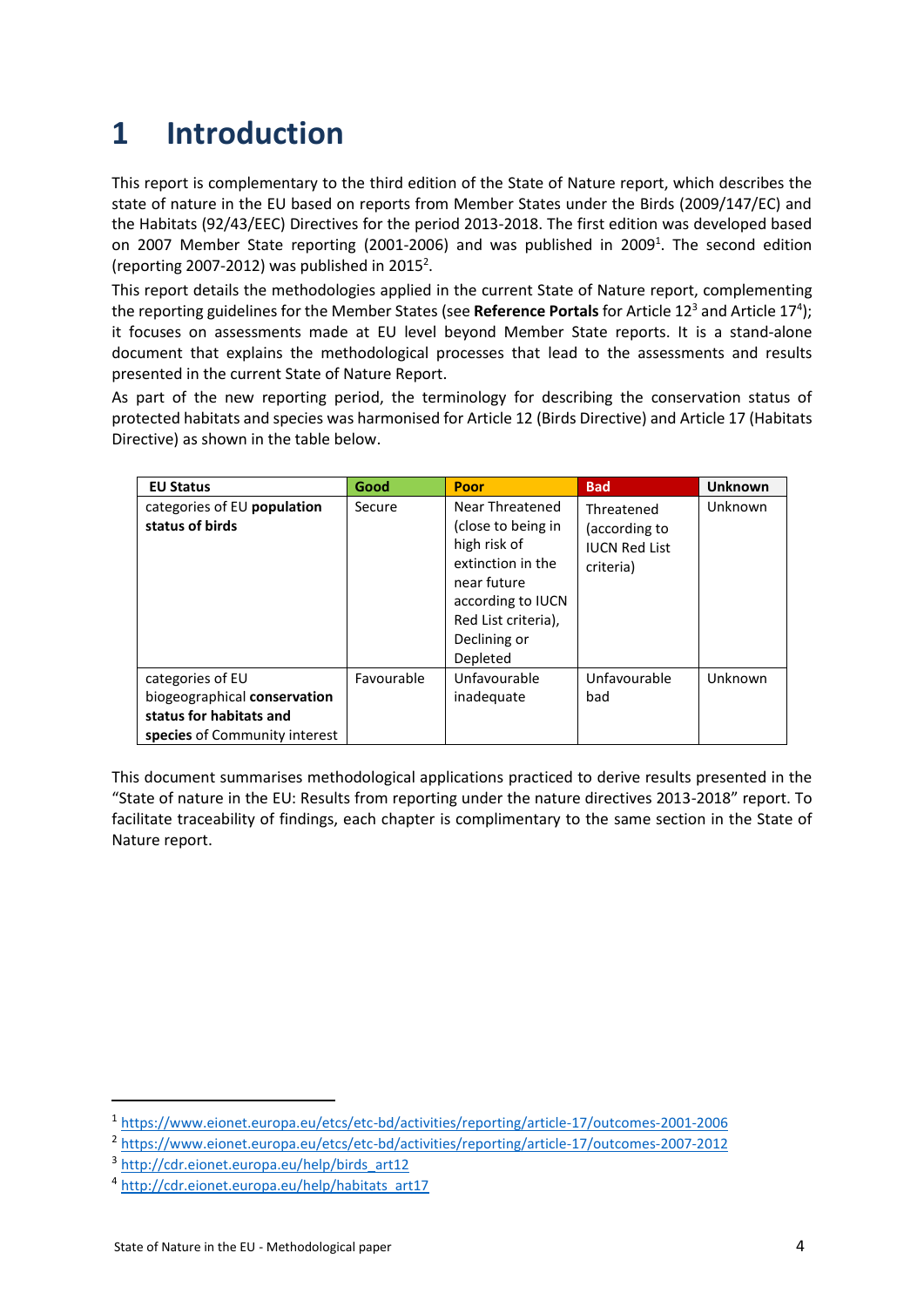# <span id="page-4-0"></span>**2 Status and trends of birds**

Article 12 requires Member States to report on their progress in implementing Council Directive 2009/147/EC of April 1979, amended in 2009, on the conservation of wild birds (Birds Directive) to the European Commission every six years. The six-year reporting cycle was established in agreement with Member States in 2008-2012 before recently being legislatively established as well. In mid-2019, Member States submitted their second report under Article 12 of the Birds Directive by application of the format established in 2011 and updated in 2016. The reports are required for all regularly occurring breeding species, and also for wintering and passage Annex I taxa and non-Annex I taxa triggering SPA designations (and in addition for Annex II species not occurring as breeders) (DG Environment, 2017). The reported data includes, among others, **population size**, **trends** and **distribution**, along with information on the **main pressures and threats**, **conservation measures** and coverage by the **Special Protection Area (SPA) network.** A mix of taxonomic levels (species and subspecies levels) was used for most the statistics presented in Chapter 2 of the State of Nature in the EU report. Therefore, in the context of this present chapter and Chapter 2 of the State of Nature in the EU report, the word 'species' is used in the strict sense of bird populations considered at taxonomical species-level only. Conversely, the word 'taxa' (which is usually used as a general term to talk about a taxonomic group of any level) refers in this context (unless stated otherwise) to the selection of species, as well as sub-species and biogeographic populations, which were assessed for this report.

## <span id="page-4-1"></span>**2.1 Facts and figures**

Analysis was undertaken to show the shares of the reports submitted by Member States for birds listed in the Annexes I and II of the Birds Directive, covered by Article 12 reporting as well as those for non-annex taxa.

## <span id="page-4-2"></span>**2.2 Population size and trends**

Data across Member States were combined to produce overall EU population sizes and trends for each taxon. Different Member States used different methodologies for estimating population sizes and trends, and potentially adopted differing interpretations of some aspects of the guidance on reporting (e.g. in some cases Member States deviate from the agreed definition of stable or uncertain trends), which needs to be taken into consideration when reviewing overall figures.

#### **EU population size**

The reported population size data across all Member States (minimum and maximum or best values) were summed to calculate the overall EU minimum and maximum population size of each bird taxon. To allow total EU species population sizes to be calculated, all Member States were requested to report their national data using a common population unit. Population units for most breeding birds were breeding pairs (except a minority of taxa with unusual or complex breeding biology or cryptic behaviour, for which other units, such as calling or lekking males, were used); for wintering birds, units were individuals. These population units were agreed during the consultation for the Member State species checklists. In cases where population size data were reported in population size units different to those specified for Article 12 reporting, the reported values were converted to the appropriate units based on expert opinion and with reference to any relevant national sources. In cases when population size was indicated as a minimum or maximum value only, with no additional information to verify that this was the only value intended to be provided (e.g. type of estimate indicated as minimum), this was considered an omission and the value provided was used as a best single value.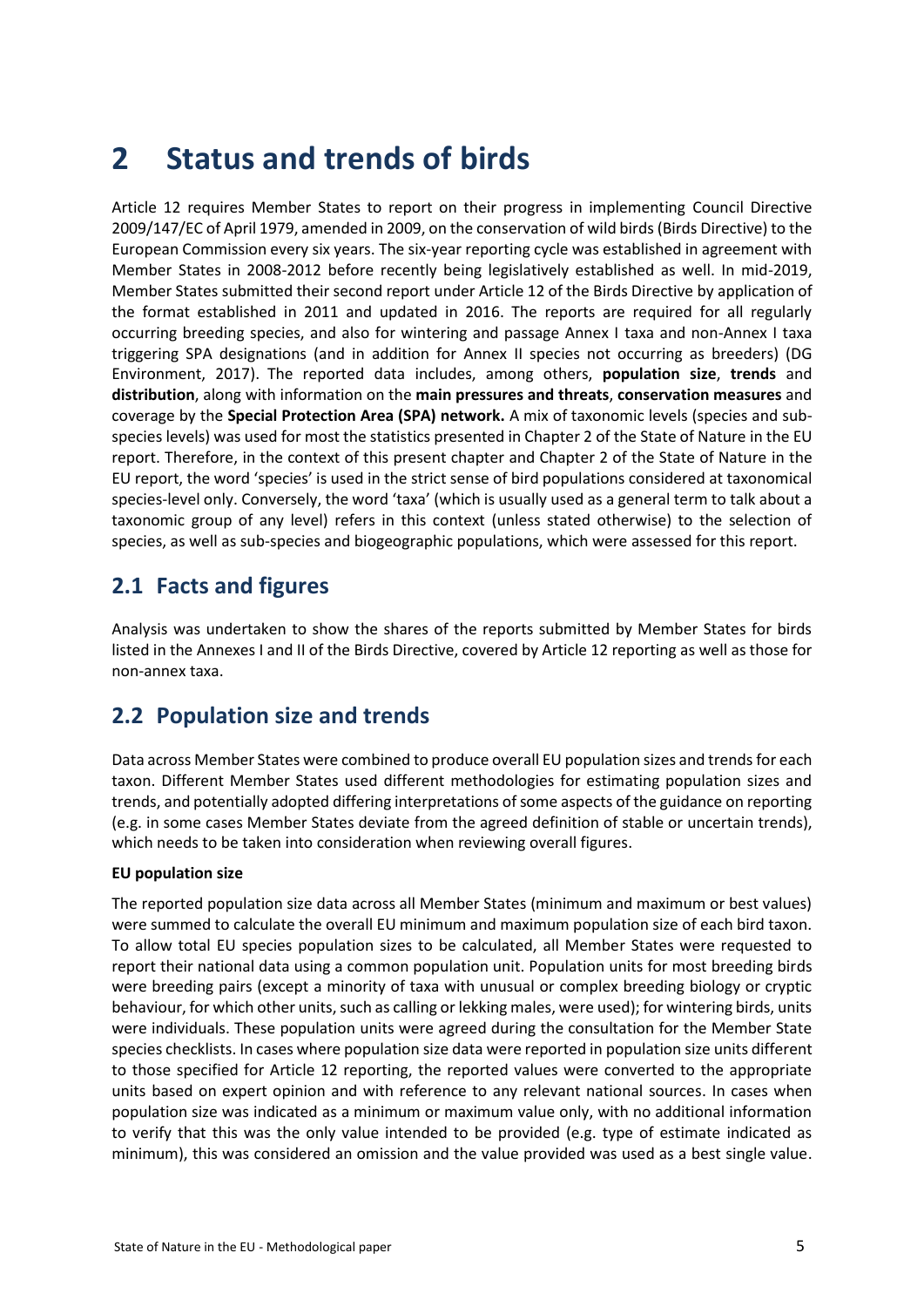When only best single value was indicated, this was used as both minimum and maximum when calculating the overall EU population size.

With the agreement of the European Commission, population data from national NGOs or other alternative sources were used in some particular cases (e.g. where important omissions from Member States' reports were identified, or more recent good quality data were not taken into consideration). These surrogate data were used to ensure the bird species assessments, which are based around a rigorous scientific exercise, are able to deliver a clear and up-to-date status of each species in the EU<sup>5</sup>.

#### **EU population trends**

Population trend data from all Member States were combined and weighted by each Member State's contribution according to the size of its population. Weightings were based on the geometric mean of the Member State's minimum and maximum population size (or the population size best single value where such was provided), compared to the best single value or geometric mean of the equivalent totals for the overall EU population. This analysis was carried out using a dedicated tool developed by the IUCN to estimate overall trends based on data from multiple (national) subpopulations (IUCN, 2019).

Trend information reported as unknown (where there are insufficient or no data available to be possible to estimate a trend direction or calculate magnitudes) and missing information (e.g. trend magnitude not reported) was problematic for the analysis and evaluation of the EU trends and status. Where trend directions were reported as unknown for more than half the total EU population (based on geometric means or best single values), the overall EU trend was classified as unknown, as the true actual trend of the unknown populations could plausibly have driven the overall EU trend in the opposite direction to that of the reported populations. Where over half of the total population trend of a species was reported as uncertain (where the magnitudes reported span 0, but it is difficult to ascertain the direction of the trend – e.g. minimum -38 and maximum +19), or where trend directions were reported as unknown for less than half of EU populations, but allocating a trend category with confidence was not possible due to conflicting trend information or lack of trend magnitudes, the overall EU trend was classified as uncertain. Where relevant, the robustness of trend categories in terms of the effects of missing data were tested using plausible 'good' and 'bad' scenarios, based on other sources of information, such as any other trend information reported by the Member State, other published sources, and/or recent national Red Lists, and in some cases on expert opinion.

The interpretation of trend direction categories by Member States varied throughout the countries. The correct ways to define these categories are given in the supporting document available on the Article 12 reference portal<sup>6</sup>. If trend direction categories deviated from the magnitudes given, then these were adjusted according to the magnitude data, and the change recorded in the species' audit trail, which can be found on the Article 12 reporting **webtool**<sup>7</sup> .

Both EU trend direction and magnitude were calculated and used for the EU level assessments. The trend directions for each species are provided on the Article 12 reporting web tool, together with the population size estimates.

Bird taxa population size and trend data for which Member States reported at a sub-specific, subpopulation or biogeographical population level were aggregated to obtain species level data, as this is

**.** 

<sup>&</sup>lt;sup>5</sup> If relevant, the use of any surrogate data is documented in the audit trail for distinct species assessments which can be reached via the Article 12 reporting webtool

<https://nature-art12.eionet.europa.eu/article12/summary>

<sup>&</sup>lt;sup>6</sup> The N2K Group (2019) Reporting trend magnitudes for different categories of short- and long-term trend. Available at [http://cdr.eionet.europa.eu/help/birds\\_art12/Reporting%202019/Guidance%20on%20reporting%20trend%20](http://cdr.eionet.europa.eu/help/birds_art12/Reporting%202019/Guidance%20on%20reporting%20trend%20magnitudes%2020180703.docx) [magnitudes%2020180703.docx](http://cdr.eionet.europa.eu/help/birds_art12/Reporting%202019/Guidance%20on%20reporting%20trend%20magnitudes%2020180703.docx)

<sup>7</sup> <https://nature-art12.eionet.europa.eu/article12/>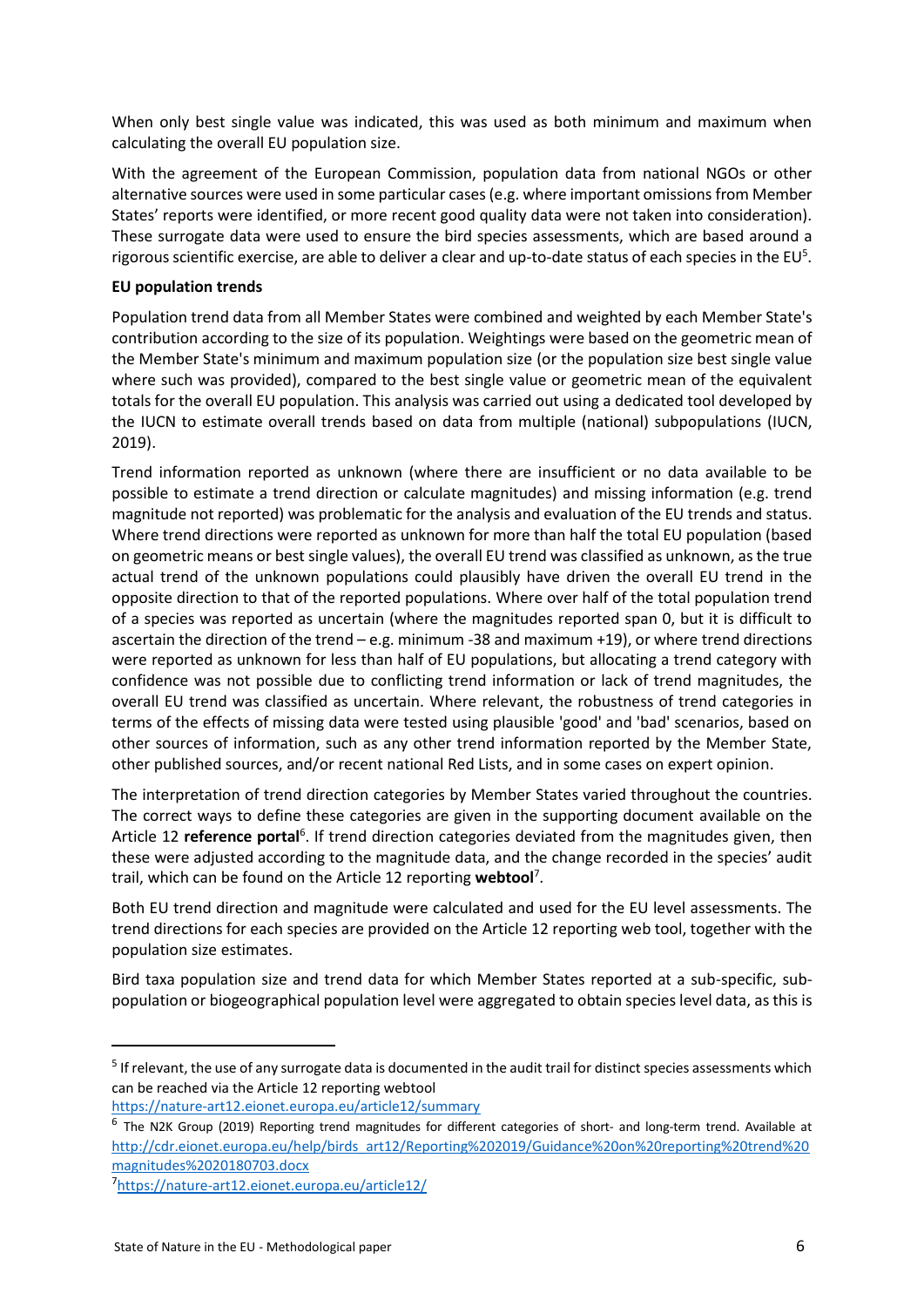the taxa level needed to undertake regional Red List assessments. In addition, separate EU size and trend data at the subspecies level were produced for sub-species listed in the Annexes of the Directive and their aggregated counterparts, or for sub-species/biogeographical populations with international Action Plans and their aggregated counterparts.

The trend analysis in the State of Nature chapter is based on the EU population trend data for taxa (including subspecies or population level assessment instead of species level assessment where relevant, see above). Two taxa which are regionally / globally extinct before the current short-term trend period are excluded from the analysis of short-term trend, while they are included in the analysis on long-term trends.

#### **Population status of species**

For a majority of species, the EU population status assessments were based on data from the breeding season, but for a minority of species, winter data were (also) used. The EU population status of species that do not breed (regularly) within the EU were based solely on winter data, where the data reported was representative enough of the total EU wintering population (22 taxa including both species and subspecies level assessments), while for species that occur in both seasons, the assessment process was carried out independently on data for both breeding and wintering populations. During winter, individuals can be much more mobile, which could potentially complicate the aggregation of the Member States data. However, most of the species for which winter data were requested are covered by coordinated international schemes, such as the African-Eurasian Waterbird Census (coordinated by Wetlands International), that take this into account. Furthermore, for some species in winter, underlying population trends can be obscured by demographic factors, often related to inter-annual variations in weather conditions. In some years, for example, birds that usually winter in the EU may be forced to move elsewhere to escape harsh winter conditions; in others, birds that usually winter outside the EU may show marked influxes into the region.

Consequently, EU population status assessments were carried out principally on the basis of breeding data, provided that the breeding data were more representative and reliable, and that the resulting status category was the same as or higher than (i.e. more threatened) that obtained using winter data. The assessed EU population status was based on wintering data for three species which also breed in the EU (*Calidris maritima*, *Calidris minuta*, and *Clangula hyemalis*).

The EU population status was assessed using an agreed standardised methodology (DG Environment 2014). The methodology aims to maintain as much comparability as possible with that used to calculate the baseline for Target 1(ii) for birds under the EU Biodiversity Strategy for 2020 (BirdLife International, 2004), and to maximise the use of the data reported by the Member States under Article 12. The first step in the EU population status assessment process is assessing whether taxa are regionally threatened or near threatened, i.e. if they meet or are close to meeting the IUCN Red List criteria at the EU28 level (IUCN, 2012; IUCN 2019a). This process feeds directly into the Pan-European Red List of Birds that is being prepared in parallel, as a core deliverable of the European Commission– funded contract led by BirdLife International to support Article 12 reporting (BirdLife, 2019).

Two previous complete assessments of the population status of birds at EU level were published in 2004 (EU25) and 2015 (EU27), respectively (BirdLife, 2004; EEA, 2015)). The assessments are based on the IUCN Red List methodology, but adapted as regards the IUCN 'Least Concern' category, which is sub-divided into 'Declining', 'Depleted' and 'Secure'. For consistency with these earlier assessments, the 2020 assessment has applied the same set of quantitative criteria to classify species into a small number of categories, according to their EU population status (Table 2.1).

Four of the species for which Member States have provided the population and trend data were not assessed, three non-native species and one species occurring sporadically within the EU.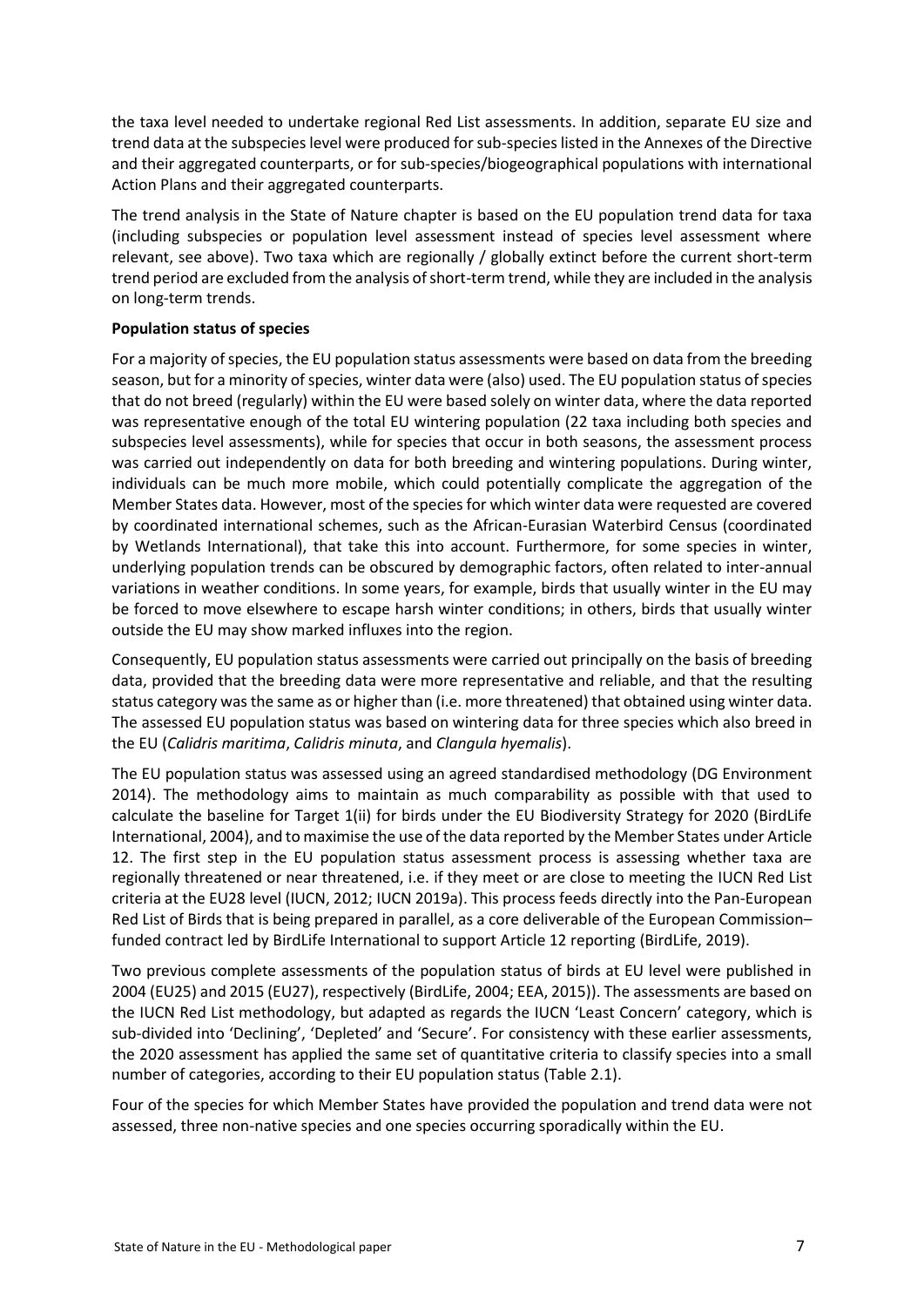#### **Step 1: Combining national data-sets and producing descriptive statistics**

The EU-level analysis of the Article 12 involves combining the national data sets provided by each country to produce one EU-level data set, which summarises the size and trend of each species' population and breeding range size at EU level. This is described in detail in the first part of this section.

#### **Step 2: Applying the IUCN Red List criteria to the EU data-set**

The IUCN Red List of Threatened Species™ categories and criteria (IUCN, 2012) are well known and widely respected, with clear guidelines (IUCN, 2017). They identify the immediate risk of extinction of species which is just one of many ways of informing conservation priorities. This concept is very relevant to the Birds Directive (e.g. Article 4) and has been used to help prioritise species (e.g. for Species Action Plans, LIFE funding, etc.). Including a regional Red List application in the system used to assess the EU population status of species is thus highly relevant (IUCN, 2012a).

However, Article 2 of the Birds Directive demands much more than avoiding extinction:

*"Member States shall take the requisite measures to maintain the population of the species referred to in Article 1* [i.e. all naturally occurring wild birds in the EU] *at a level which corresponds in particular to ecological, scientific and cultural requirements, while taking account of economic and recreational requirements, or to adapt the population of these species to that level."*

This is why the application of the IUCN Red List criteria is not enough. Many European bird species have declined significantly since the 1970s, and many are still declining today (PECBMS, 2018), albeit at rates slower than those triggering IUCN Red List thresholds. Such declines are exactly the type of deterioration that the Birds Directive intends to prevent (Article 2), so whilst the species involved may not (yet) be threatened according to IUCN Red List guidelines, they definitely cannot be considered Secure/in good status either.

| <b>Broad category</b>              | EU population status<br>category (and acronym) | <b>Brief description of criteria 2020</b>                                                        |
|------------------------------------|------------------------------------------------|--------------------------------------------------------------------------------------------------|
|                                    | Regionally Extinct (RE)                        | As per IUCN (i.e. no reasonable doubt that last individual in<br>EU28 has died)                  |
| <b>THREATENED</b> /                | Critically Endangered (CR)                     | Meets IUCN Red List criteria for CR at EU28 scale                                                |
| <b>BAD</b>                         | Endangered (EN)                                | Meets IUCN Red List criteria for EN at EU28 scale                                                |
|                                    | Vulnerable (VU)                                | Meets IUCN Red List criteria for VU at EU28 scale                                                |
|                                    | Near Threatened (NT)                           | Close to meeting IUCN Red List criteria for VU at EU28 scale                                     |
| <b>NOT SECURE /</b><br><b>POOR</b> | Declining                                      | EU28 population or range declined by $\geq$ 20% since 1980 with<br>continuing decline since 2007 |
|                                    | Depleted                                       | EU28 population or range declined by $\geq$ 20% since 1980 but no<br>longer declining since 2007 |

#### **Table 2.1 Criteria to allocate bird species to population status categories in the EU level assessment in 2020.**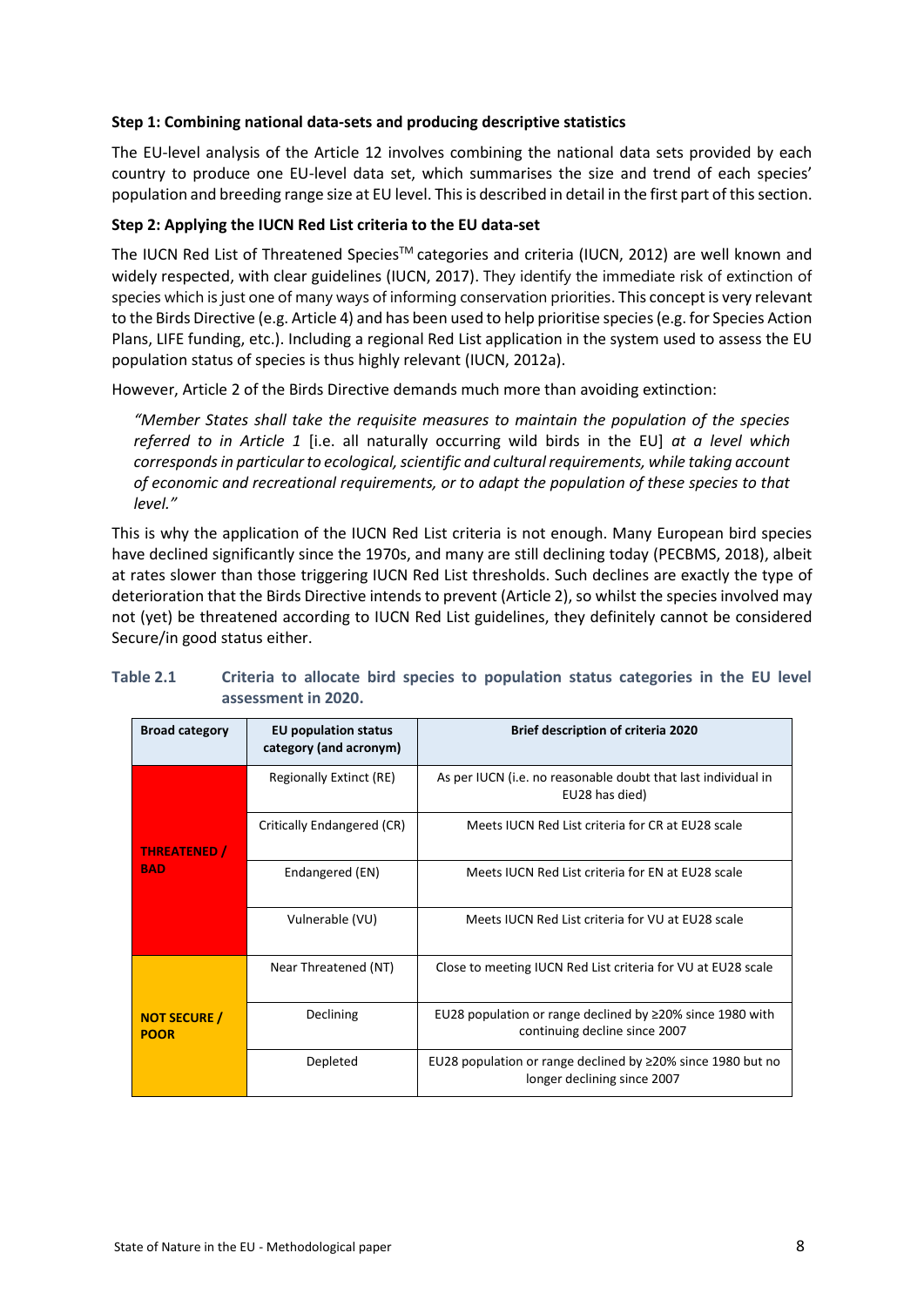| <b>Broad category</b> | <b>EU population status</b><br>category (and acronym) | <b>Brief description of criteria 2020</b>                 |
|-----------------------|-------------------------------------------------------|-----------------------------------------------------------|
| <b>SECURE / GOOD</b>  | Secure                                                | Does not currently meet any of the criteria above in EU28 |
| <b>UNKNOWN</b>        |                                                       | Inadequate information available to assess EU28 status    |

Note: For the sake of common presentation with results under the Habitats Directive in the State of Nature report, broad categories & colour codes may be used.

#### **Step 3: Applying additional criteria to the EU data-set**

Recognising the need to differentiate between those species that are neither Threatened or Near Threatened according to IUCN Red List guidance (see Table 2.1 above), nor yet Secure/in good status, two additional criteria (which were first developed and used in earlier pan-European assessments (Tucker & Heath, 1994; BirdLife, 2004a) were refined and used in the 2004 and 2015 EU assessments to identify a broader list of species of conservation concern with relevance to the Birds Directive:

**Declining:** Many European bird populations have declined substantially since the 1970s, albeit often too slowly to meet IUCN Red List thresholds. It is important to highlight these species, so that action can be taken to arrest their declines before they become Threatened (from which it is much harder and costlier to recover). Range contractions are often less marked, but are also of conservation significance, given the importance of maintaining the area of species' distributions, as well as their populations. In 2020, as in 2015, species will be evaluated as Declining if their long-term EU-level trend (c. 1980-2018) indicates an overall decline/contraction of ≥20 % and their short-term EU-level trend (2007-2018) indicates an ongoing decline (assuming they do not meet any higher criteria).

**Depleted:** This category was introduced in 2004 to highlight species whose earlier declines (between 1970 and 1990) had ceased or slowed (between 1990 and 2000), but whose populations remained below the level envisaged under Article 2 of the Birds Directive. It thereby highlights species that have already undergone a decline of the type that the Birds Directive intends to prevent, and which have not yet recovered, even though they are no longer declining. In 2020, as in 2015, species will be evaluated as Depleted if their long-term EU-level trend (c. 1980-2018) indicates an overall decline/contraction of ≥20 % since 1980 but their short-term EU-level trend (2007-2018) indicates that they are now stable or even starting to recover (assuming they do not meet any higher criteria).

The 1980 baseline does not adequately capture the pre-1980 declines of many species, whose deterioration stimulated the development of the Directive. Given the difficulty of establishing an ecological baseline for many species in most countries, and the lack of monitoring data from before the 1970s however, using 1980 is a pragmatic solution and corresponds with the entry into force of the Birds Directive.

In general, the EU population status analysis in the State of Nature report is based on the EU data for species, as this level is needed to undertake regional Red List assessments, which is the basis for determining the 2010 baseline for measuring the improvements in status of birds. For the analysis of the EU status across the Annexes of the Directive or for the analysis of the status of species with species action plans, the subspecies covered by each instrument and their counterparts are used instead of species level assessments. The total number of taxa included in these analyses (505) is the total number of taxa assessed (at both species and sub-species level if are relevant), excluding not evaluated and extinct taxa.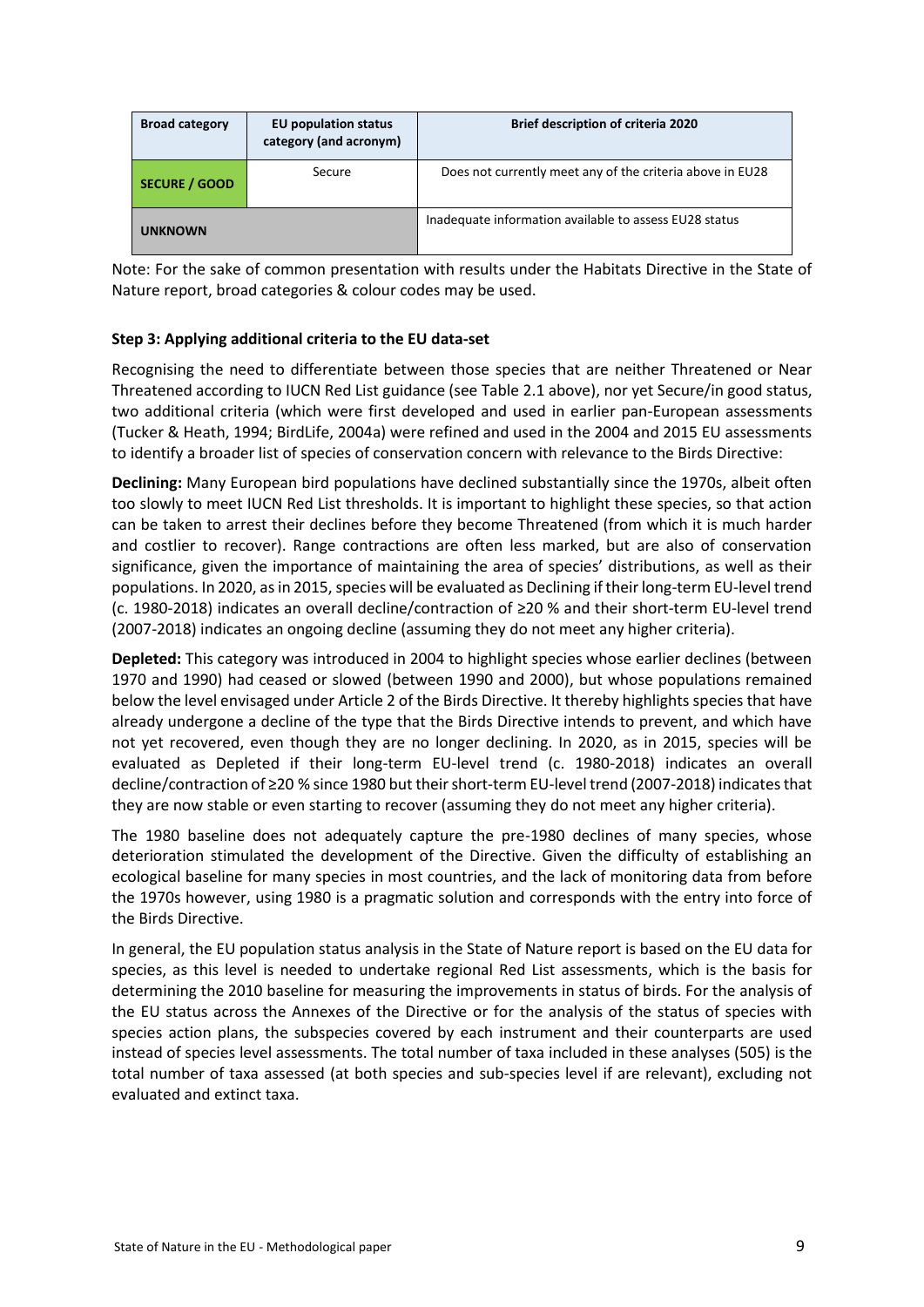## <span id="page-9-0"></span>**2.3 Improvement of trends**

Improvements are considered to be any improvements that are real changes in nature rather than changes resulting from better data or knowledge, taxonomic change or the use of different monitoring methods between reporting periods.

Within the Article 12 reporting, Member States provide information on birds' populations and breeding distribution and their trends. Unlike for Article 17 reporting, the status of bird populations is only assessed at the EU level under Article 12. Bird taxa identified as having shown an improving population trend in this chapter are based on the Article 12 Member State reports. Identical methods have been applied for identifying taxa with non-secure improved status under the progress towards the EU 2020 Target 1 evaluation. Bird reports were thus selected that:

- 1. Showed an increasing population trend in the last 12 years (2007-2018), regardless of the 38 years (1980-2018) long-term trend, or
- 2. Showed stable or fluctuating short-term trend in the last 12 years, and a decreasing long-term trend

This specific group of species will be referred to as '**improving bird taxa'** in the following Table 2.2. Improvements are those with assessment combinations shaded in green (see the matrix below). The information on 'SPA trigger species' is taken from the Article 12 reporting.

| Table 2.2 | Criteria matrix used to identify 'improving bird taxa' on the basis of the Article 12 |
|-----------|---------------------------------------------------------------------------------------|
|           | <b>MS</b> reports                                                                     |

|                         |          | Short-term population trend (2007-2018) |     |     |            |     |     |  |
|-------------------------|----------|-----------------------------------------|-----|-----|------------|-----|-----|--|
|                         |          | <b>Inc</b>                              | Sta | Flu | <b>Dec</b> | Unc | Unk |  |
|                         | Inc      |                                         |     |     |            |     |     |  |
| trend<br>(8)            | Sta      |                                         |     |     |            |     |     |  |
| ន<br>g-ter              | Flu      |                                         |     |     |            |     |     |  |
| population<br>0861<br>ō | Dec      |                                         |     |     |            |     |     |  |
|                         | Unc      |                                         |     |     |            |     |     |  |
|                         | Unk, N/A |                                         |     |     |            |     |     |  |

**Note:** Trend: Dec = Decreasing (-) -; Flu= Fluctuating; Inc = Increasing (+) +; Sta = Stable (0) =; Unc = Uncertain (u) u; Unk = Unknown (x) x;  $N/A$  = no data Selection fields are highlighted in green.

**Source:** Article 12 reports and assessments

The improving bird taxa correspond to the increase and stabilised categories in the analysis of the effectiveness of conservation measures (chapter 4.2).

Taxa covered by the Agreement on the Conservation of African-Eurasian Migratory Waterbirds (AEWA<sup>8</sup> ) were used to identify water birds. Marine birds were identified following the EU Marine Strategy Framework Directive technical guidance for reporting (EC, 2008). Common farmland and forest birds were identified on the basis of data from PECBMS<sup>9</sup>. The lists of birds under these categories, with more detailed information on the methodology, will be made available online.<sup>10</sup>

1

<sup>8</sup> <https://www.unep-aewa.org/>

<sup>&</sup>lt;sup>9</sup> EBCC/RSPB/BirdLife/CSO (2020),<https://pecbms.info/trends-and-indicators/>

<sup>&</sup>lt;sup>10</sup> Reference Portal Article 12: [http://cdr.eionet.europa.eu/help/birds\\_art12](http://cdr.eionet.europa.eu/help/birds_art12)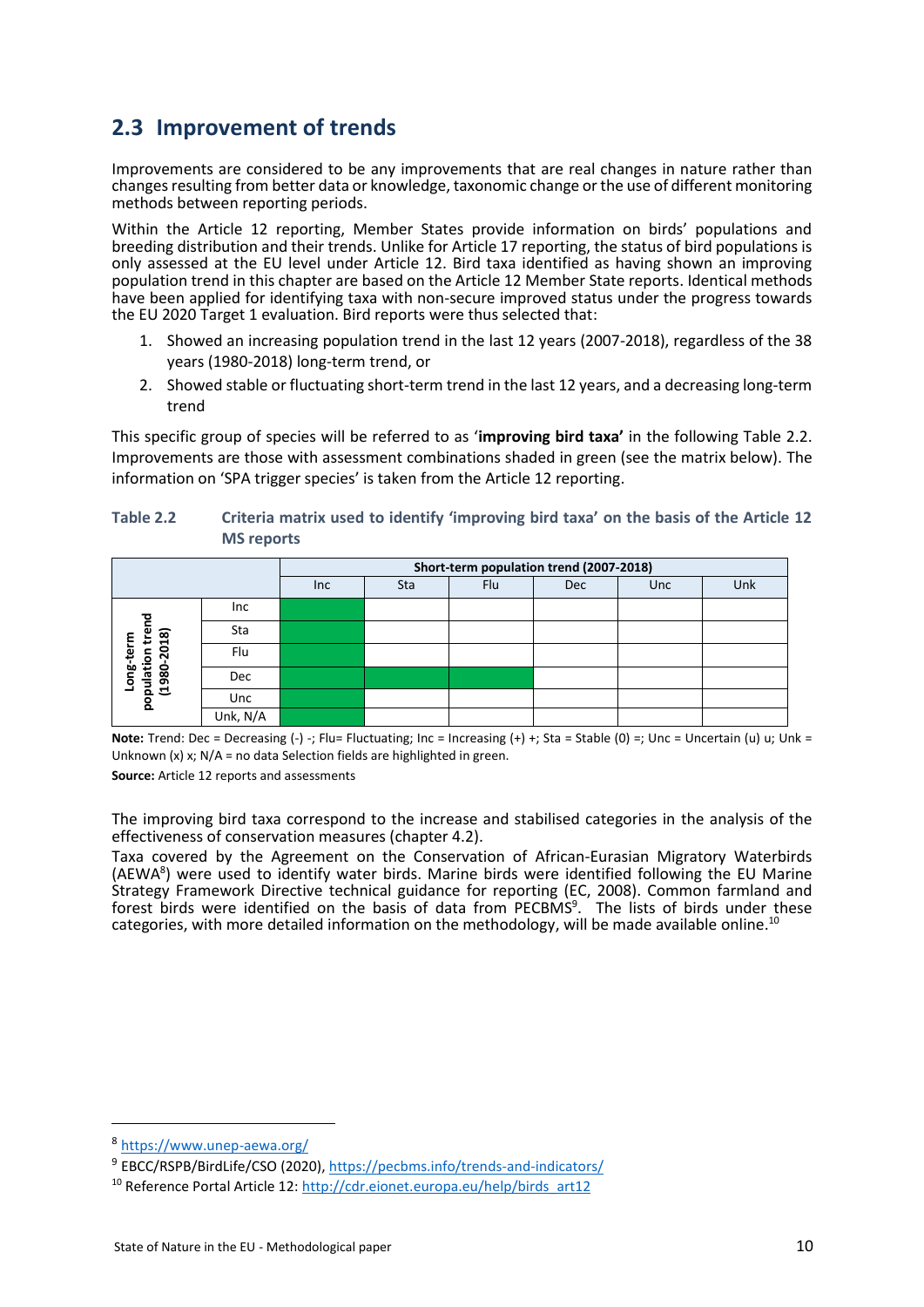# <span id="page-10-0"></span>**3 Status and trends of habitats and species**

Article 17 of the Habitats Directive requires that Member States regularly prepare and submit reports on progress made in implementing the directive, using a format agreed by the Habitats Committee for this reporting cycle which was published in 2016 (EC, 2016). These include habitats which are threatened to disappear in the EU, have a small natural range, or serve as exemplary illustrations of Europe's nine terrestrial biogeographical regions (i.e. Alpine, Atlantic, Black Sea, Boreal, Continental, Macaronesian, Mediterranean, Pannonian, Steppic) and five marine regions (Marine Atlantic, Marine Baltic, Marine Black Sea, Marine Macaronesian, Marine Mediterranean). Concerned species and habitats span the entire territory of the MS, often extending beyond the Natura 2000 network. For the period from 2013 to 2018, explanatory notes and guidelines were edited by the EEA and its ETC/BD and published by the European Commission (DG Environment, 2017a). Article 17 reporting by the MS and EU serve to gather information and assess the **conservation status** of these species and habitats within each biogeographical and marine region and MS, as well as general information on the Directive's implementation (such as the **number of sites** and their **area**, **proportion of sites** with management plans and **measures undertaken**). Reported data is used to derive conservation status and trends, recognise relevant pressures and threats, identify conservation measures and assess data quality.

## <span id="page-10-1"></span>**3.1 Facts and Figures**

The introductory facts and figures present the split of the habitats and species listed in the Annexes I, II, IV and V of the Habitats Directive.

Grouping of habitats was done according to the grouping in Annex I, which is expressed in the habitat codes first number of the four-digit code. Grouping of species was done according to the taxonomical groups which are given in Annex II, IV and V.

These groupings are also integrated in the check lists, which are produced by the ETC/BD and uploaded on the Art. 17 reference portal<sup>11</sup>.

The area of the habitat types was calculated from *Master\_tables\_20200224.accdb* table *mastertab\_habitats\_regions*, column *coverage\_etc<sup>12</sup>* .

To represent a contribution of the Directive to protection of the European and EU biodiversity, a comparison of the Annex biodiversity with the EU biodiversity of species and habitats was done. For species, Red List publications, included in Table 3.1 below, were a source for the information. In these, many species are reported for Europe/the EU in the different species groups.

- Mammals: Temple, H.J., and Terry, A., 2007, *The Status and Distribution of European Mammals*. Luxembourg, Publications Office for Official Publications of the European Commission.
- Reptiles: Cox, N., and Temple, H.J., 2009, *European Red List of Reptiles*. Luxembourg, Office for Official Publications of the European Commission.
- Amphibians: Temple, H.J., and Cox, N.A., 2009, *European Red List of Amphibians*. Luxembourg, Office for Official Publications of the European Commission.
- **Freshwater** Fishes: Freyhof, J., and Brooks, E., 2011, *European Red List of Freshwater Fishes*. Luxembourg, Publications Office of the European Union.

1

<sup>&</sup>lt;sup>11</sup> Reference Portal Article 17[: http://cdr.eionet.europa.eu/help/habitats\\_art17](http://cdr.eionet.europa.eu/help/habitats_art17)

<sup>&</sup>lt;sup>12</sup> The database with Member State data and EU assessments are made available on the EU's open data portal <https://data.europa.eu/euodp/en/home>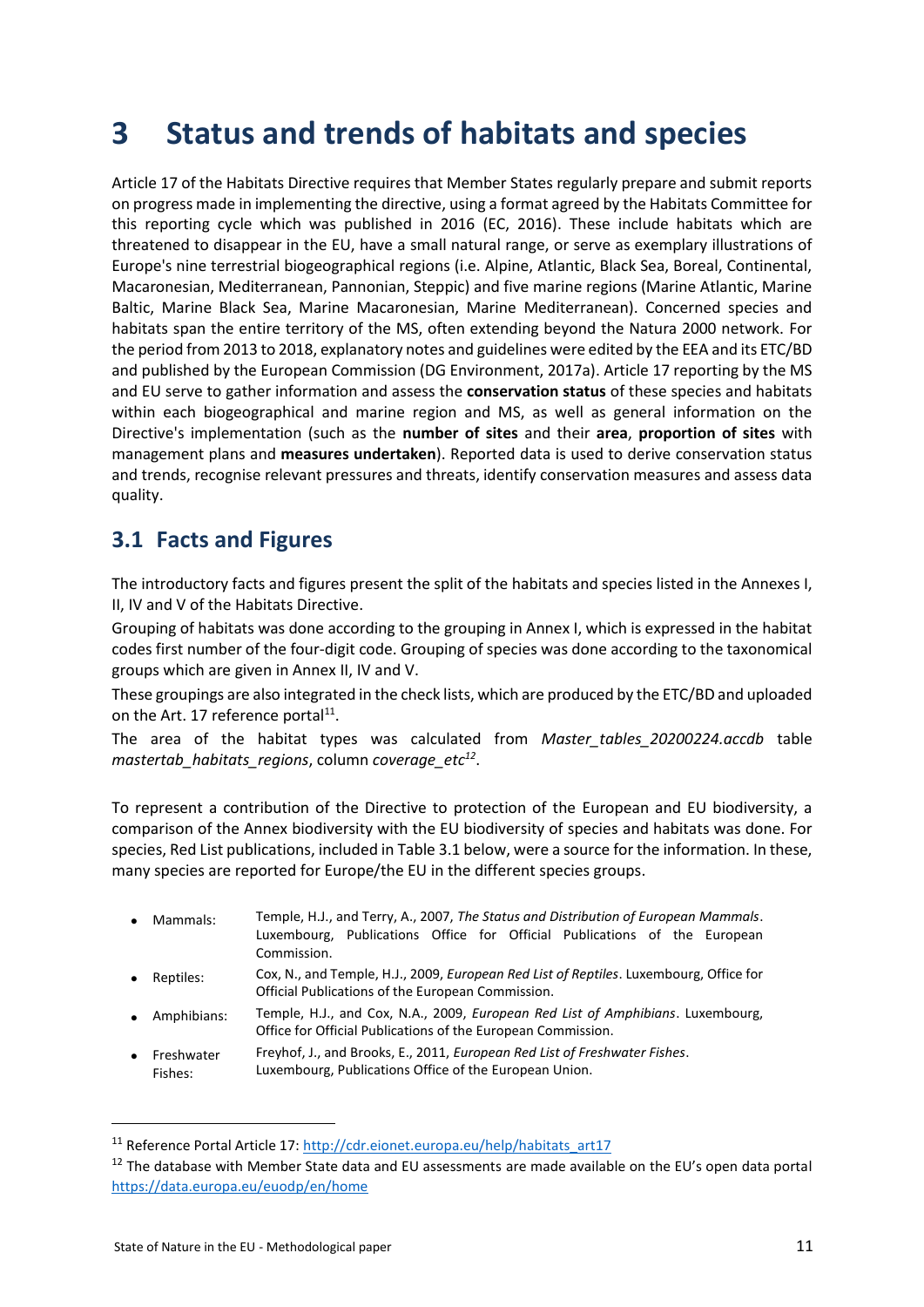|           | <b>Butterflies:</b>      | Van Swaay, C., et al., 2010, <i>European Red List of Butterflies</i> . Luxembourg,<br>Publications Office of the EU.                                                                         |
|-----------|--------------------------|----------------------------------------------------------------------------------------------------------------------------------------------------------------------------------------------|
|           | Dragon flies:            | Kalkman, V.J., et al., 2010, <i>European Red List of Dragonflies</i> . Luxembourg,<br>Publications Office of the European Union.                                                             |
|           | Grasshoppers:            | Hochkirch, A., et al., 2016, <i>European Red List of Grasshoppers, Crickets and Bush-</i><br>crickets. Luxembourg, Publications Office of the European Union.                                |
|           | Crayfish:                | Kouba, A., Petrusek, A., and Kozak, P., 2014, Continental-wide distribution of crayfish<br>species in Europe: update and maps. Knowledge and Management of Aquatic<br>Ecosystems. 413: 31pp. |
|           | Freshwater<br>Molluscs:  | Cuttelod, A., et al., 2011, European Red List of Non-marine Molluscs. Luxembourg,<br>Publications Office of the European Union.                                                              |
| $\bullet$ | Terrestrial<br>Mollsucs: | Neubert, E., et al., 2019, <i>European Red List of Terrestrial Molluscs: Snails, Slugs, and</i><br>Semi-Slugs. IUCN, Cambridge, UK and Brussels, Belgium.                                    |
|           | Beetles:                 | Cálix, M., et al., 2018, <i>European Red List of Saproxylic Beetles</i> . IUCN, Brussels,<br>Belgium.                                                                                        |
|           | Vascular<br>Plants:      | Bilz, M., et al., 2011, <i>European Red List of Vascular Plants</i> . Luxembourg, Publications<br>Office of the European Union.                                                              |
|           |                          |                                                                                                                                                                                              |

• Bryophytes: Hodgetts, N., et al., 2019, *A miniature world in decline: European Red List of Mosses, Liverworts and Hornworts*. IUCN, Brussels, Belgium.

For Arthropods species, the information from the Red Lists of Butterflies (Europe: 482, EU: 451 species), Dragonflies (Europe: 138, EU 135), Grasshoppers (Europe 1082, EU 995), Beetles (Europe 29000 species) and Crayfish (Europe 5, EU 4)) were compared with the numbers from Annex II/IV. The number for Vascular Plants is mentioned in the EU Red List for Vascular Plants (Bilz et al. 2011).

| Table 3.1 |                      | Proportion of EU/European species protected under the Habitats directive per |  |  |  |  |
|-----------|----------------------|------------------------------------------------------------------------------|--|--|--|--|
|           | taxonomical category |                                                                              |  |  |  |  |

| <b>Taxonomic group</b>                    | No. of<br>species*<br>(Europe) | No. of species<br>$(EU)^*$ | No. of<br>species (HD<br>Annexes) | <b>Relative</b><br>coverage by<br><b>Annexes</b><br><b>Europe</b> | <b>Relative</b><br>overage by<br><b>Annexes</b><br>EU |
|-------------------------------------------|--------------------------------|----------------------------|-----------------------------------|-------------------------------------------------------------------|-------------------------------------------------------|
| <b>Mammals</b>                            | 219                            | 179 (EU 25)                | 141                               | 64%                                                               | 79%                                                   |
| Amphibians                                | 85                             | 84 (EU 27)                 | 72                                | 85,%                                                              | 867%                                                  |
| Terrestrial and<br>freshwater<br>Reptiles | 151                            | 141 (EU 27)                | 105                               | 70,%                                                              | 75%                                                   |
| Freshwater fish<br>and lampreys           | 531                            | 381 (EU 27)                | 208                               | 39,%                                                              | 54%                                                   |
| Non-marine<br>molluscs                    | 3325                           | 2934 (EU 27)               | 48                                | 1,%                                                               | 2%                                                    |
| Arthropods <sup>13</sup>                  | 30707                          | 30585 (EU 27/28)           | 129                               | 0,4%                                                              | 0,4%                                                  |
| Vascular plants                           | 25000                          | 25000                      | 650                               | 3%                                                                | 3%                                                    |
| <b>Bryophytes</b>                         | 1796                           | 1728 (EU 28)               | 36                                | 2%                                                                | 2%                                                    |

**\*** Total number of species mentioned in the corresponding European Red List

For habitat types, the list of EUNIS habitat types level 3 was used as a reference for the habitat diversity of the EU using the EUNIS habitat classification 2007 revised 2012 and amended 2019<sup>14</sup>. We used the crosswalk between EUNIS habitat classification 2007 and Habitats Directive Annex I habitat types

**.** 

<sup>13</sup> Dragonflies, Butterflies, Crayfish, Beetles, Grasshoppers, Crickets and Bush-crickets

<sup>14</sup> <https://www.eea.europa.eu/data-and-maps/data/eunis-habitat-classification>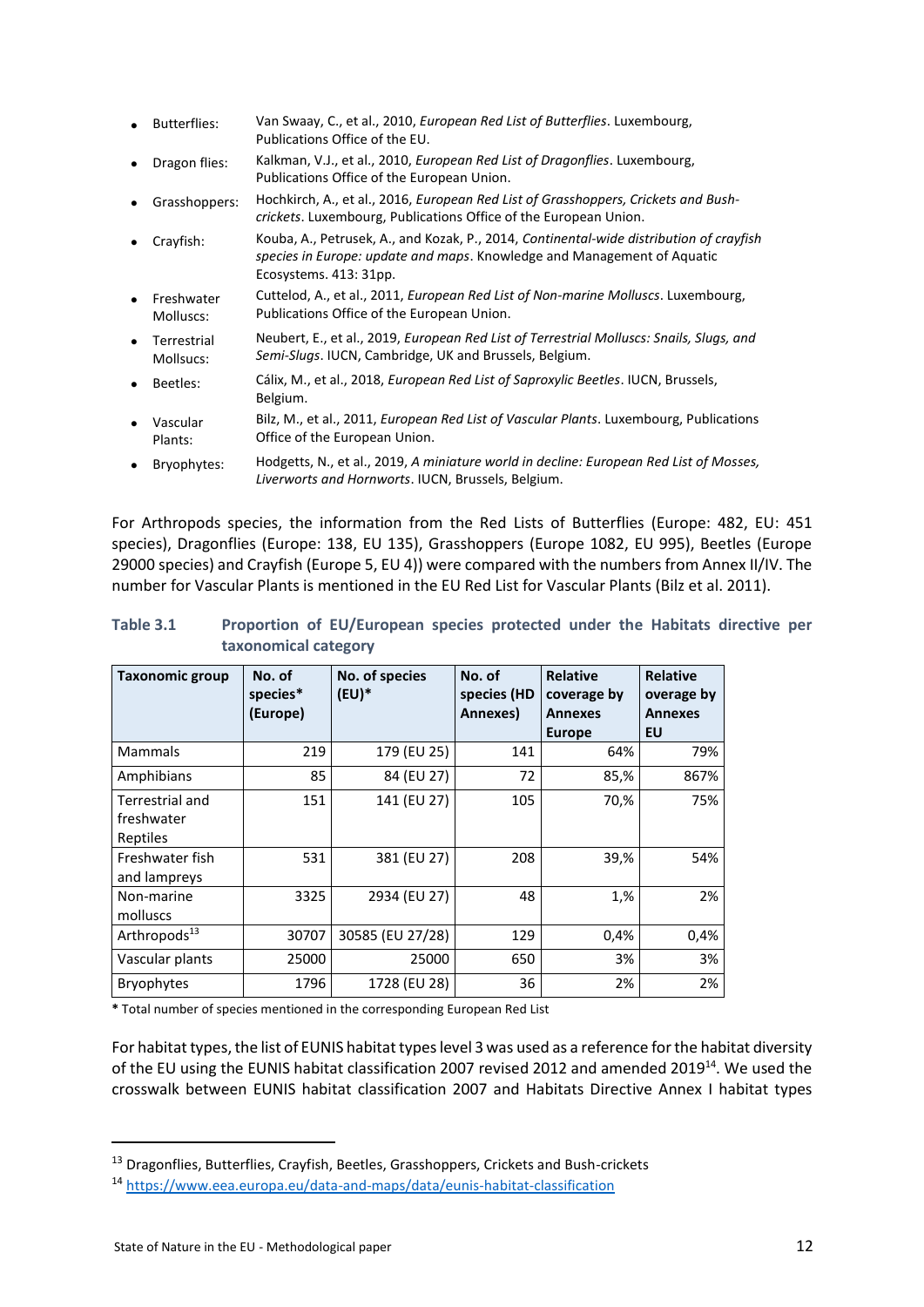2008<sup>15</sup> to investigate the extent to which Europe's habitat diversity is covered by Annex I. There is not always a one to one relationship between EUNIS level 3 habitats and Annex I habitat types. The subsequent correspondence is identified:

- $= same$
- < narrower
- > wider
- ? not determined
- - no correspondence

We treated any correspondence between EUNIS level 3 and Annex I habitat type as a coverage and no correspondence as non-coverage. The result is shown in the subsequent Table 3.2.

#### **Table 3.2 Proportion of the habitats from the EUNIS habitats classification which (partially) overlaps with the habitats protected under the Habitats directive**

| <b>EUNIS Habitats</b>                                                                   | Number of<br>Level 3<br>habitats in<br><b>EUNIS</b><br>classification | <b>Overlapping</b><br>with Annex I<br>habitat(s) | Without<br>overlap with<br>non-Annex I<br>habitat(s) |
|-----------------------------------------------------------------------------------------|-----------------------------------------------------------------------|--------------------------------------------------|------------------------------------------------------|
| A Marine Habitats                                                                       | 56                                                                    | 41                                               | 15                                                   |
| <b>B Coastal habitats</b>                                                               | 19                                                                    | 13                                               | 6                                                    |
| C Inland surface waters                                                                 | 21                                                                    | 12                                               | 9                                                    |
| D Mires, bogs and fens                                                                  | 15                                                                    | 10                                               | 5                                                    |
| E Grasslands and land dominated by forbs, mosses or lichens                             | 42                                                                    | 20                                               | 22                                                   |
| F Heathland, scrub and tundra                                                           | 41                                                                    | 18                                               | 23                                                   |
| G Woodland, forest and other wooded land                                                | 60                                                                    | 29                                               | 31                                                   |
| H Inland unvegetated or sparsely vegetated habitats                                     | 30                                                                    | 15                                               | 15                                                   |
| I Regularly or recently cultivated agricultural, horticultural<br>and domestic habitats | 8                                                                     | $\Omega$                                         | 8                                                    |
| J Constructed, industrial and other artificial habitats                                 | 34                                                                    | $\Omega$                                         | 34                                                   |
| X Habitat complexes                                                                     | 36                                                                    | 5                                                | 31                                                   |
| <b>Total</b>                                                                            | 362                                                                   | 163                                              | 199                                                  |
| Total %                                                                                 |                                                                       | 45.03%                                           | 54.97%                                               |

The facts and figures also contain information on global areas of Annex I habitats. The habitat area can be reported by Member States<sup>16</sup> as a minimum-maximum interval or a best single value. In the calculation, best value or, if not available, an average between the reported minimum and maximum values (if maximum was not available but only the minimum, the reported minimum was used in calculations, missing minimum values were replaced with 0 and the average was calculated consequently), were used to obtain a single value for habitat area. These single values were then used to produce the statistics. Same principles were used for calculation of the statistics in the chapter 5.2.

 $\overline{a}$ 

<sup>15</sup> [https://www.eea.europa.eu/data-and-maps/data/eunis-habitat-classification/documentation/link-between](https://www.eea.europa.eu/data-and-maps/data/eunis-habitat-classification/documentation/link-between-eunis-2007-and.xls)[eunis-2007-and.xls](https://www.eea.europa.eu/data-and-maps/data/eunis-habitat-classification/documentation/link-between-eunis-2007-and.xls)

<sup>&</sup>lt;sup>16</sup> The reported area for habitats 6510 and 3270 in Continental region of FR were substituted.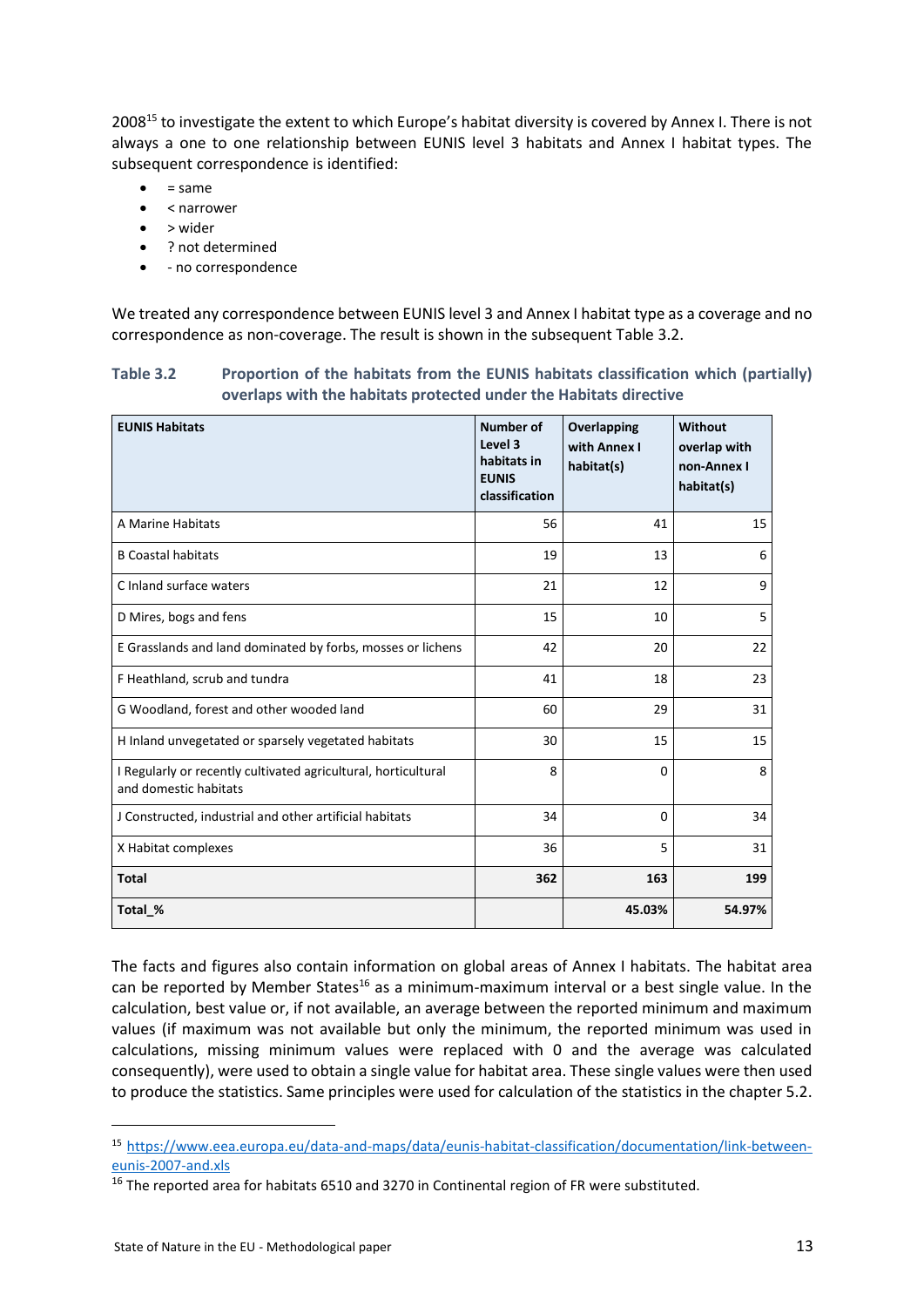Maps of spatial diversity of habitats and species display the number of reported habitats or species occurring within each 10 km x 10 km grid cell. This map is a representation of diversity of protected habitats and specie across EU highlighting regions with the highest or lowest concentration of Habitats Directive habitats and species.

## <span id="page-13-0"></span>**3.2 Conservation status**

The Habitats Directive reporting requires Member State information on the conservation status of habitats and species listed in the Annexes to the Directive. Conservation status is the overall assessment of the status of a habitat type or a species at the scale of a Member State's biogeographical or marine region.

#### **Favourable conservation status**

The assessment of a habitat type or species is related to the concept of Favourable (good) conservation status. Conservation status of a species/habitat reflects the sum of the influences action on the species/habitat that may affect the long-term distribution, abundance and quality. Favourable conservation status is the overall objective to be reached for all habitat types and species of Community interest (i.e. the habitats and species listed in Annexes I, II, IV and V of the Directive) and it is defined in Article 1 of the Habitats Directive (see below). It can be simply described as **a situation where a habitat type or species is prospering (in both quality and extent/population) and with good prospects to continue to do so in the future**. The conservation status objective of the Directive is defined in positive terms, oriented towards a favourable situation, which needs to be defined, reached and maintained. It is therefore aimed at achieving far more than trying to avoid extinctions.

The conservation status of a species in the Habitats Directive (Article 1(i)) will be taken as 'favourable' when:

- *population dynamics data on the species concerned indicate that it is maintaining itself on a long-term basis as a viable component of its natural habitats; and*
- *the natural range of the species is neither being reduced nor is likely to be reduced for the foreseeable future; and*
- *there is, and will probably continue to be, a sufficiently large habitat to maintain its populations on a long-term basis.*

The conservation status of a habitat in the Habitats Directive (Article 1(e)) will be taken as 'favourable' when:

- *its natural range and areas it covers within that range are stable or increasing; and*
- *the specific structure and functions which are necessary for its long-term maintenance exist and are likely to continue to exist for the foreseeable future; and*
- *the conservation status of its typical species is good as defined in (i).*

The agreed method for the evaluation of conservation status assesses separately each of the parameters of conservation status (Table 3.3), with the aid of an evaluation matrix, which is a part of the report format approved by the Member States, and then combines these assessments to give an overall assessment of conservation status.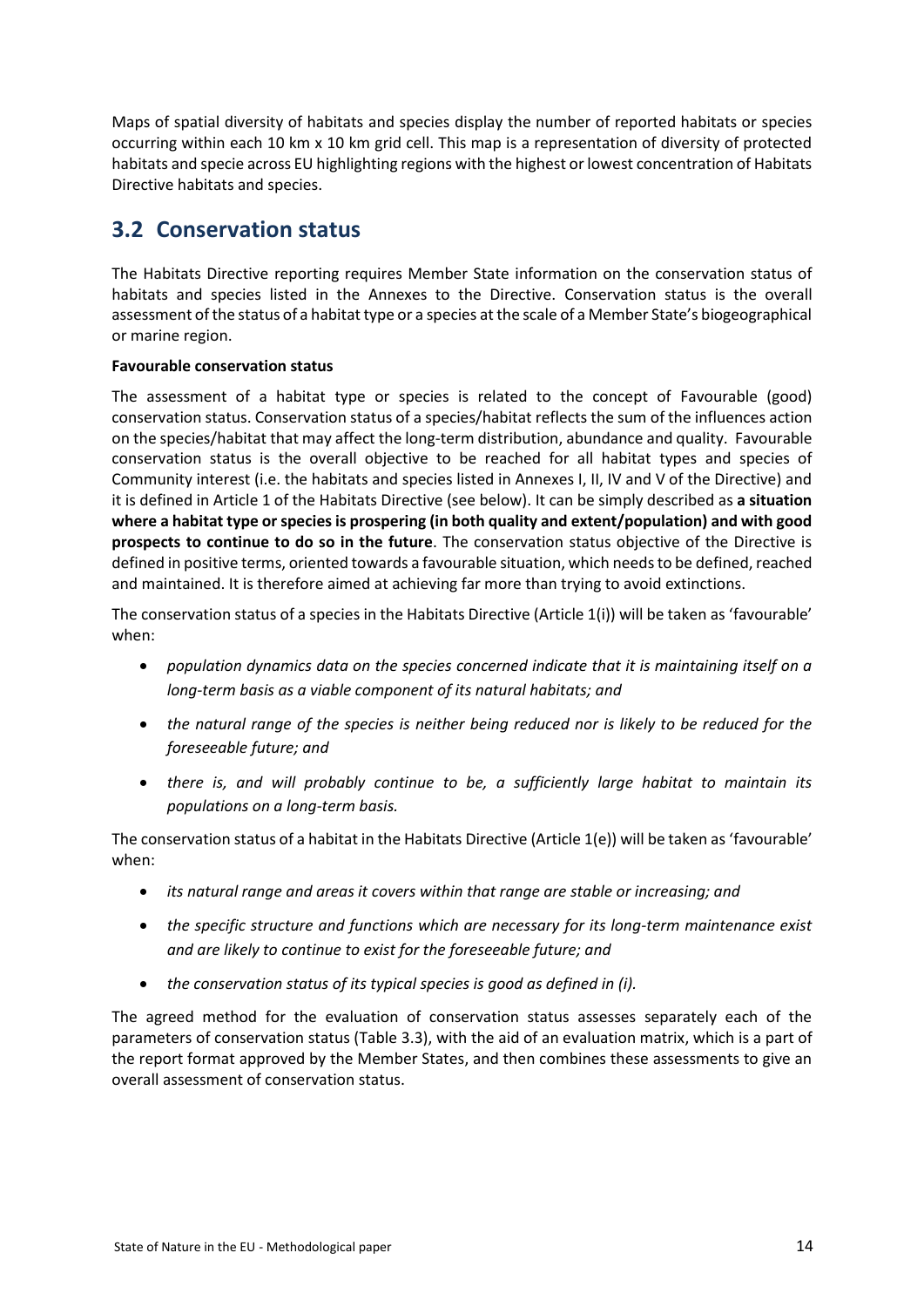| Table 3.3 | Parameters for the conservation status assessment of species and habitat types |  |  |
|-----------|--------------------------------------------------------------------------------|--|--|
|-----------|--------------------------------------------------------------------------------|--|--|

| Parameters for the conservation status<br>assessment of species | Parameters for the conservation status<br>assessment of habitat types |
|-----------------------------------------------------------------|-----------------------------------------------------------------------|
| Range                                                           | Range                                                                 |
| Population                                                      | Area                                                                  |
| Habitat for the species                                         | Structure and functions                                               |
| Future prospects                                                | Future prospects                                                      |

The overall conservation status is assessed in four categories: favourable, unfavourable-inadequate, unfavourable-bad and unknown (see evaluation matrices in Annex 2). To facilitate reading of graphs and simplify writing, the following terms are used as synonyms: good, poor, bad and unknown.

Detailed guidelines with criteria and thresholds to assess conservation status of the individual parameters and the overall conservation status are given in the explanatory notes and guidelines for the Member States' Article 17 reporting (DG Environment, 2017a).

#### **EU level assessment**

In addition to the conservation status provided by Members States (for each species and habitat by biogeographical/marine region), an assessment of conservation status is also made at the EU biogeographical level. The EU assessment for habitats and species was carried out by the EEA and its ETC/BD combining Member States' data. For parameters such as range, area and population, it is possible, at least in theory, to sum the Member State values and use the conservation status evaluation matrices in Annex 2. However, this is not possible for qualitative parameters such as future prospects or in cases where data are missing or manifestly erroneous. Here, Member States' reports are brought together using an agreed, standardised methodology outlining the different parameters and data sources.

Where a habitat or species only occurs in one country within a region (e.g. habitat type ´32A0 Tufa cascades' only occurs in Croatia), the EU assessment for the region is the same as the Member State assessment (method 0MS). Similarly, when each of the Member States in which a species or habitat is present has reported the same evaluation for each parameter, this value is also assigned to the EU regional assessment (method 0EQ) (e.g. the sedge *Carex holostoma* in the Boreal region, assessed as 'favourable'). This is the case for approximately half of the habitats and species.

Where it was not possible to use the countries' background data directly (method 1), the overall assessment of the conservation status for each biogeographic or marine region is achieved by weighting the different parameters to reflect the status and proportion of the habitat type or species present in each Member State and biogeographical/marine region, while taking into account the data provided by Member States (method 2). Where possible, the four parameters are evaluated individually, and then combined to provide a regional assessment using the same method used by the countries, based on the assessment matrix in the report format (EC, 2016a). Table 3.4 below indicates the preferred weight for each parameter.

Where a weighting is required, the final classification for each region is based on thresholds applied in the same way for all the parameters assessed, and in a set order (see Table 3.5). Although these thresholds are arbitrary, trials showed that changing them made little difference to overall conclusions.

The trend of the overall conservation status allows more subtle changes (improvement or deterioration) of the unfavourable categories to be identified. The reported trend of the overall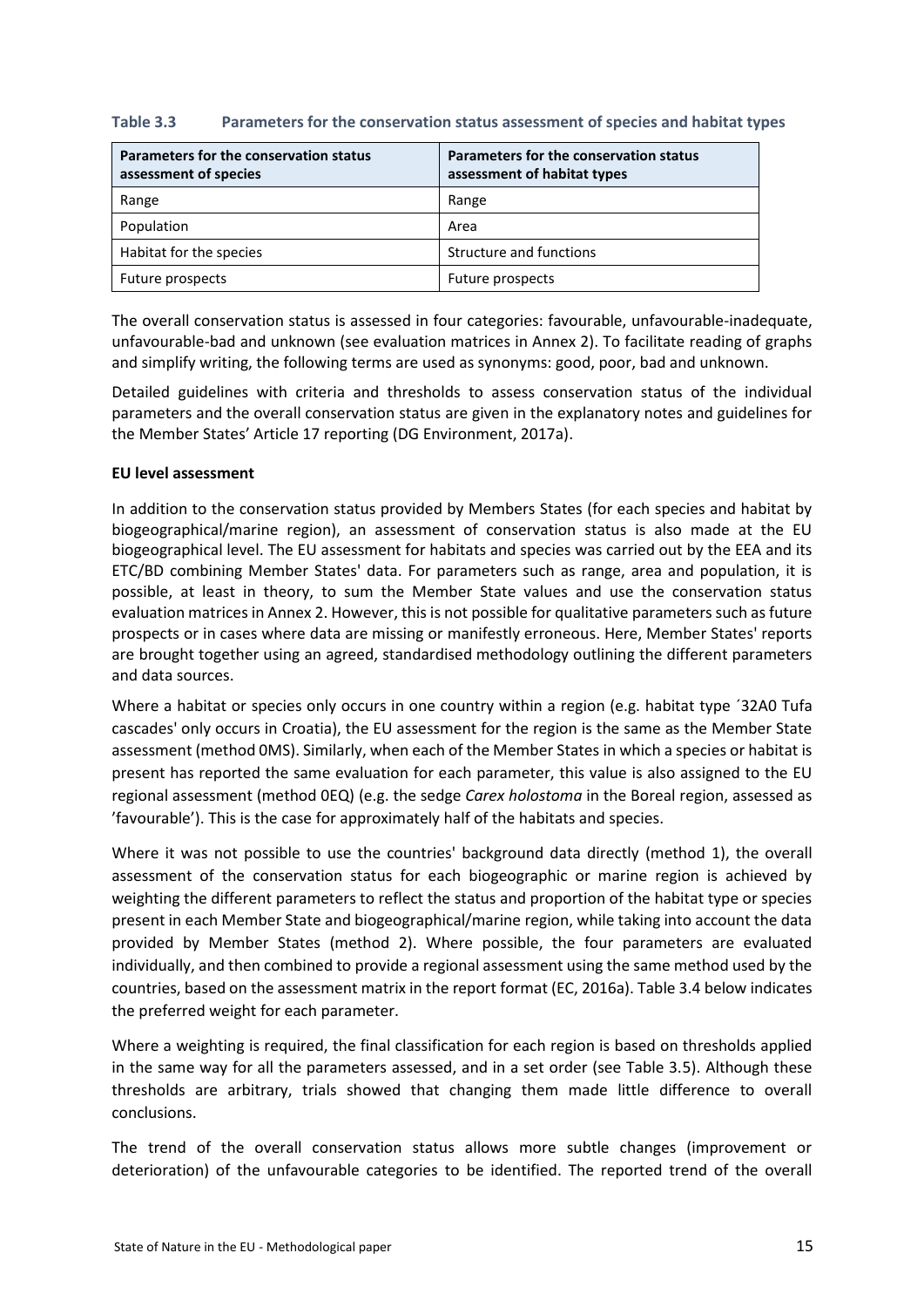conservation status by the Member States can be weighted using the same methods as used for the assessments of the biogeographic regions.

| Order of preference | <b>Habitats</b>                               | <b>Non-bird species</b>                       |
|---------------------|-----------------------------------------------|-----------------------------------------------|
| 1 <sup>st</sup>     | Surface area (from tabular data)              | Population (from tabular data)                |
| 2 <sub>nd</sub>     | Area (from spatial data, 10 km x 10 km grids) | Area (from spatial data, 10 km x 10 km grids) |
| 3 <sup>rd</sup>     | Range (from tabular data)                     | Range (from tabular data)                     |

**Table 3.4 Weighting of parameters for assessment of overall conservation status**

#### **Table 3.5 Criteria for classification of conservation status of habitats and non-bird species**

| If                                                                                                    | the habitat/non-bird species is<br>considered |
|-------------------------------------------------------------------------------------------------------|-----------------------------------------------|
| The proportion of a habitat/non-bird species reported as 'bad' is<br>greater than or equal to 25%     | Unfavourable-bad (Bad)                        |
| The proportion of a habitat/non-bird species reported as 'good' is<br>greater than or equal to 75%    | <b>Favourable (Good)</b>                      |
| The proportion of a habitat/non-bird species reported as 'unknown' is<br>greater than or equal to 25% | <b>Unknown</b>                                |
| Any other combination applies                                                                         | Unfavourable-inadequate (Poor)                |

On the basis of Member States' assessments for each habitat and species present in each biogeographical/marine region, separate EU regional assessments are conducted for the biogeographical regions and marine regions as a whole. They were carried out by the EEA and ETC-BD experts between October 2019 and February 2020, followed by a public consultation in February and March 2020 using a web tool, allowing for comments from a wide range of stakeholders. About 24 visitors from 18 network locations across the EU were registered, and nearly 390 comments were received. Of these comments, 60 % were considered relevant and were integrated into the online database/information. A variety of comments on the process (e.g. lack of consultation at national level) were also received, either via the web tool or by email/letter.

#### **Aggregation methods for EU assessment**

After considering several possibilities and having discussed this topic with the Habitats Directive Scientific Working Group in 2007-2008, three methods to assess conservation status of habitats and species at regional level (biogeographical and marine) were developed for the 2001-2006 report for use where a habitat/species occurs in two or more MSs in a region with varying assessments; they are all based on data and conclusions from the original MSs reports. The same methods were used for the 2013-2018 report. The choice of the assessment method (apart from method 0) will depend on data availability.

Assessments may be carried out using (in order of preference):

**Method 0EQ:** In some cases, all the MSs within a region may have reported the same conclusion for a parameter. Here, this conclusion will also be the EU conclusion for the parameter and this should be recorded as method '**0EQ**'.

**Method 1:** Aggregating data from MS reports for each parameter and using the evaluation matrices from the report format (EC, 2016a); this is the preferred method for the parameters range, population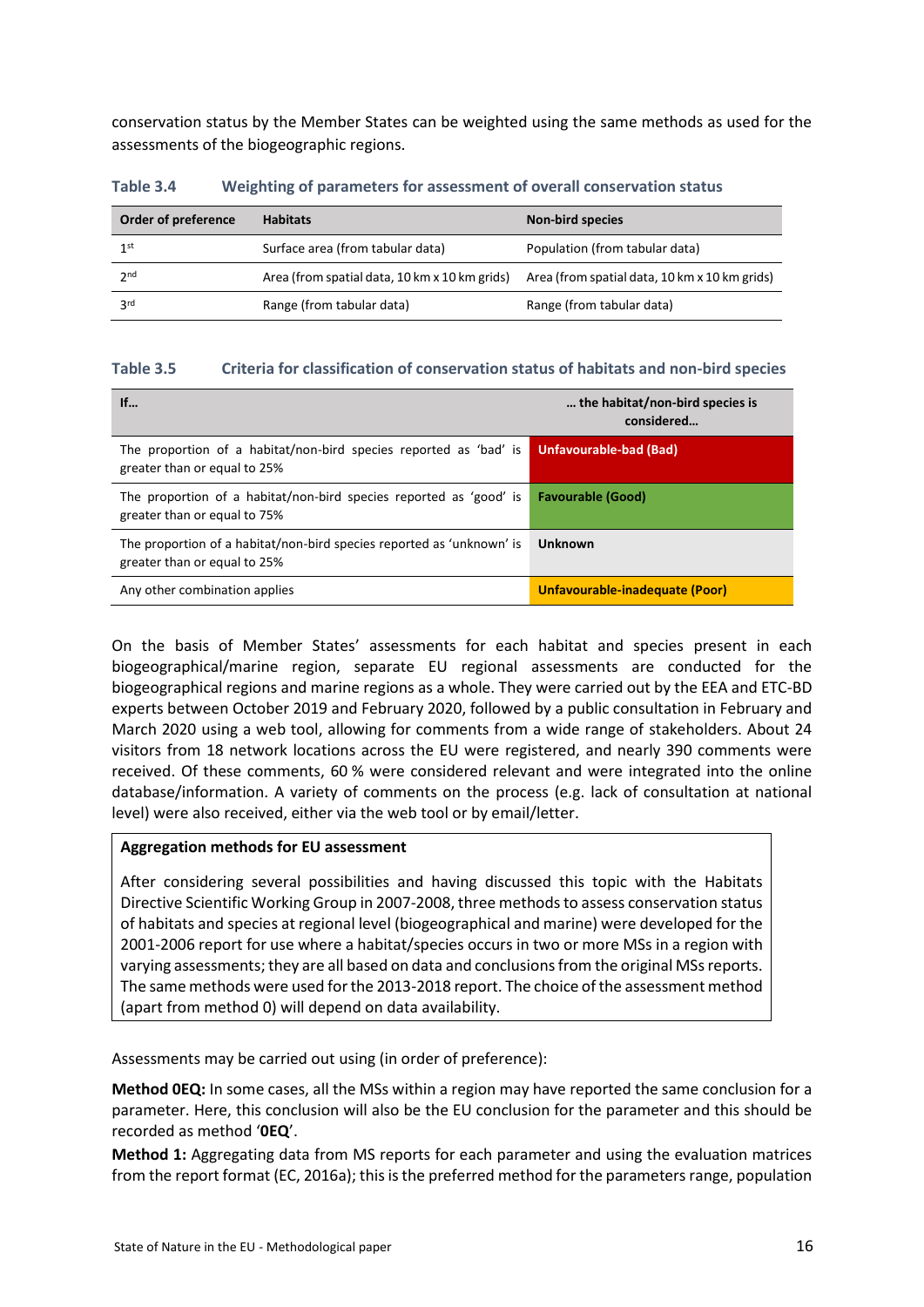(of a species) and area (of a habitat) and structure and functions but often not possible due to data constraints.

**Method 2:** by calculating the weighted average of the conservation status of individual parameters. This is the second preference. Weighting options and thresholds used by the three methods provided above (Tables 3.4 and 3.5)

Once the status of each of the 4 parameters has been assessed using methods 0EQ, 1 or 2, the overall status is calculated by using the rules given in the last line of the evaluation matrices

It is probable that in some cases no regional assessment will be possible; these should be noted as 'unknown'.

| Parameter                | <b>Conservation Status</b>                           |                                        |                             |                                                                         |  |  |  |
|--------------------------|------------------------------------------------------|----------------------------------------|-----------------------------|-------------------------------------------------------------------------|--|--|--|
|                          | Favourable-good<br>('green')                         | Unfavourable-<br>poor ('amber')        | Unfavourable-bad<br>('red') | Unknown<br>(insufficient)<br>information to<br>make an<br>assessment    |  |  |  |
| Overall assessment of CS | All 'green' OR<br>three 'green' and<br>one 'unknown' | One or more<br>'amber' but no<br>'red' | One or more 'red'           | Two or more<br>'unknown'<br>combined with<br>'green' or all<br>'unknown |  |  |  |

#### **Table 3.6 Conservation status**

**Method 3:** by calculating the weighted average of MS overall conservation status assessments. This method should only be used when neither methods 1 or 2 are possible.

As indicated above, for habitats/species only present in one MS, the MS assessment is the EU assessment – **Method 0MS**.

Table 3.7 below summarises which methods can be used for each parameter or overall assessment of Conservation Status. The priorities (preferred versus alternative method) are set for each parameter separately and it is possible that Method 1 is used for one parameter, e.g. range, while only Method 2 is possible for other parameters, e.g. habitat area or population.

**Table 3.7 Possible methods for each parameter or for overall Conservation Status**

| <b>Parameter</b>                   | <b>Habitats</b>       | <b>Species</b>        |
|------------------------------------|-----------------------|-----------------------|
| Range                              | preferred: Method 1   | preferred: Method 1   |
|                                    | alternative: Method 2 | alternative: Method 2 |
| Area covered by habitat            | preferred: Method 1   |                       |
| (habitats only)                    | alternative: Method 2 |                       |
| Population of species              |                       | preferred: Method 1   |
| (species only)                     |                       | alternative: Method 2 |
| Structure & functions              | preferred: Method 1   |                       |
| (habitats only)                    | alternative: Method 2 |                       |
| Habitat for the species            |                       | <b>Method 2</b>       |
| (species only)                     |                       |                       |
| Future prospects                   | <b>Method 2</b>       | <b>Method 2</b>       |
| <b>Overall Conservation Status</b> | preferred: MTX        | preferred: MTX        |
|                                    | alternative: 3        | alternative: 3        |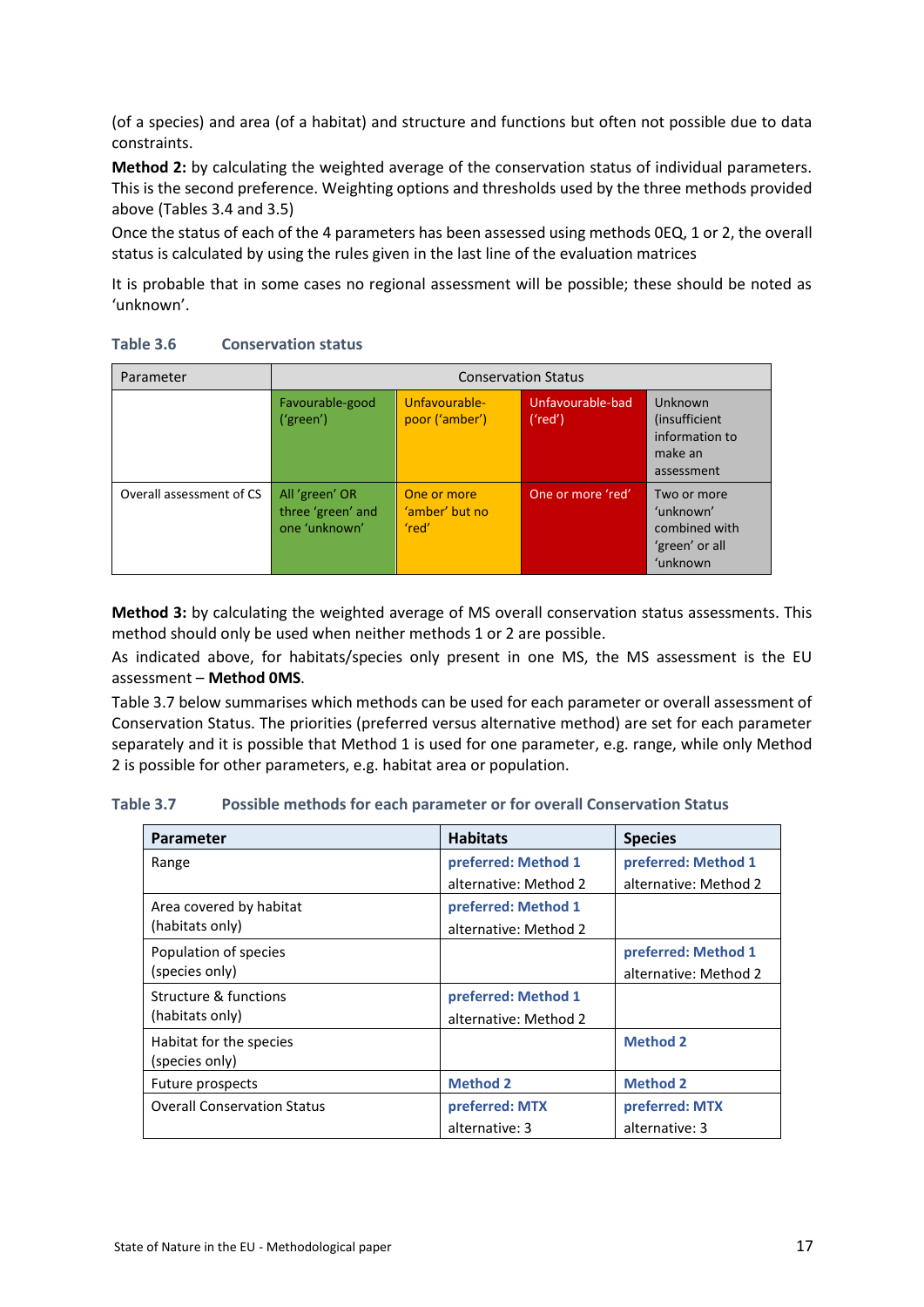Note: methods 0EQ and 0MS are not listed as they do not require aggregation of MS data. Only Method 2 is proposed for habitats. For the species, cases where direct calculation is possible will be extremely rare (all Member States report identical values for both sufficiency of occupied habitat and short-term trend).

#### **Choice of the aggregation method**

The choice of the assessment method (apart from method 0) will depend on data availability. Figure 3.1 provides steps for selecting the broad assessment method.





**Choose the method** 

#### **Presentation of results**

The conservation status analyses do not include the assessments done at either Member State or EU biogeographical level for marginal habitats and species, and occasional and newly arriving species. At the EU biogeographical level, this concerns habitats and species which are either marginal, or occasional or newly arriving at all Member States from which they are reported within a region. Many marine species fall under this category. This principle is applied in all analysis in Chapter 3 and in the remaining chapters of the State of Nature in the EU report. More details are provided in the technical documentation of the Article 17 reporting dataset available, via the EEA's datacentre<sup>17.</sup>

Spatial distribution of conservation status presented at Member State level were done as follows. The percentage of reports with favourable (FV), unfavourable inadequate (U1) and unfavourable bad (U2) for each 10x10 km grid cell have been calculated. A grid cell with 100 % favourable status is coloured, as shown in the top level triangle in the legend. The other colours show different kinds of combinations such as 10 % favourable inadequate, 50 % inadequate and 40 % bad status. Reports with unknown status have not been considered for the colour triangle, thus grid cells with 100 % unknown trends appear in blue.

In cases where only very few habitats/species occur in a grid cell, a status category might occur to 100 %, (e.g. 100 % bad). In the vast majority of the cases there is a mixture of status categories in one grid cell.

**.** 

<sup>17</sup> <https://www.eea.europa.eu/themes/biodiversity/dc>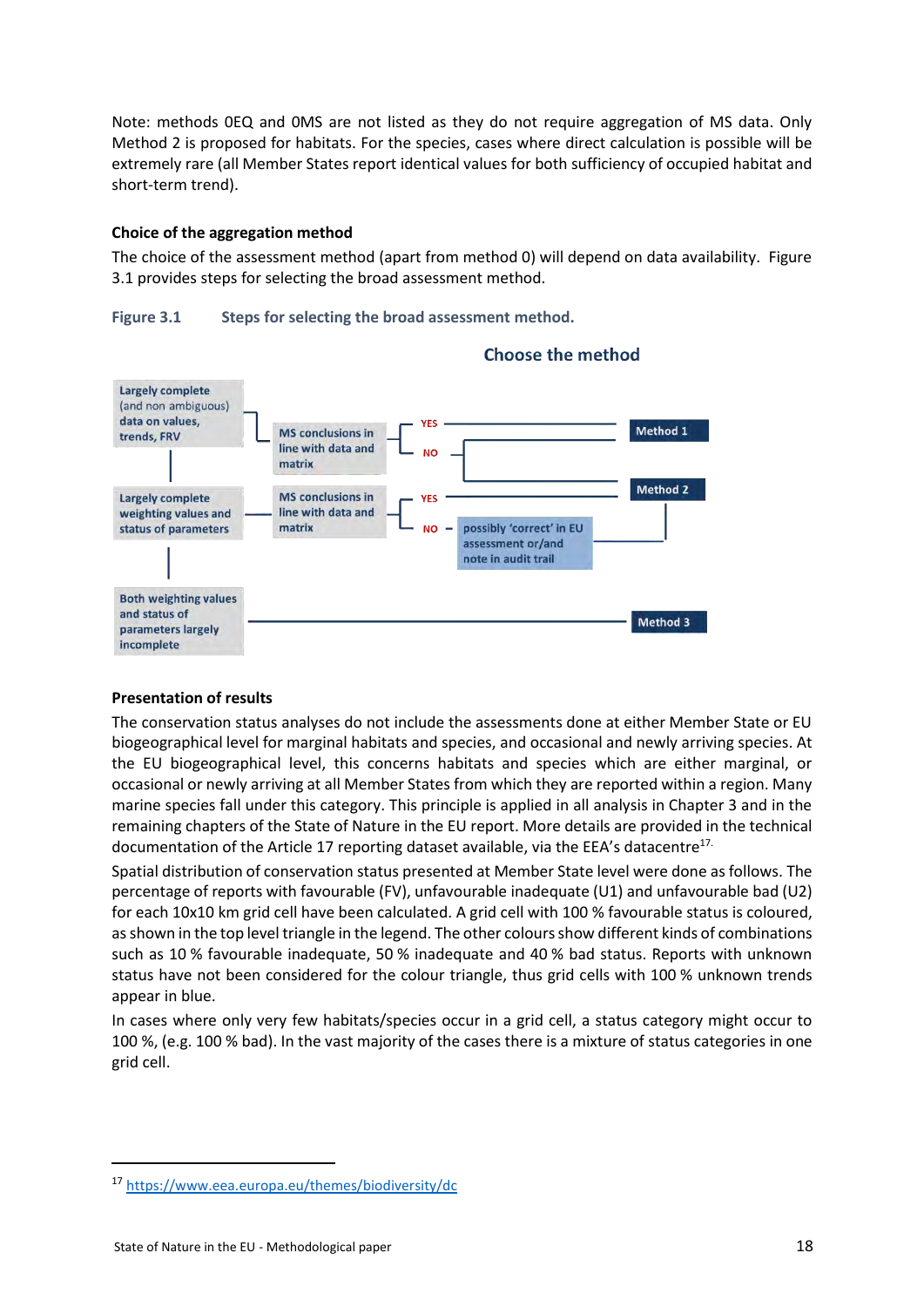



## <span id="page-18-0"></span>**3.3 Trends in conservation status**

Given the definition of 'favourable conservation status' in the Habitats Directive, changes in the overall conservation status, for example from unfavourable to favourable or, from unfavourable bad to inadequate - require relatively major changes in the individual conservation status parameters to be noted. The use of trends of the overall conservation status allows more subtle changes (improvement or deterioration) of the unfavourable categories to be identified. This information is also used to measure progress to Target 1 of the EU Biodiversity Strategy for which it is necessary to identify which assessments can be considered as 'Favourable' or 'improving'.

The EU biogeographical trends are estimated as a part of the EU assessment of status detailed above. The trend should be estimated for habitats and species in good, poor and bad status; this information is not relevant for unknown status. For assessing the EU conservation status trend the MS trends are weighted using the same methods as used for the assessment of parameters (see Section 3.2). Once the proportion at EU biogeographical scale for each trend category (improving, deteriorating, stable, unknown) is estimated the resulting EU trend is assessed applying the following thresholds presented in Figure 3.4.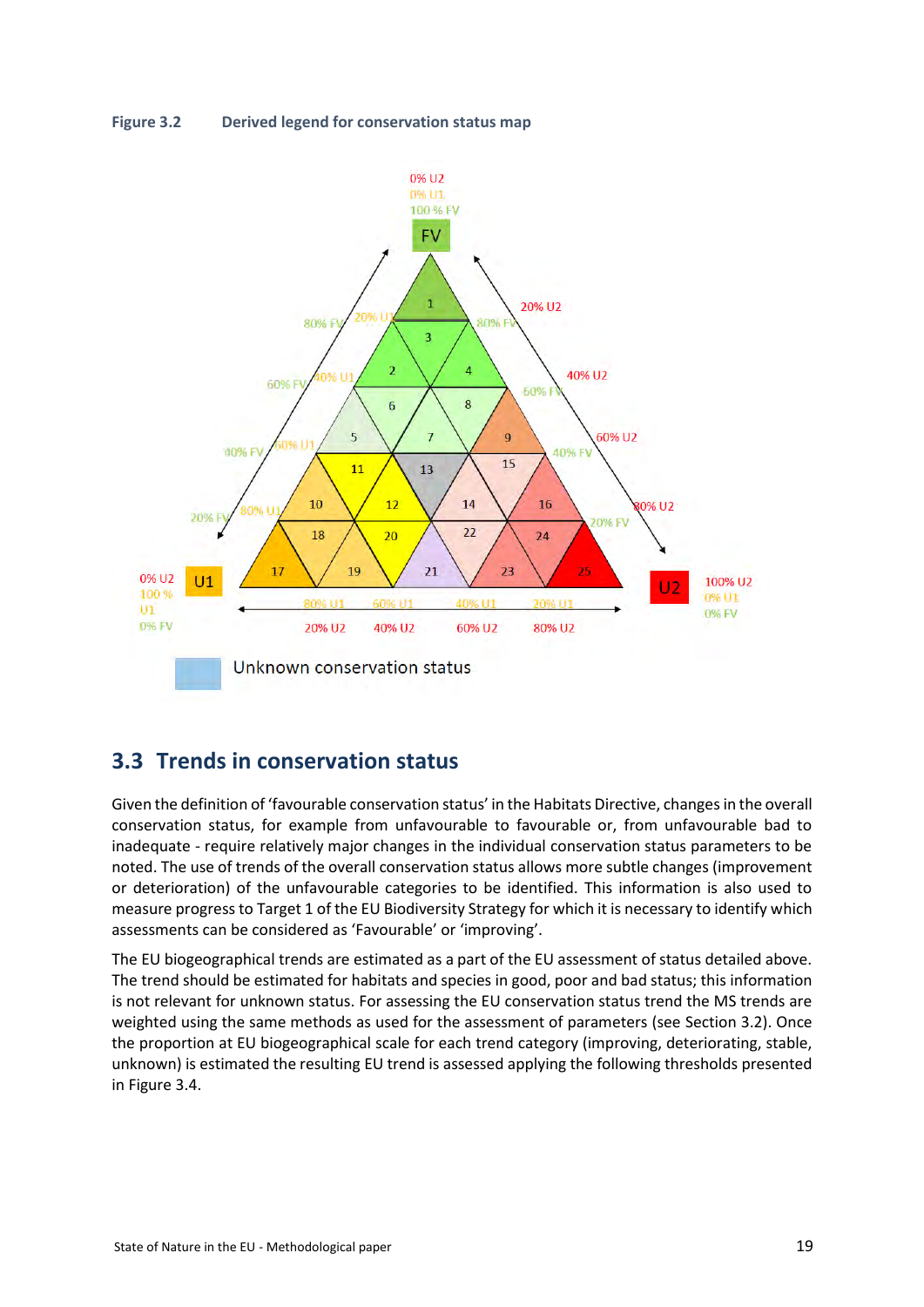

**Figure 3.3 Assessment of trends in conservation status**

#### **Presentation of results**

Analogous to the maps from Section 3.2 that show the spatial distribution of the conservation status, these maps are also provided for the conservation status trend (further information see Section 3.2). The colour coding for the trends are shown in Figure 3.3.

The percentage of reports with improving  $(+)$ , stable  $(=)$  and deteriorating  $(-)$  trends for each 10x10 km grid cell have been calculated. A grid cell with 100 % improving trends is coloured as shown in the top level triangle in the legend. The other colours show different kinds of combinations, such as 10 % improving, 50 % stable and 40 % deteriorating trends. Reports with unknown trends have not been considered for the colour triangle, thus grids cells with 100 % unknown trends appear in blue.

In cases where only very few habitats/species occur in a grid cell, a trend category might occur to 100 %, (e.g. 100% deteriorating). In the vast majority of the cases there is a mixture of trend categories in one grid cell.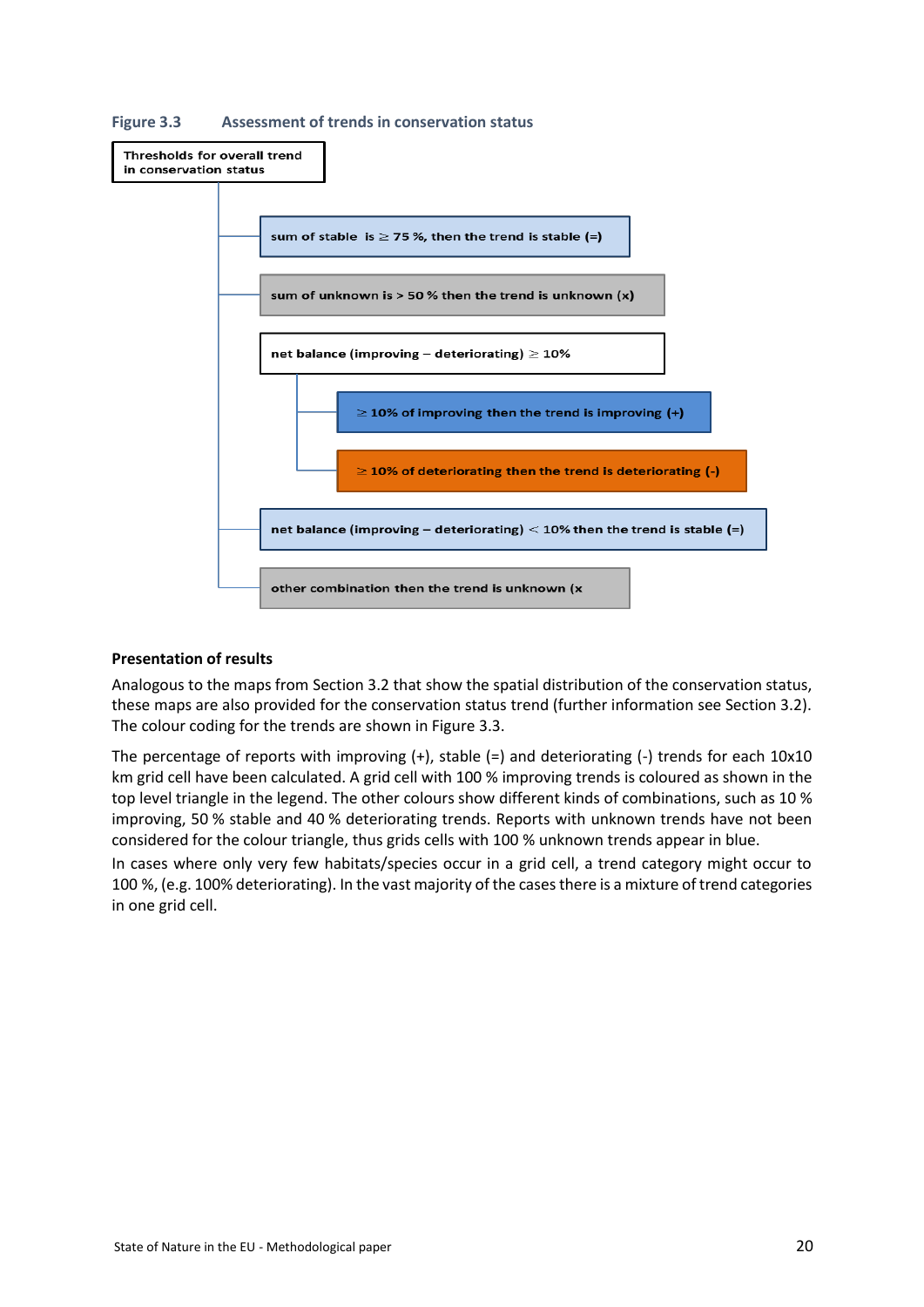



## <span id="page-20-0"></span>**3.4 Improvement of status and trends**

Beyond the classification of 'genuine' improvements in status, other positive developments are evident from Member States' data, namely improving status trends and stabilising status trends following a deterioration for species and habitats. In order to avoid neglect on those cases related to conservation efforts being made, a methodology<sup>18</sup> was developed in which **improvement** is understood in the case of:

- improved status category since 2013 (e.g. U2 to U1, U1 to FV, U2 to FV) which are reported by the Member States as 'genuine' status change in conservation status (see Table 3.8);
- improving conservation status trends for habitats / species with unfavourable status in the current period regardless of what the trend was in the previous period; and
- stabilised trend in assessments of unfavourable status in 2018 that had declining trends in 2013 (which are reported by the Member States 'genuine' change).

Table 3. 8 below illustrates this categorisation. The "improved status" category includes all cases with assessment combinations shaded in dark green *and* where the Member States has classified the 2013- 2018 change as genuine in conservation status.

**.** 

<sup>&</sup>lt;sup>18</sup> This methodology corresponds to the approach deployed for th[e national summaries.](https://www.eea.europa.eu/themes/biodiversity/state-of-nature-in-the-eu/article-17-national-summary-dashboards/conservation-status-and-trends)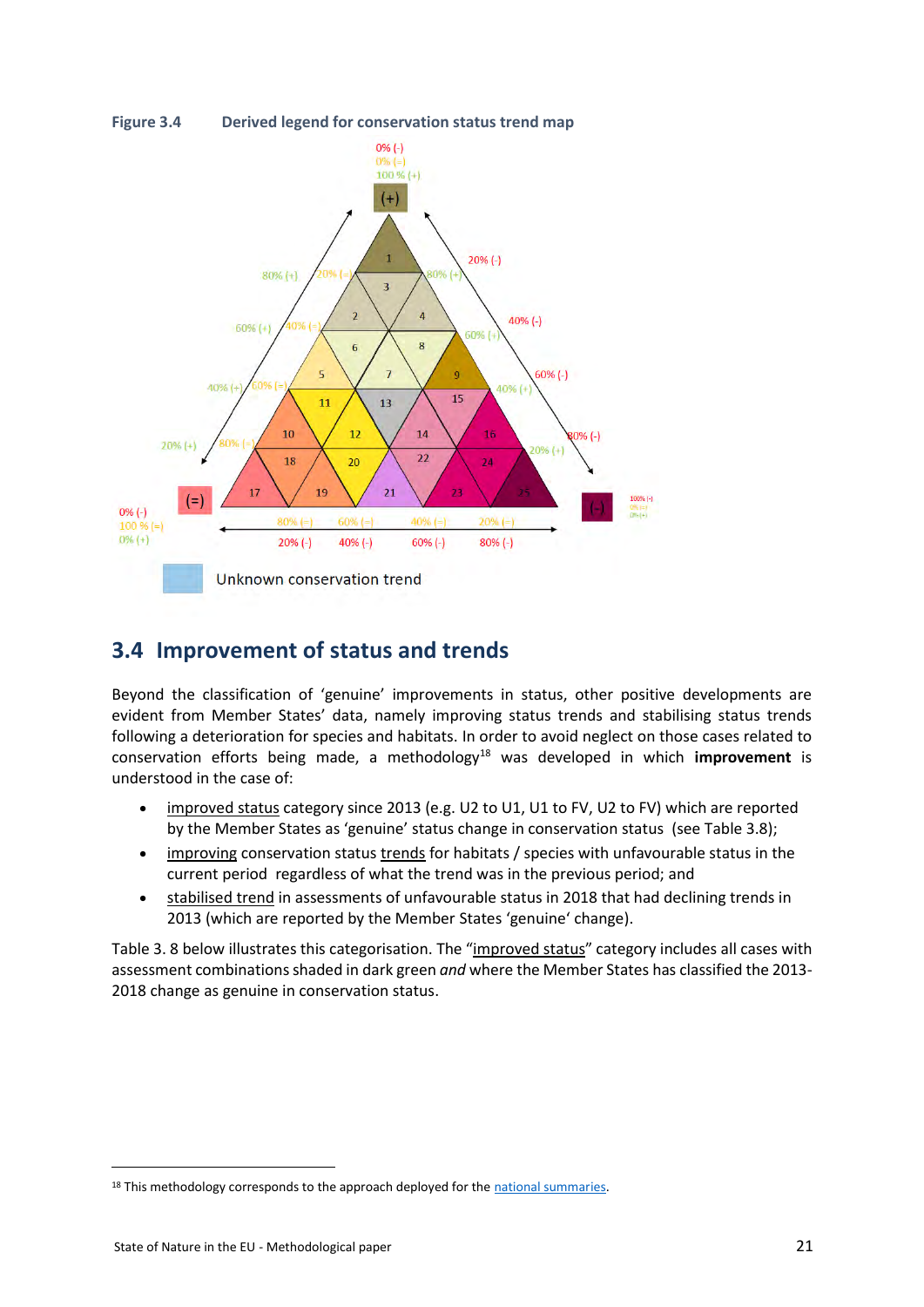#### **Table 3.8 Criteria matrix used to identify improvement of status and trends in habitats and species according to Article 17 reports ("improved status" dark green, "improving conservation status trend" light green, "stabilised trend" yellow)**

|                            |           | <b>Previous assessment</b><br>$(2007 - 2012)$ |                |                |                |                |                |                |    |
|----------------------------|-----------|-----------------------------------------------|----------------|----------------|----------------|----------------|----------------|----------------|----|
|                            |           | <b>FV</b>                                     | $U1+$          | $U1=$          | $U1-$          | $U2+$          | $U2=$          | $U2-$          | XX |
|                            | <b>FV</b> |                                               | ٠              |                |                | m              |                | ٠              |    |
|                            | $U1+$     |                                               | $\blacksquare$ | $\blacksquare$ | $\blacksquare$ |                |                | ٠              |    |
|                            | $U1=$     |                                               |                |                | п              | п              |                | п              |    |
|                            | $U1-$     |                                               |                |                |                | ш              |                | ٠              |    |
| Assessment<br>(20013-2018) | $U2+$     |                                               |                |                |                | $\blacksquare$ | $\blacksquare$ | $\blacksquare$ |    |
|                            | $U2=$     |                                               |                |                |                |                |                | п              |    |
|                            | U2-       |                                               |                |                |                |                |                |                |    |
|                            | XX        |                                               |                |                |                |                |                |                |    |

**Note:** Conservation Status: FV = favourable; U1 = unfavourable – inadequate; U2 = unfavourable – bad; XX = unknown; Trend: '+' improving, '=' no change; '-' deteriorating; 'xx' unknown; Status change in conservation status:  $\blacksquare$  = 'genuine',  $\Box$  = other than genuine change;.

**Source:** Article 17 reports and assessments

Given the definition of 'favourable conservation status' in the Habitats Directive, changes in the overall conservation status (e.g. from unfavourable to favourable or from unfavourable bad to inadequate) require relatively major changes in the individual conservation status parameters in order to be noted. The use of trends (improving, deteriorating, stable) of the overall conservation status allows more subtle changes (improvement or deterioration) of the unfavourable categories (e.g. U1, U2) to be identified. Improving conservation status trends refer to a situation when the status was improving during the reporting period, determined by a balance of the trends of different parameters.

#### **Use of the reported information on main reason for change**

The information on reason for change in conservation status and trend reported by Member States was harmonised prior to use in this analysis. First, the previous status and trends were assigned to each habitat and species reported using the information reported for the 2007-2012 reporting period. For species with taxonomical changes (e.g. a species split into several new species), no previous status and trends were assigned. If the previous status or trend and the current status or trend were the same, this was considered as 'no change' even though a main reason might have been reported from Member State. In case no reason for change was reported, or this was not in line with the assigned previous status (i.e. no change reported while the status or trend differ), this is coded as 'No Info' (no information). Habitat and species where no previous status was assigned (e.g. when they were not reported in 2007-2012 or there was a taxonomical split) this is accounted as Not Applicable.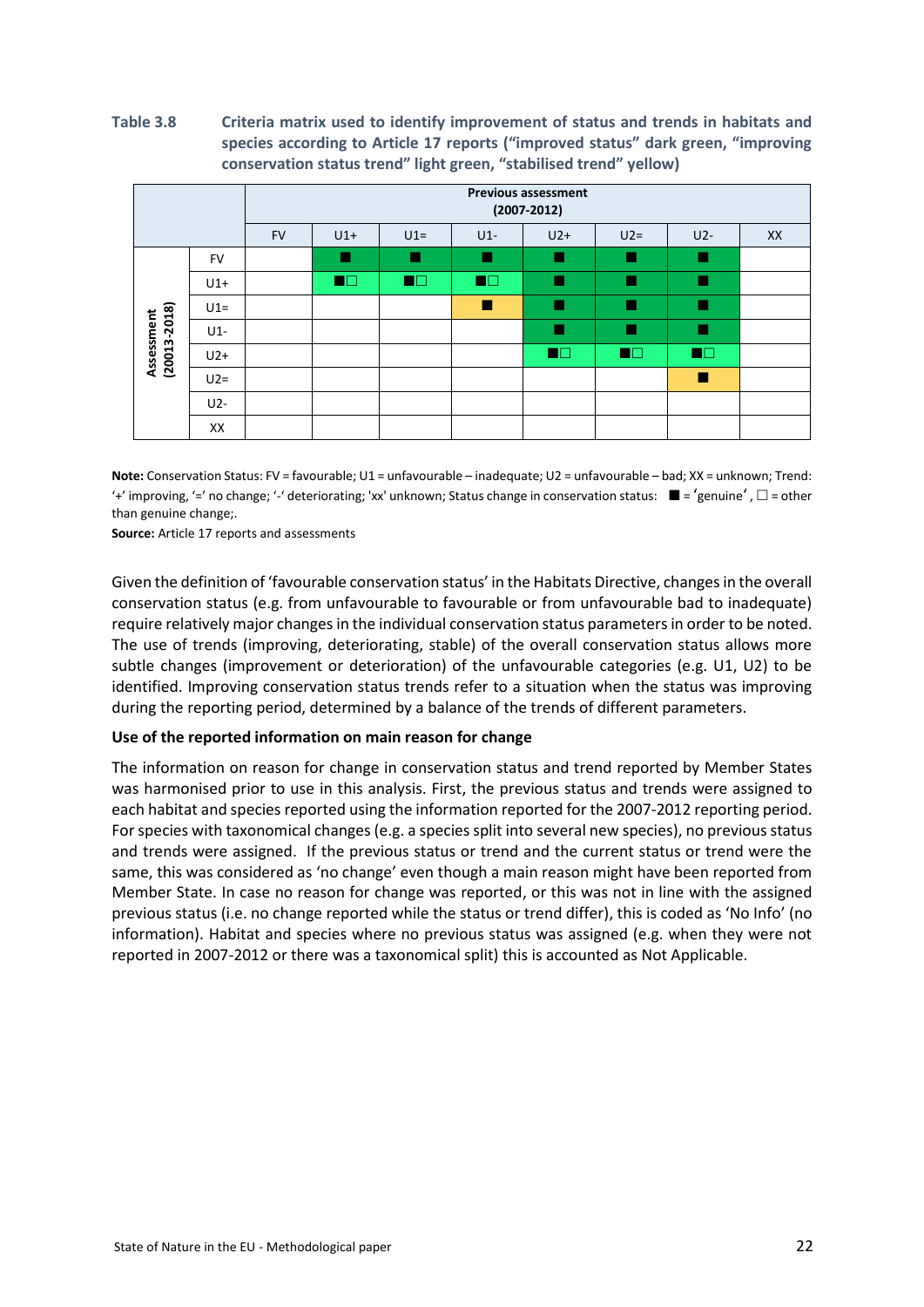# <span id="page-22-0"></span>**4 Pressures and responses**

## <span id="page-22-1"></span>**4.1 Key pressures for species and habitats**

Pressures and threats provide information on the main drivers influencing conservation status of species and habitats. They can help to identify actions required for restoration and they are essential to communicate the results of the status assessment to various stakeholders.

Under Article 12 reporting, pressures and threats were required only for certain bird species, i.e. for regularly occurring Annex I species and any other migratory species triggering SPA designations nationally (as indicated in the species checklist). Member States were encouraged to provide this information for Annex II species and, if available, also for remaining species. They were reported separately for breeding, winter and passage seasons.

In the reporting guidelines, pressures are defined as having acted within the current reporting period and they have threats or future/foreseeable impacts (within the next two reporting periods) that are likely to affect the long-term viability of the habitat and its typical species. The list of pressures and threats used for the assessment, as well as further information on the list and practical guidance on how these were used of the Member States reporting, can be found on th[e Article 12](http://cdr.eionet.europa.eu/help/birds_art12) o[r Article 17](http://cdr.eionet.europa.eu/help/habitats_art17) Reference Portals. For the 2013–2018 reporting pressures are classified into 15 Level 1 categories corresponding to the main sectoral driver (see Table 4.1)

| Code         | Label                                                                                                                 | <b>Short title</b>               |
|--------------|-----------------------------------------------------------------------------------------------------------------------|----------------------------------|
| A            | Agriculture                                                                                                           | Agriculture                      |
| <sub>B</sub> | Forestry                                                                                                              | Forestry                         |
| C            | Extraction of resources (minerals, peat, non-renewable energy<br>resources)                                           | Extraction of<br>resources       |
| D            | Energy production processes and related infrastructure development                                                    | Energy production                |
| E            | Development and operation of transport systems                                                                        | Transport                        |
| F            | Development, construction and use of residential, commercial,<br>industrial and recreational infrastructure and areas | Urbanisation                     |
| G            | Extraction and cultivation of biological living resources (other than<br>agriculture and forestry)                    | Exploitation of<br>species       |
| н            | Military action, public safety measures, and other human intrusions                                                   | Other human<br>intrusions        |
|              | Alien and problematic species                                                                                         | Invasive alien species           |
| J            | Mixed source pollution                                                                                                | Pollution                        |
| К            | Human-induced changes in water regimes                                                                                | Modification of<br>water regimes |
| L            | Natural processes (excluding catastrophes and processes induced by<br>human activity or climate change)               | Natural processes                |
| м            | Geological events, natural catastrophes                                                                               | Geological events                |
| N            | Climate change                                                                                                        | Climate change                   |
| x            | Unknown pressures, no pressures and pressures from outside the<br><b>Member State</b>                                 | Other                            |

**Table 4.1 Labels and short titles for the main Level 1 categories** 

In addition to the type of pressure and threat for each species, Member States also ranked the relative importance of the pressure or threat as falling under one of two categories, as shown in Table 4.2.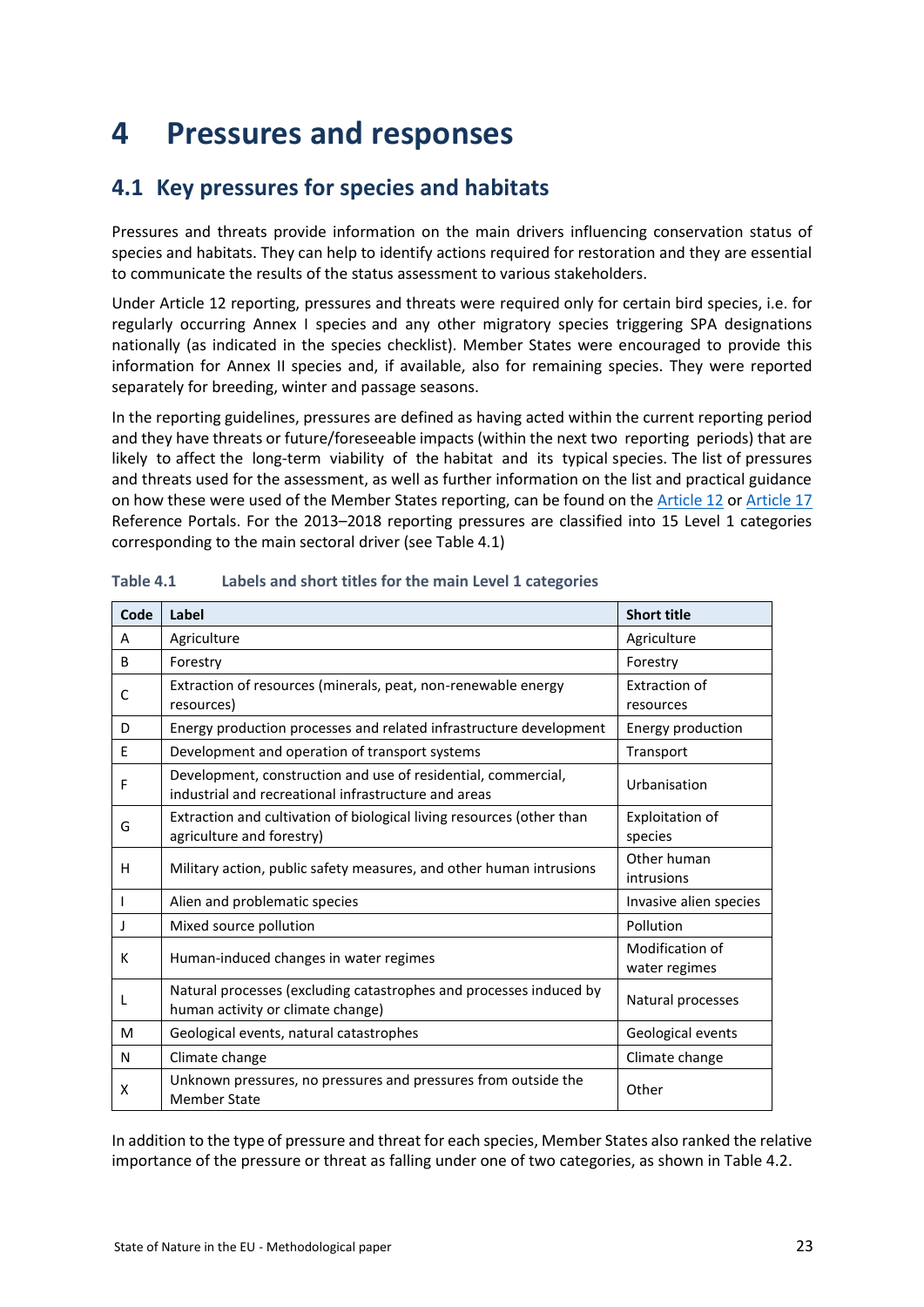| Table 4.2 | <b>Categories for ranking pressures and threats</b> |  |  |  |
|-----------|-----------------------------------------------------|--|--|--|
|-----------|-----------------------------------------------------|--|--|--|

| Code | <b>Meaning</b>           | Comment                                                                                                                                                                                                                                                                                                                                                                                                                                                 |
|------|--------------------------|---------------------------------------------------------------------------------------------------------------------------------------------------------------------------------------------------------------------------------------------------------------------------------------------------------------------------------------------------------------------------------------------------------------------------------------------------------|
| н    | High importance/impact   | Important direct or immediate influence and/or acting over<br>large areas (a pressure is the major cause or one of the<br>major causes, if acting in combination with other pressures,<br>of significant decline of surface area of habitat, range or<br>area of habitat with good conditions; or pressure acting<br>over large areas preventing the habitat from being restored<br>to Favourable conservation status at the biogeographical<br>scale). |
| м    | Medium importance/impact | Medium direct or immediate influence, mainly indirect<br>influence and/or acting over moderate part of<br>the<br>area/acting only regionally (other pressure not directly or<br>immediately causing significant declines).                                                                                                                                                                                                                              |

In addition to the overarching Level 1 categories, an underlying Level 2 identifies 203 individual pressures/threats (mostly listed as 'activities'). Within the State of Nature Report, only pressures of high importance/impact were assessed. The full results for threats and the pressures of high/medium importance are available on the online dashboard.

*Specific notes related to the analysis in section 4.1 of the report:*

• The analysis of the main drivers in the State of Nature report shows the frequency of reported pressures, which are aggregated at Level 1. Consequently, if several pressures under one major category have been reported in a Member State's report for a habitat or species, the respective major category is counted only once.

Example: for Arnica montana in the Atlantic region a Member States reports pressure caused by 'Abandonment of grassland (A06), intensive grazing (A09) and application of fertilisers (A20). These is accounted as one pressure "agriculture".

The frequency of reported pressures per habitat or species groups shows the percentage ratio between number of records of aggregated Level 1 pressures for e.g. agriculture and the total number of Level 1 pressure records for habitat/species group.

- Only high ranked pressures are considered.
- A Level 2 analysis was conducted using all pressures reported for one Level 1 category, presenting the total shares of the individual Level 2 impacts within the respective category.

Additionally, the analysis of pressures on wetland habitats presented in Box 4.2 was generated using ecological grouping. These groupings were developed with the aim to get a more detailed look into particular ecological groups of habitats and specie to derive more information on group specific pressures. Anecdotal results based on the grouping were included throughout Section 4.1. Such analyses using these ecological groupings can further be related to assessments under other legal reporting processes. The ecological groupings are also used for the analysis on meeting the EU 2020 Biodiversity Strategy target 3a (Section 6.2 of the report) and described in more detail in the respective Section 6.2 of this document.

## <span id="page-23-0"></span>**4.2 Conservation measures**

Conservation measures are concrete actions aiming at maintaining or restoring the natural and semi natural habitats protected by the Habitats Directive and the habitats or populations of Habitats Directive species or birds. Under Article 12 reporting, as for pressure and threats the conservation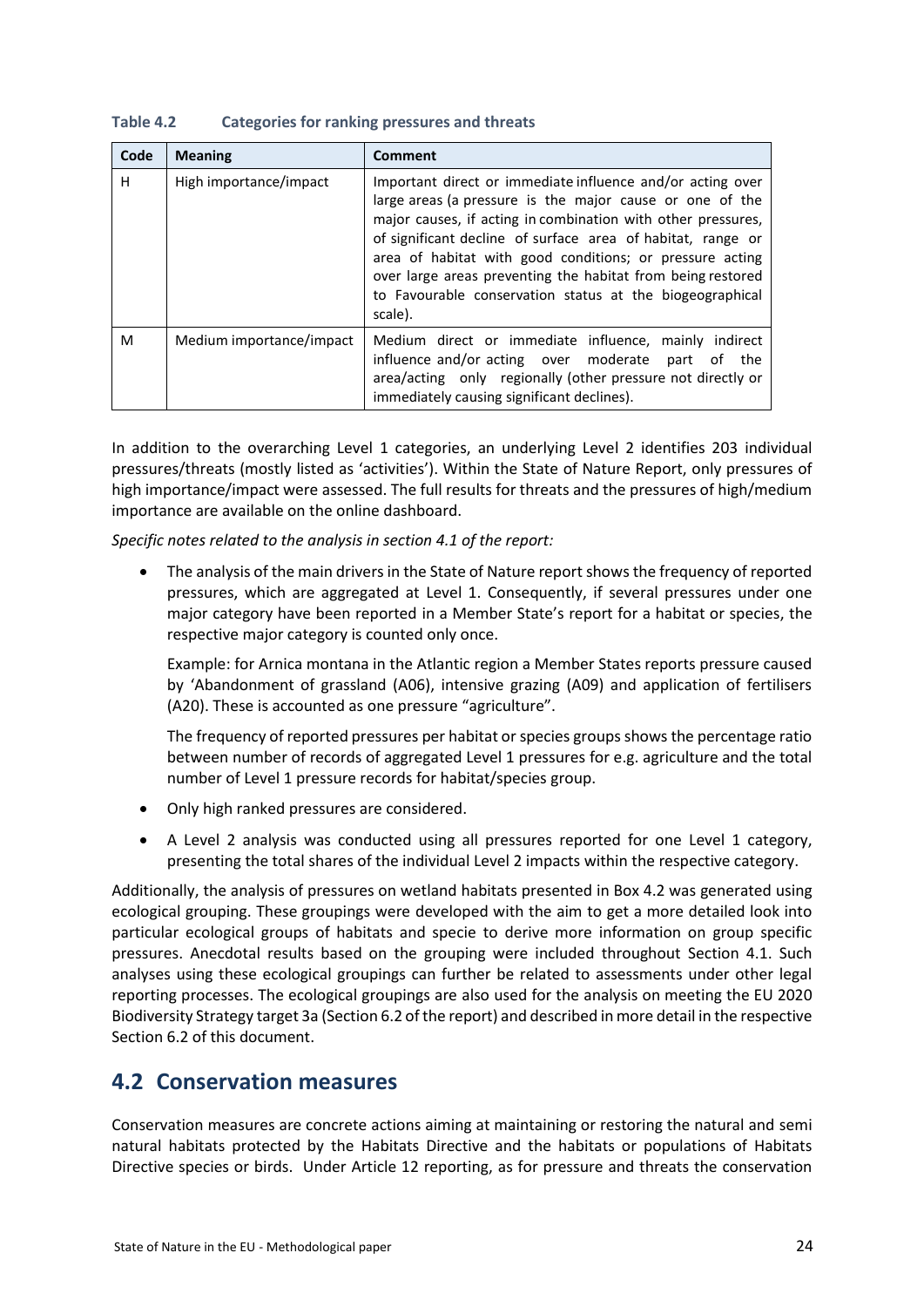measures were required only for Annex I species and any other migratory species triggering SPA designations nationally. However, Member States were encouraged to provide this information for Annex II species and, if available, also for remaining species.

Nature reporting provides the general information on implementation of measures but also a list of particular measures taken for each habitats or species. The general information on measures, which is provided globally for each habitat or species in each region or for each bird species in a corresponding season provides an overview of the conservation measures: whether measures have been taken for a habitat or species within a region, their location (i.e. are the measures for a particular habitat/species rather taken inside or outside the Natura 2000 network), which conservation problem the measures address (e.g. restoring the habitat or enhancing the population) and in which time frame the positive impacts can be expected.

The particular conservation measures taken for each habitat or species were reported using the codified list of measures. The list of conservation measures mirrors the list of pressures and threats and the conservation measures are principally understood as an action to mitigate the impact of past and present pressures. The list of conservation measures used for the assessment, as well as further information on the list and practical guidance on how to use it for reporting, can be found on the [Article 12](http://cdr.eionet.europa.eu/help/birds_art12) or [Article 17](http://cdr.eionet.europa.eu/help/habitats_art17) Reference Portals.

Measures information from Member States<sup>19</sup> is used for all EU analyses: this information is not aggregated at the EU level. As regards analysing the link between the measures and status or reported improvement or deterioration of status, this is based on Member State information for status and trend.

The information on conservation measures (both general information and the detailed list of measures) was only mandatory for Annex II Habitats Directive species and for certain bird species, i.e. for regularly occurring Annex I species and any other migratory species triggering SPA classification. If the information on measures was provided for other groups of species (e.g. Habitats Directive Annex IV species or V or non-Annex I and non-SPA trigger birds), this was not taken into calculations.

#### *Specific notes related to the analysis in section 4.2 of the report:*

- Analysis of main location of measures excludes cases where this information was not reported (either was not relevant as measures were not taken, or missing).
- The analysis of the main measures taken by the Member States shows the frequency of reported measures, which are aggregated at Level 1, similar to the pressure analysis in chapter 4.1. This means that if a Member State reports several measures under one major category for a habitat or species, the respective major category is counted only once. The frequency of reported measures per habitat or species groups shows the percentage ratio between number of records of aggregated level 1 measures for e.g. agriculture and the total number of level 1 measures records for habitat/species group.

A Level 2 analysis was conducted using all pressures reported for one Level 1 category, showing the total shares of the individual Level 2 impacts within the respective category.

The analysis of the impact of measures on conservation status excludes reports where Member States indicated that measures are not needed.

1

<sup>&</sup>lt;sup>19</sup> For the analysis presenting the relative importance of broad measures categories the measures reported by countries are aggregated into broad categories (e.g. 'CA – Agriculture'). If for a habitat or species at least one measure form a respective broad category was reported, this habitat or species was counted. Habitats or species for which several measures belonging to the same category were reported was only counted once.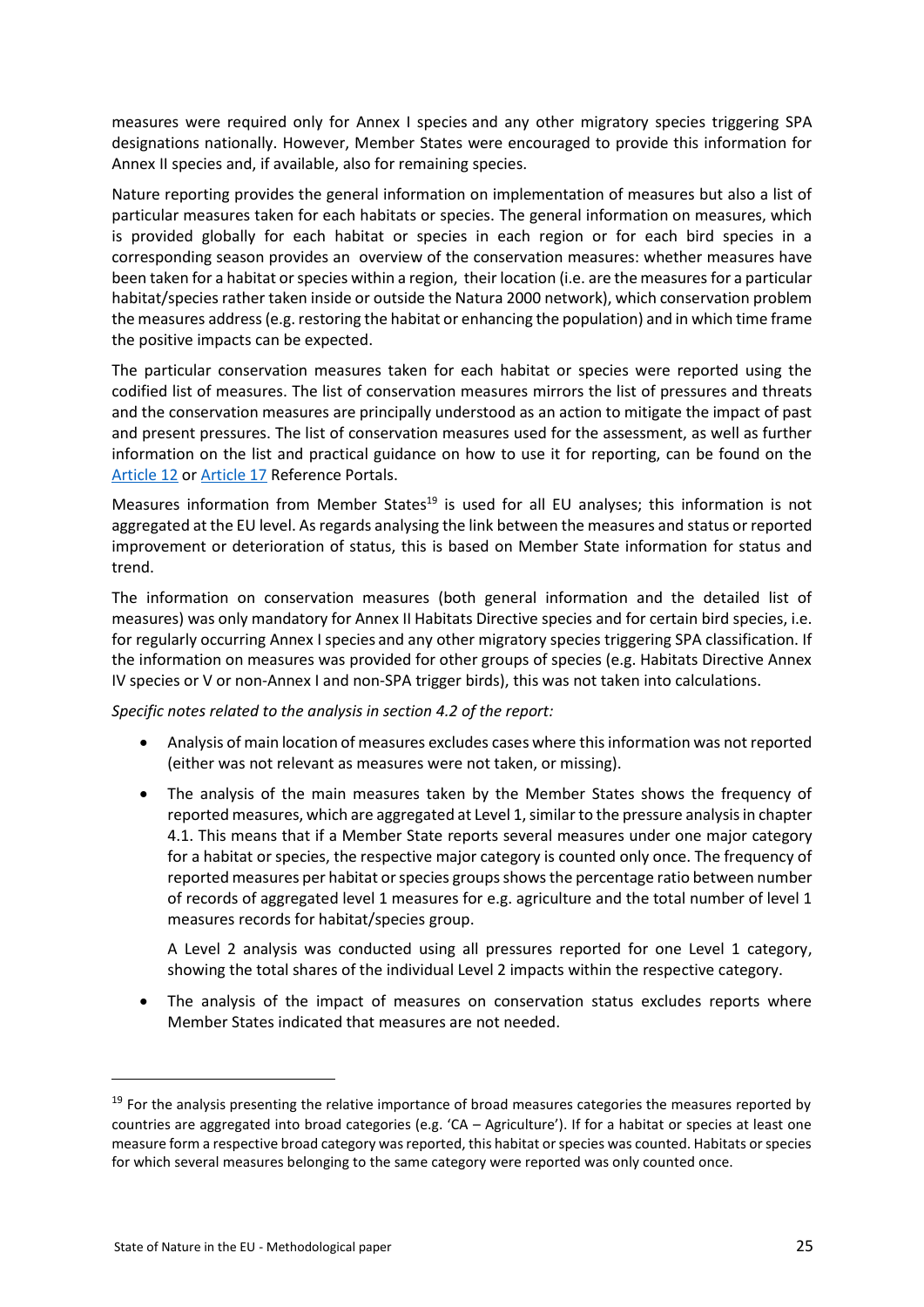- The analysis of correlation between the measures and the improvement or deterioration of the status uses the same definition of improvement as the analysis in chapter 3.4. The categories used in this analysis are defined as follows:
	- o **Improvement.** *Improved status*: unfavourable status in 2013, with a genuine better status in 2019; improving conservation status trend, no matter if the change of trend is genuine or non-genuine. *Stabilised trend*: stable trend in 2019, deteriorating in 2013 and genuine change in trend between 2013 and 2019.
	- o **Deterioration.** *Deteriorated status*: change of status towards worse category between 2013 and 2019, which is indicated as genuine. *Deteriorating conservation status trend*: no matter if the change of trend is genuine or non-genuine.
	- o **No change.** *Favourable with no change***:** favourable status in 2019, when it is not indicated as a genuine change between 2013 and 2019. *Unfavourable with no change*: any unfavourable status in 2019, when it is not indicated as a genuine change between 2013 and 2019.
	- o **Unknown:** unknown status in 2019.
- The analysis of correlation between the measures and the improvement or deterioration of the population trends uses the same definition of improvement as the analysis in Chapter 2.4. The categories used in this analysis are defined as follows:
	- o **Increased or stabilised:** increasing short term population trend; stable or fluctuating short-term and decreasing long-term population trend
	- o **Decreased:** decreasing short -term population trend
	- o **No change:** stable or fluctuating short -term population trend
	- o **Unknown**: unknown short -term population trend

## <span id="page-25-0"></span>**4.3 Restoration needs for habitats**

This section summarises estimations of surface areas that would need to be restored in order to achieve favourable conservation status for Annex I habitats of the Habitats Directive. These estimates may be particularly relevant for the framing and implementation of the EU Biodiversity Strategy for 2030 and action plan. Consequently, data from the United Kingdom was excluded from the calculations. In addition, habitat 8310 (Caves not open to the public) was excluded from all the area calculations given its linear character and underground occurrence.

For the purpose of this work, restoration includes two components:

1. The additional area of habitats that need to be recreated (e.g. wetland habitat from a drained agricultural field); this linked to the concept of 'Favourable Reference Area' (FRA), which determines the conservation status of the parameter 'Area covered by the habitat'<sup>20</sup>. FRA is *'the surface area in a given biogeographical region considered the minimum necessary to ensure the long-term viability of the habitat type; this should include necessary areas for restoration or development for those habitat types for which the present coverage is not sufficient to ensure long-term viability'*<sup>21</sup>

**.** 

<sup>&</sup>lt;sup>20</sup> Conservation Status, as defined by the Habitats Directive, includes four parameters: - Range / Area covered by the habitat (Area in short) / Structure and Functions / Future Prospects A habitat type has a *favourable Conservation Status* only when all four parameters are *favourable*; this is the 'one out, all out' principle.

<sup>&</sup>lt;sup>21</sup> Article 17 reporting guidelines: [https://cdr.eionet.europa.eu/help/habitats\\_art17](https://cdr.eionet.europa.eu/help/habitats_art17)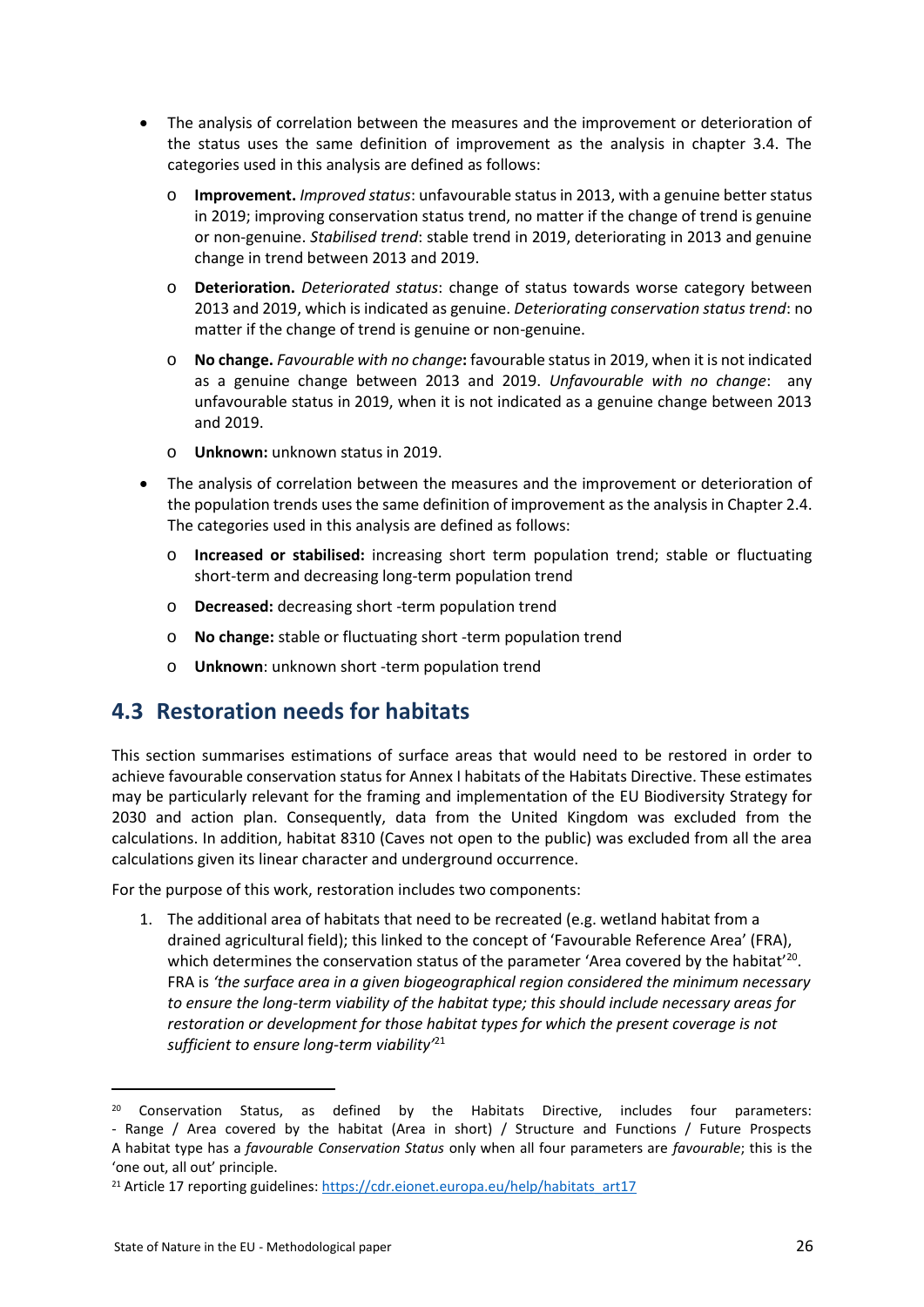2. The area of existing habitats that is degraded and needs to be improved (e.g. an overgrazed grassland with too much nitrogen in the soil and a reduced floristic composition); this is linked to the conservation status of parameter 'Structure and functions', which depends on the amount of the habitat in 'good condition.

The calculations were made from the data reported by Member States in 2019 (for the period 2013- 2018) under Article 17 of the Directive.

#### *Estimating the additional areas to be (re)created*

Data on Favourable Reference Area (FRA) for each habitat was used to estimate the additional area of habitats to be recreated; this is the difference between the estimated FRA and the actual reported area.

The following approach was taken to estimate FRAs:

- Only habitats with regular presence (PRE) were considered
- Habitat reports with 'unknown' operator in FRA were excluded
- For the habitat reported area, the 'best estimate', or the average min/max in its absence, was used
- Few records with operator 'less than' or 'N/A' replaced by other operator according to the conservation status of the 'surface area' parameter: e.g. 'less than' and FV replaced by 'approximately equal to', 'less than' and U1 replaced by 'more than'
- The total FRA for each habitat resulted from the sum of:
	- o All FRA areas reported as a value or with the operator 'approximately equal (to the reported area);
	- o All FRA areas reported with operator 'more than' estimated as 1.05 times the reported area of the habitat (more 5 %);
	- o All FRA areas reported with operator 'much more than' estimated as 1.10 times the reported area of the habitat (more 10 %).

The additional area to be recreated was calculated by subtracting the 'current reported area' from the estimated FRA area.

#### *Estimating the habitat area to be improved/restored*

The habitat area to be improved resulted from the sum of the reported areas in a 'not-good condition' using the average between the minimum and maximum values (or best estimate when available).

Since most reports did not provide data on condition for 100 % of the reported habitat area, the 'unknown condition' area was estimated by including both the areas of the 'unknown condition' and the areas for which no condition was reported.

The data used for this analysis stem from the reported data on habitat condition (structure and function parameter) that were collected for the first time in the reporting cycle 2013-2018.

It should be noted that the quality of available data<sup>22</sup> on habitat condition, on which this analysis is based, is a limiting factor. Largely due to insufficient monitoring data, the condition of many habitats used in this calculation could only be determined for a part of the habitat area (e.g. the condition of 63 % of coastal habitats and 50 % of dune habitats remains unknown). This means that the actual habitat areas in need of restoration are likely to be much bigger than those which have been estimated.

**.** 

<sup>&</sup>lt;sup>22</sup> The calculations exclude the United Kingdom given the relevance of these estimations for the EU Biodiversity Strategy for 2030. Habitat 8310 (Caves not open to the public) was also excluded due to its liner and underground characteristics.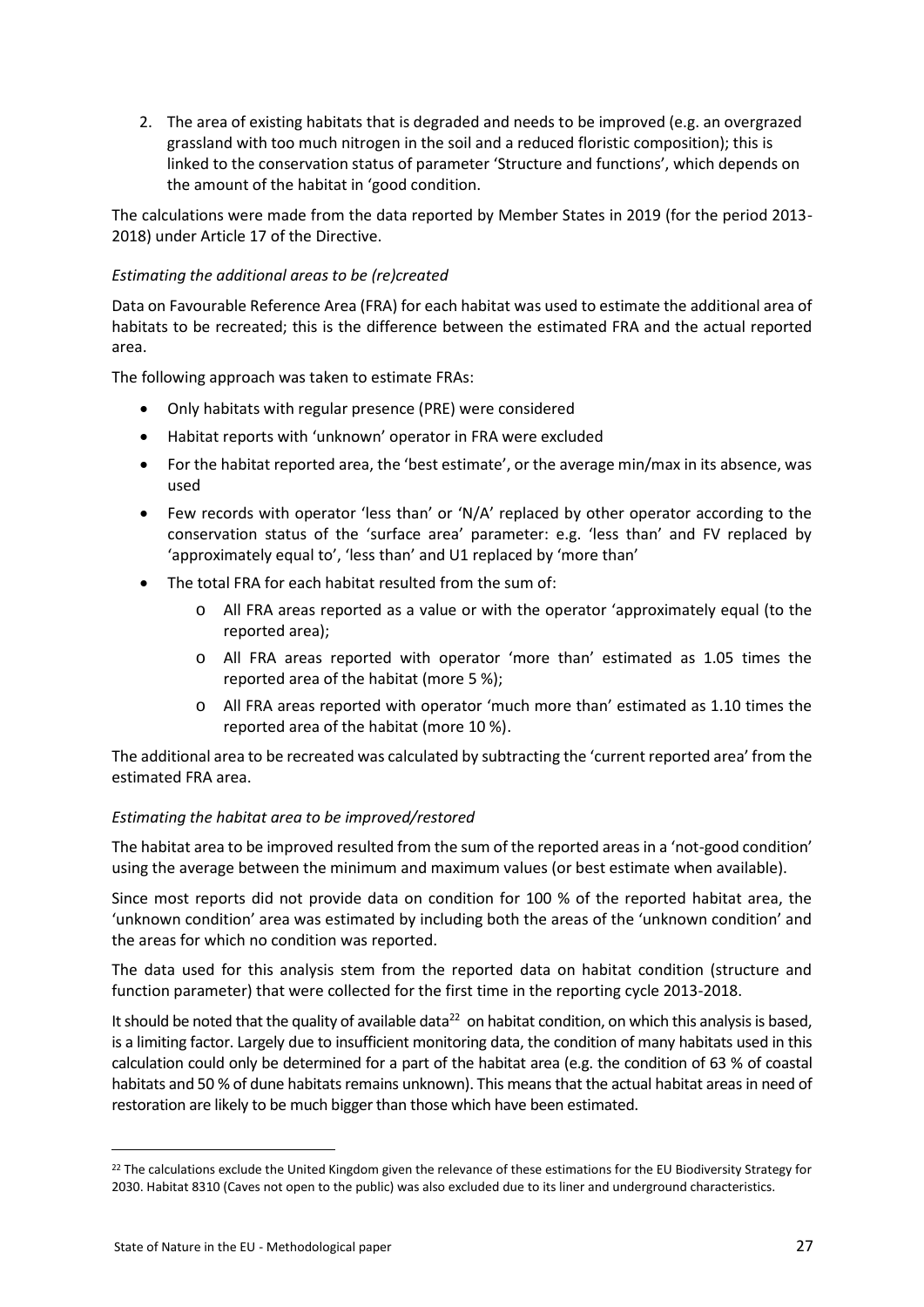# <span id="page-27-0"></span>**5 Status of the Natura 2000 network**

## <span id="page-27-1"></span>**5.1 Facts and Figures**

The cartogram maps show the Member States resized relative to the area of, e.g. Natura 2000 sites. The transformation was accomplished via the "cartogram\_cont" function from the cartogram library of the statistical software R (R Core Team, 2019). The method uses a rubber sheet distortion algorithm to resize the countries (Dougenik et al., 1985) and construct continuous area cartograms. The algorithm iteratively distorts the original shape of the countries to the desired size while preserving the topology of the original map. Relative position, shape and visual recognition of the countries are preserved as much as possible.

The map shows the distribution of Habitats Directive sites (pSCIs, SCIs and SACs) and Birds Directive sites (SPA) based on the Natura 2000 spatial data set. Overlapping sites are coloured separately; these overlapping sites are in most of the cases the so called 'type C' sites, which are designated under both Directives. In some cases, these overlapping sites belong to one of the Directives.

## <span id="page-27-2"></span>**5.2 Coverage of ecosystems by terrestrial and marine Natura 2000 sites**

The source of the land cover status and change statistics inside and outside of Natura 2000 sites was taken from the EEA Joint Environmental Data Infrastructure (JEDI). JEDI is the EEA's system infrastructure for building data cubes specially made for land and ecosystem accounting. Different spatial datasets can be imported to the database based on a regular grid where every cells is a unique identifier. Through this common identifier, JEDI can relate and calculate areas based on the same cell identifier. The number of recorded data sets (Corine Land Cover (CLC), Natura 2000, Biogeographical regions, etc.) is growing continuously.<sup>23</sup>

The JEDI tool allows the user to select the requested dataset. After the selection, data cubes and tableau projects are built which can then be used for the statistical analysis (EEA, 2020). The CLC2012 and 2018, as well as the Natura 2000 (2018) data used in this chapter, were taken from the Natura 2000 cube and viewer.<sup>24</sup>

The online tableau dashboards provide information about the land cover and land cover changes inside and outside the Natura 2000 network.

## <span id="page-27-3"></span>**5.3 Coverage of species and habitats by Natura 2000**

Member States report the area for habitats and population of species within the Natura 2000 network. Relating these numbers to the total area and population of a country, respectively, results in the percentages covered by Natura 2000 per country. The habitat area or population size can be reported<sup>25</sup> as a minimum-maximum interval or a best single value. In the calculation, best value or, if not available, an average between the reported minimum and maximum (if maximum value was not available but only minimum, the reported minimum was used in calculations, missing minimum values were replaced with 0 and the average was calculated consequently), were used to obtain a single value for habitat area/population size both globally and within the network. These single values were compared to obtain a percentage coverage by Natura 2000 sites.

 $\overline{a}$ 

<sup>23</sup> [Explore the Interactive Contextual Data Inventory](https://tableau.discomap.eea.europa.eu/t/Landonline/views/CDIInventoryJuly2019-IDP-LandSystem/ContextualDataInventory?:showAppBanner=false&:display_count=n&:showVizHome=n&:origin=viz_share_link&:isGuestRedirectFromVizportal=y&:embed=y)

<sup>24</sup> Natura 2000 data viewer[: https://www.eea.europa.eu/data-and-maps/dashboards/natura-2000-data-viewer](https://www.eea.europa.eu/data-and-maps/dashboards/natura-2000-data-viewer)

<sup>&</sup>lt;sup>25</sup> The reported area for habitats 6510 and 3270 in Continental region of France were substituted.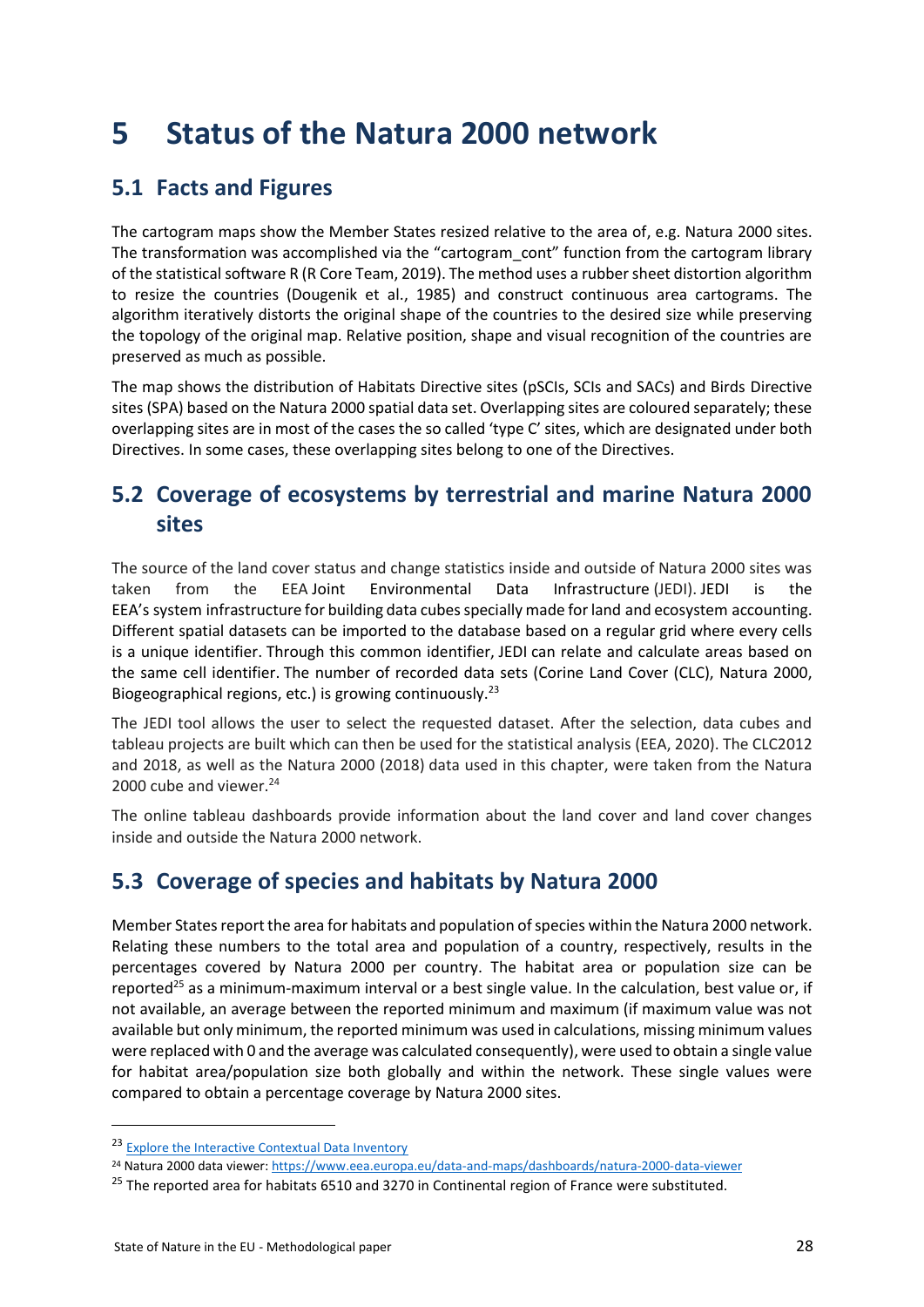The coverage values are shown via violin plot and are produced with the vioplot function of the vioplot library in the statistical software R (R Core Team, 2019). These are quite similar to a box plot but they additionally show the probability density of the data at different values via a rotated kernel density plot on each side. Less technically, it shows how frequent certain values, in this case N2000 coverages, are. In other words, the thickness of the tube corresponds to the number of assessments reported for the degree of coverage, the white point is the median indicating the "middle" value in the list of numbers and the black line visualises the area containing 50 % of the data points ("25 % to 75 % quantile").

The statistics on coverage by Natura 2000 sites are presented separately for marine and terrestrial habitats and species. Marine habitats and species are in general those for which the reporting in marine regions is requested. Anadromous fish or freshwater fish with distinct marine populations are considered terrestrial even though reported in marine regions. Contrary to this, *Acipenser sturio* is treated as a marine species. The list of marine habitats and species is provided as a part of the EU reporting dataset.

## <span id="page-28-0"></span>**5.4 Effectiveness of Natura 2000 network**

The coverage by Natura 2000 sites described in chapter 5.3 was used to divide the habitats and species into classes: 0-35 %, 35-75 % and 75-100 %. These classes were chosen using a statistical technique (*k*-method) that is designed to divide data into homogeneous groups. They were established based on the data from the 2007-2012 (2008-2012) reporting period and additionally used in the current analysis. The analysis in this excludes habitats and species for which the coverage by Natura 2000 sites could not be determined (habitat area or population size, either global figure or within the Natura 2000, was missing or calculated coverage was bigger than 100 %).

The effectiveness of the Natura 2000 network was first analysed using the comparison of proportion of habitats and species in good status with Natura 2000 site coverage of <75 % and > 75 %.

In the analysis of changes of conservation status in Natura 2000 coverage classes, the subsequent categories have been used:

- **Improvement.** *Improved status:* unfavourable status in 2013 with a genuine better status in 2019; improving conservation status trend, no matter if the change of trend is genuine or nongenuine. *Stabilised trend*: stable trend in 2019, deteriorating in 2013 and genuine change in trend between 2013 and 2019.
- **Deterioration.** *Deteriorated status*: change of status towards worse category between 2013 and 2019, which is indicated as genuine; deteriorating conservation status trend, no matter if the change of trend is genuine or non-genuine. *Favourable with no change:* any favourable status, when it is not indicated as a genuine change between 2013 and 2019.
- **No change.** Any unfavourable status, when it is not indicated as a genuine change between 2013 and 2019.
- **Unknown.**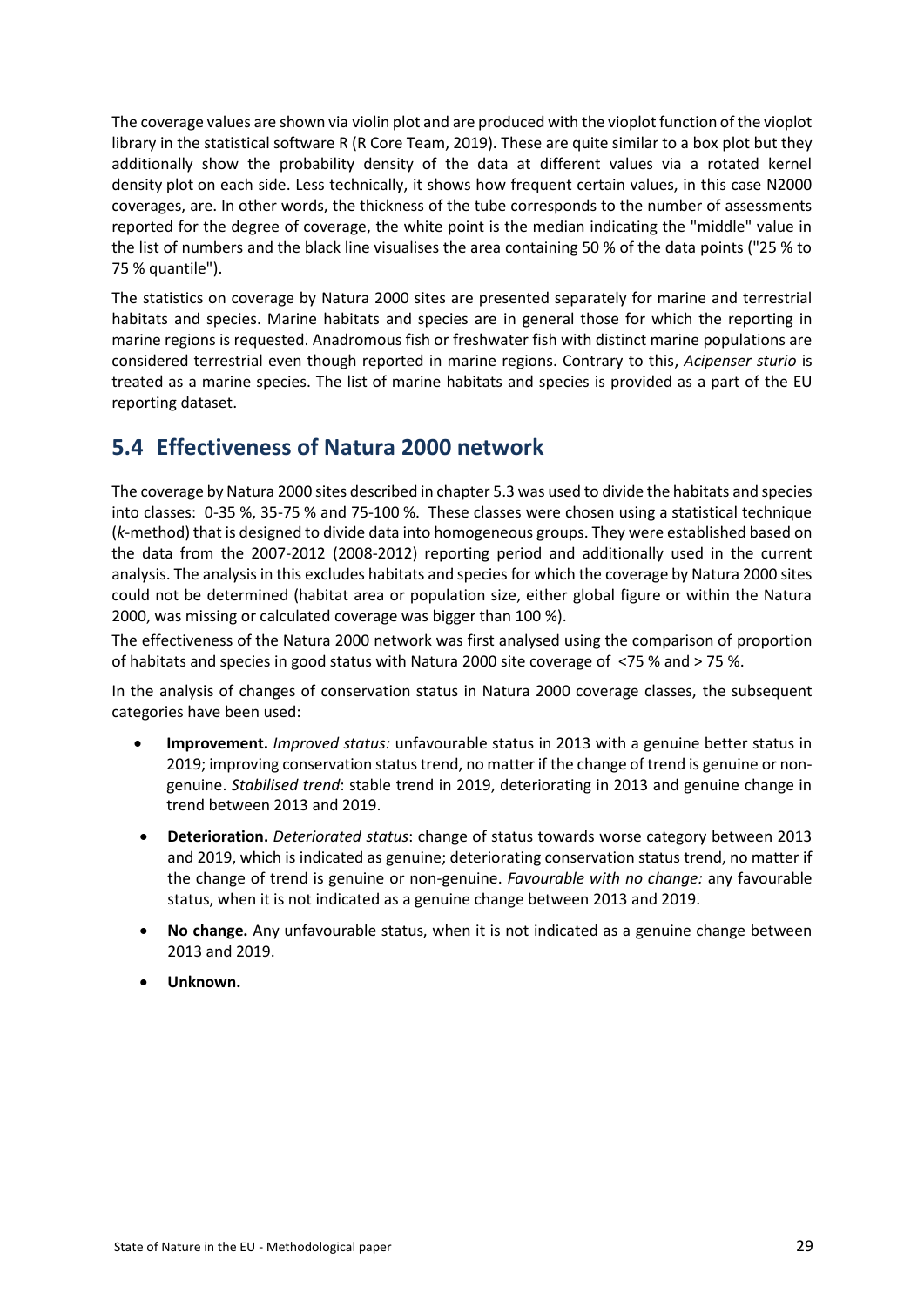# <span id="page-29-0"></span>**6 Meeting EU 2020 Biodiversity Strategy targets**

In an effort to halt the loss of biodiversity and the degradation of ecosystem services in the EU, the European Commission adopted a Biodiversity Strategy in 2011. The Strategy includes six targets to be reached by 2020, two of which explicitly mention species and habitat conservation status. Target 1 strives to reach a proper implementation of the Nature Directives, not least through improvements in the status of all covered species and habitats. Target 3 aims to optimise agriculture and forestry's benefits for biodiversity.

## <span id="page-29-1"></span>**6.1 Measuring progress towards Target 1**

Target 1 concerns nature conservation and restoration and is based on improving the conservation status of species covered by the Habitats Directive and species covered by the Birds Directive.

To quantitatively measure this target, a methodology was developed by the Expert Group on Reporting under the Nature Directives and further validated by the Group of Experts on the Birds and the Habitats Directive. It is based on a changes matrix which displays the different possible combinations of changes in EU conservation status assessments (for Article 17) between two reporting periods (i.e. 2001 through 2006 – used as the baseline for 2010 -, and 2013 through 2018), or changes in bird population status (for Article 12) since 2004 - used as the baseline for 2010 - when the report "Birds in the European Union" (BirdLife, 2004) was published.

**Box 6.1 Target 1 of the EU 2020 Biodiversity Strategy**

*To halt the deterioration in the status of all species and habitats covered by EU nature legislation and achieve a significant and measurable improvement in their status so that, by 2020, compared to current assessments:* 

*(i) 100% more habitat assessments and 50% more species assessments under the Habitats Directive show (a favourable or) an improved conservation status; and* 

*(ii) 50% more species assessments under the Birds Directive show a secure or improved status*

## <span id="page-29-2"></span>*6.1.1 Habitats Directive*

The baseline (2001–2006) is 17 % of favourable assessments for species and 17 % for habitat types (EC, 2011); therefore, achieving the target means that at least 25 % of the assessments for species are favourable or have an improved conservation status, and that at least 34 % of the assessments for habitat types are favourable or have an improved conservation status in 2020.

The most recent 'State of nature in the EU' report includes a chapter on measuring progress towards Target 1 using assessments from the 2013–2018 reports.

#### **Calculating progress towards Target 1 (Habitats Directive) in 2020**

For the Habitats Directive component of Target 1, measuring progress between the baseline period (2001–2006) and the 2020 target (corresponding to 2013–2018) will include three components: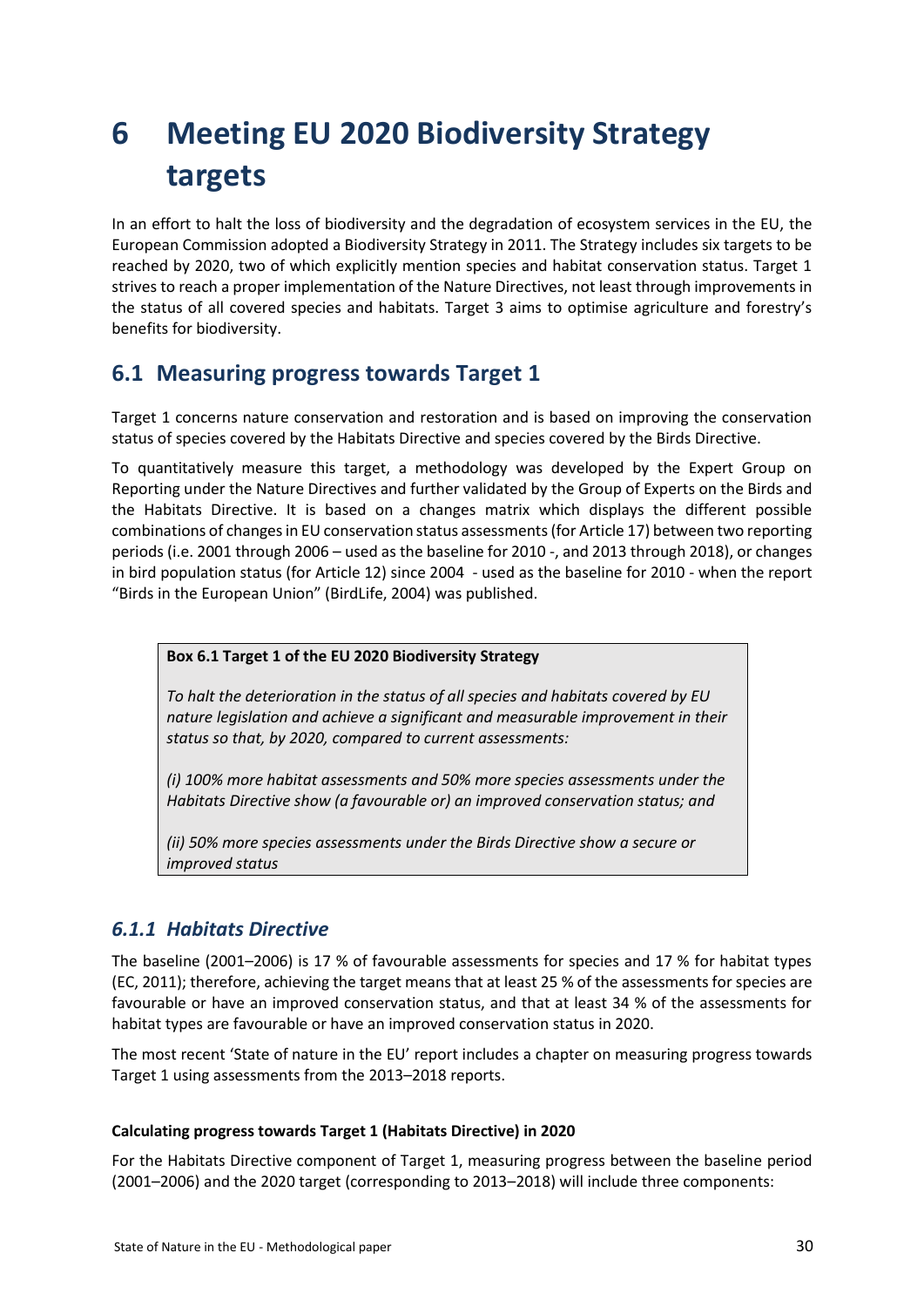- Percentage of features with a Favourable conservation status (FV) in 2013-2018 (**sub-value A**)
- Percentage of improved assessments from Table 6.1 (see below) for conservation status assessments that did not change or that genuinely changed between 2007-2012 and 2013- 2018; i.e. compare the EU (biogeographical) conservation status assessments from 2013–2018 with those from 2001–2006 back-casted with the information on 'nature of change' from 2007–2012 (see box below) (**sub-value B1**)
- Percentage of improved assessments i.e. with a positive (+) trend in the conservation status of 2013-2018, for conservation status assessments that did not genuinely changed between 2007-2012 and 2013-2018; i.e. use the conservation status trends of 2013-2018 (**sub-value B2**)

This approach is illustrated by Figure 6.1 below.

#### **Figure 6.1 Flowchart summarising how to measure 'favourable' and 'improved' assessments to measure progress towards Target 1 under the Habitats Directive**



**A + B1 + B2** will give us the percentage of assessments with a favourable or improved conservation status in period 2013-2018 (closest to 2020) when compared to period 2006-2012 (closest to 2010).

The majority of changes in conservation status reported by the MSs for the period 2007–2012, for both habitats and species were due to better data or changes in the methodology used, with many habitats and species previously reported as 'Unknown' being reported as one of the three conservation status classes. This in turn means that many of the EU assessments for biogeographical and marine regions also changed between 2001-2006 and 2007-2012 periods due to non-genuine reasons. The 'back-casted' status for 2001-2006 period should be used to evaluate the progress towards the Target 1.

#### **Box 6.2 Explanation of 2001-2006 conservation status with back-casting used for Target 1 assessment**

As the nature of change was noted by the assessor for each EU regional assessment in 2007-2012 period, it is possible to identify which assessments from 2001-2006 period have changed due to different methods and improved data (non-genuine changes) and to 'back cast' the 2001-2006 conservation status using the 2007-2013 data. For example, habitats and species assessed as 'Unknown' in 2001–2006 would have the same conservation status as in 2007–2012. Similarly, if reason for change for 2007-2012 was 'non genuine' change the habitat or species would have the 2007-2012 status.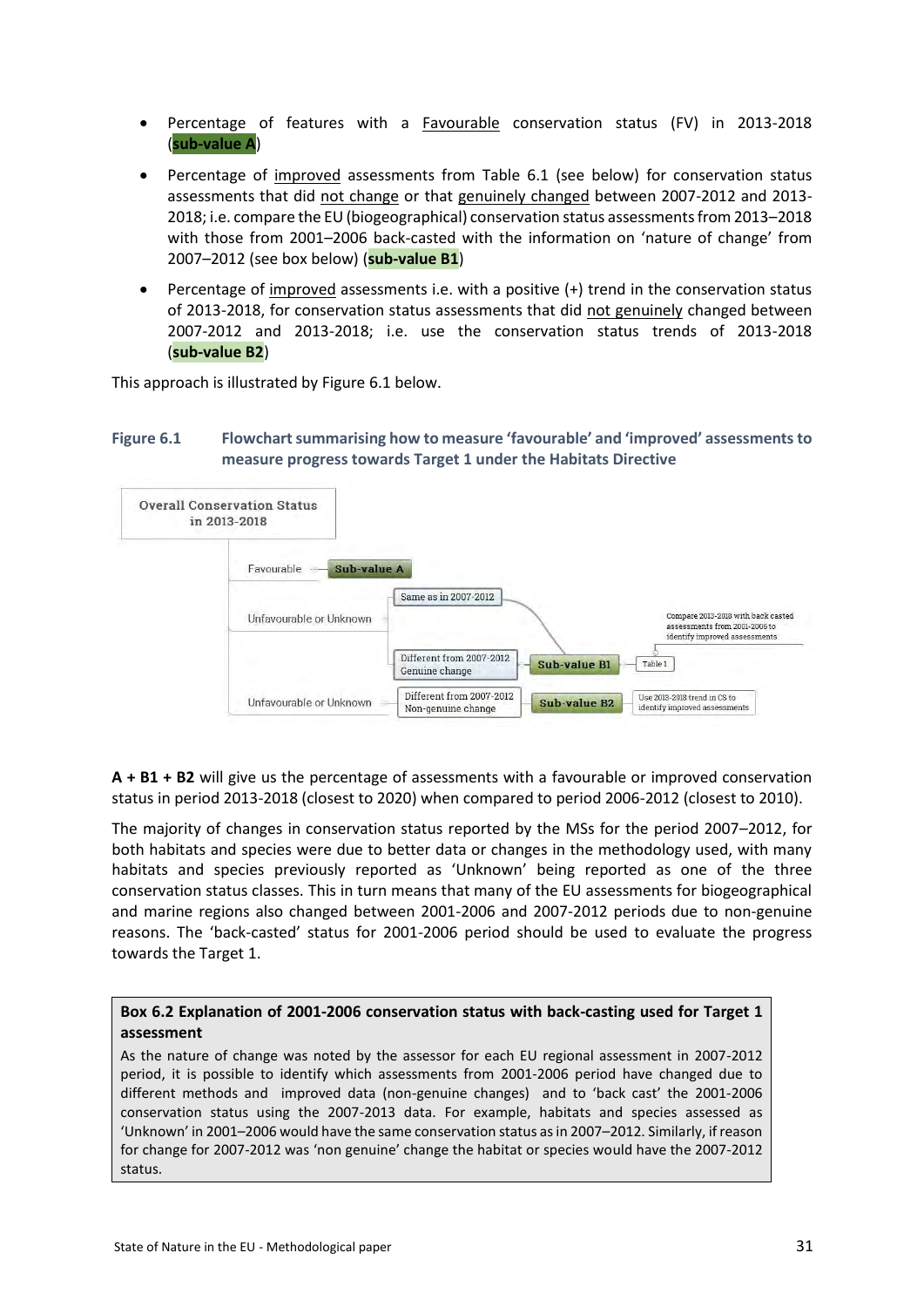## <span id="page-31-0"></span>*6.1.2 Birds Directive*

The baseline for birds is 52%, based on the number of species considered to be secure in the only EUlevel assessment conducted before 2010 (in 2004, at EU25 level) (BirdLife, 2004). If the target was simply to increase this figure by 50 %, then it would mean that 78 % of species (rounded up to 80 % in some EC documents) would need to be in secure status by 2020 (EC, 2011). However, the target includes species whose status is either *secure* or *improved*. It is therefore necessary to use the data reported under Art. 12 to: (a) determine which species are *secure*; and (b) define the conditions under which non-secure species will be classified as *improved*. This is very important, as many species are a long way from being secure, but some are recovering, some remain depleted and others are still declining.

#### **Calculating progress towards Target 1 (Birds Directive) in 2020**

The method and parameters used to assess the conservation status of habitats and taxa under Article 17 of the Habitats Directive do not apply to birds. However, retaining the logic of the proposal above for the Habitats Directive, and striving for consistency, the formula to be used for measuring progress between the baseline assessment (2004) and the closest assessment to 2020 (2013–2018) is as follows:

- Percentage of bird species with Secure assessments in 2020 (based on reports from 2013- 2018)
	- (**sub-value A**)
- Percentage of improved non-secure assessments from Table 6.2 below; the improved assessments are identified according to a combination of the population short-term (2007- 2018) and long-term (1980-2018) trends **(sub-value B)**

NB: The criteria and method proposed for 2020 is the same that was used in 2015; the only changes concern the periods used for estimating the short-term and long-term of the EU population trends.

| Long-term trend           | Short-term trend (2007-2018) |                           |                   |                |  |  |  |  |
|---------------------------|------------------------------|---------------------------|-------------------|----------------|--|--|--|--|
| $(1980 - 2018)$           | <b>Increasing</b>            | <b>Stable/Fluctuating</b> | <b>Decreasing</b> | <b>Unknown</b> |  |  |  |  |
| <b>Increasing</b>         | Yes                          | No                        | No                | No             |  |  |  |  |
| <b>Stable/Fluctuating</b> | Yes                          | No                        | No                | No             |  |  |  |  |
| <b>Decreasing</b>         | Yes                          | Yes                       | No                | No             |  |  |  |  |
| <b>Unknown</b>            | Yes                          | No                        | No                | No             |  |  |  |  |

#### **Table 6.2 Classifying changes in trend direction of non-secure bird species at EU level as improvements**

Due to the way in which Target 1 is formulated, *improvements* are only relevant to species classified as non-secure (i.e. Threatened or Not Secure). If a species has stopped declining but remains depleted (and is thus non-secure), it contributes towards the 2020 target, because the loss of this particular aspect of biodiversity has been halted (i.e. improvement). Conversely, if a species is still declining, albeit it at a slower rate than previously, it does not contribute towards the 2020 target, because it represents ongoing biodiversity loss (i.e. deterioration).

## <span id="page-31-1"></span>**6.2 Measuring progress to Target 3**

Target 3 of the EU Biodiversity Strategy to 2020 is to 'improve integration in key sectors, specifically through targets and action to enhance the positive contribution of the agriculture, forest and fisheries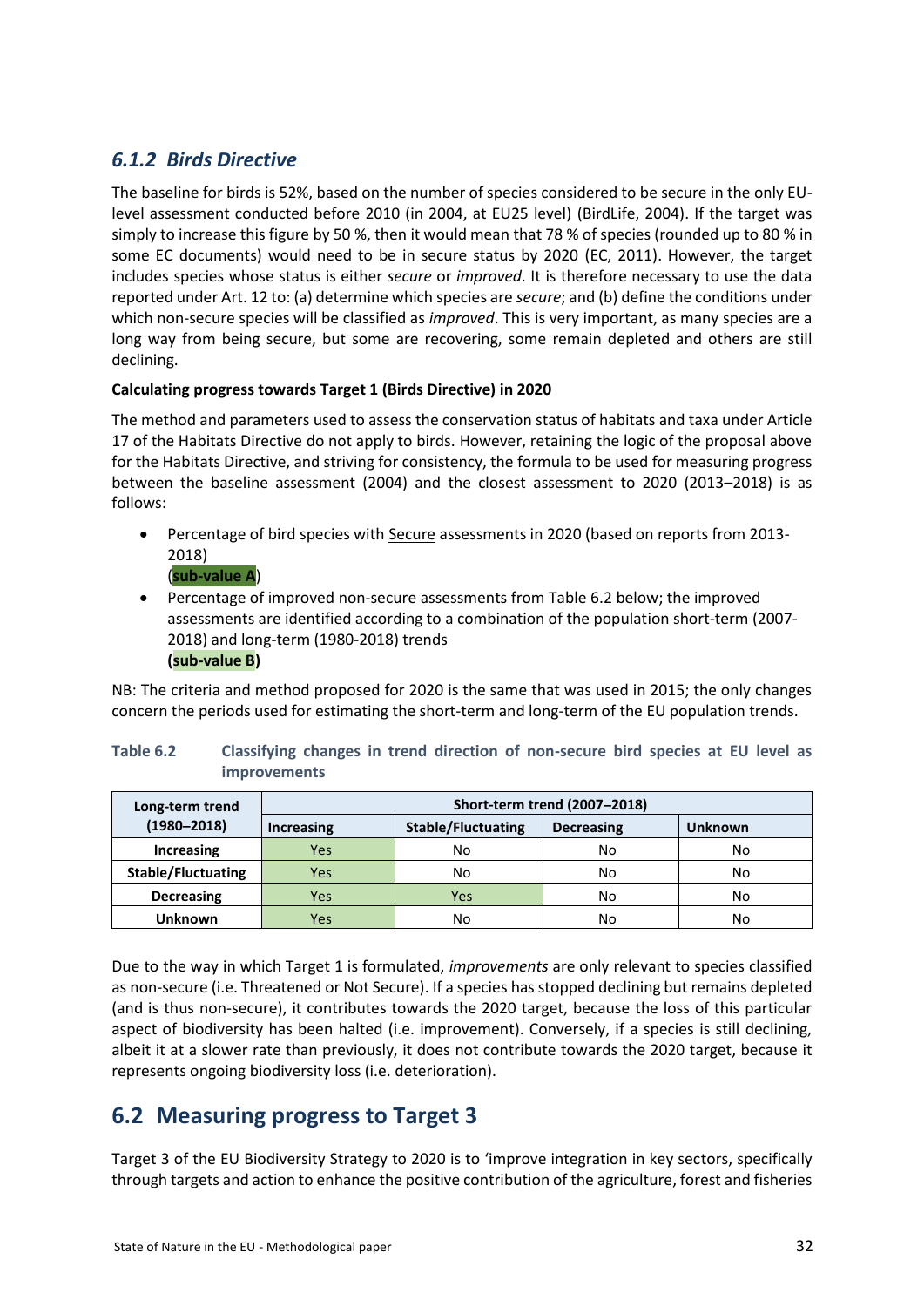sectors to biodiversity conservation and sustainable use'. The assessment of progress towards this target calls for the development of statistics showing, inter alia, the conservation status of species and habitats of European concern linked to agro-ecosystems and forest ecosystems. Target 3 includes two sub-targets; both make reference to conservation status of habitats and species. The State of Nature assessment contributes to measurements of progress towards this target by looking at conservation status and changes of conservation status of agricultural and forest habitats and species, in addition to population status and its changes for birds.

The most recent 'State of nature in the EU' report includes a chapter on measuring progress towards Target 3 using assessments from the 2013–2018 reports. The analyses show the status and trends (at the EU level) of agricultural and forest habitats and species.

#### **Box 6.3 Target 3 of the EU 2020 Biodiversity Strategy**

*To increase the contribution of agriculture and forestry to maintaining and enhancing biodiversity:* 

*(3A) Agriculture: By 2020, maximise areas under agriculture across grasslands, arable land and permanent crops that are covered by biodiversity-related measures under the CAP so as to ensure the conservation of biodiversity and to bring about a measurable improvement in the conservation status of species and habitats that depend on or are affected by agriculture and in the provision of ecosystem services as compared to the EU2010 Baseline, thus contributing to enhance sustainable management.*

*(3B) Forests: By 2020, Forest Management Plans or equivalent instruments, in line with Sustainable Forest Management (SFM), are in place for all forests that are publicly owned and for forest holdings above a certain size (to be defined by the Member States or regions and communicated in their Rural Development Programmes) that receive funding under the EU Rural Development Policy so as to bring about a measurable improvement in the conservation status of species and habitats that depend on or are affected by forestry and in the provision of related ecosystem services as compared to the EU 2010 Baseline.*

### <span id="page-32-0"></span>*6.2.1 Agricultural ecosystems*

Target 3A explicitly refers to species and habitats that depend on or are affected by agriculture, hence, we prepared classification of habitats depending fully or partly on agricultural management. The agricultural management represent to those ecosystems disturbance of a certain type and intensity and therefore habitats and species need to be adapted to these disturbances. Some habitat types were adapted to them in such degree that their absence leads to changes in habitat structure and result in transition to another habitat type. Such habitats are classified as habitats fully depending on agricultural management. Other habitats can persist without agricultural management, but the management measures are favourable to them – mostly by enlarging habitat area or by blocking succession and thus maintenance of habitat type also in places where without agricultural management will disappear. We built the current classification on previous work (Halada et al., 2011), reflected addition of habitat type 6540 Sub-Mediterranean grasslands of the *Molinio-Hordeion secalini* to Habitat Directive Annex I by accession of Croatia to EU and expert comments to individual habitat types.

The agricultural habitats are represented in the Habitats Directive Annex I mostly by grasslands. Therefore, we found it useful to separate natural grasslands from those in need of management (i.e. grazing, cutting). We thus distinguished three groups: natural grasslands, grasslands depending partially and grasslands depending fully on agricultural management. The work described above was used for this classification. We provide below a description of individual categories.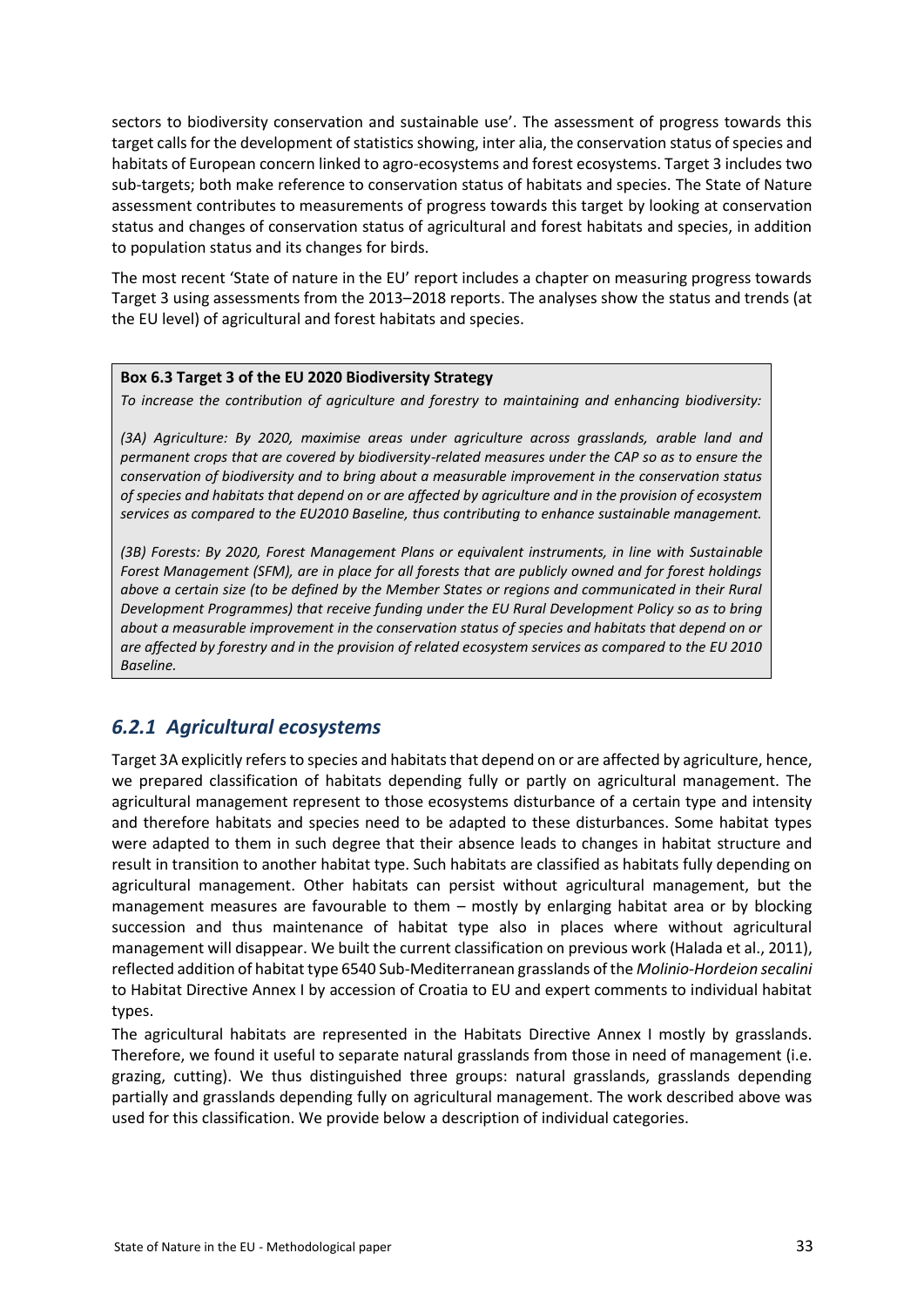**Habitats depending on agricultural management for their survival** (based on Halada et al., 2011)**:**

- **Agricultural habitats fully dependent on agricultural management** refers to semi-natural habitats established under regular (usually low-intensity) agricultural management. The species composition is a product of the site conditions and type and intensity of human management. Stopping management practices or changing the management intensity will result in (usually irreversible) changes in the habitat structure and species composition and trigger a change to another habitat type.
- **Agricultural habitats partially dependent on agricultural management** refer to habitats that profit from agricultural management measures because they either maintain the habitat type or enlarge/maintain the habitat distribution, often by preventing or reducing secondary succession to another habitat type.

#### **Grassland habitats**

- **Natural grasslands.** Grassland habitats of natural origin usually not managed or not depending on (agricultural) management.
- **Grasslands partially depending on management.** Grassland habitat of natural origin that profit from agricultural management measures because they either maintain the habitat type or enlarge/maintain the habitat distribution, often by preventing or reducing secondary succession to another habitat type.
- **Semi-natural or successional grasslands fully dependent on management.** Semi-natural grasslands are grasslands developed by long-term interaction of man and nature, in which from natural communities evolved habitats adapted to certain frequency and intensity of human management. Grasslands established on arable land or grasslands intensively used in the past are included.

#### **Species of agricultural ecosystems**

In addition to habitats, we identified non-bird species that are linked to agricultural ecosystems and species linked to grasslands. In both classification we expressed the degree of species linkage to these ecosystems in three categories:

- Preferred: species occurs mostly in this ecosystem type.
- Suitable: species optimum is in another ecosystem type, but regularly occurs also in the assessed ecosystem type. This category is used also for species with broad ecological valence occurring in different ecosystem types without clear preference of one of them.
- Occasional: species linked to another ecosystem type and occurring in assessed ecosystem type occasionally or marginally.

Bird species of agricultural ecosystems are represented by bird species composing the European Common Farmland Birds Indicator<sup>26</sup>.

## <span id="page-33-0"></span>*6.2.2 Forest ecosystems*

**.** 

Forests host a dominant part of Europe´s terrestrial biodiversity and contribute significantly to climate change mitigation. In addition to a supply of wood, forests also provide multiple ecosystem functions and services that are vital to society and human well-being. These include provision of freshwater and clean air, regulation of climate and nutrient cycling, and contribution to human health and recreation

<sup>26</sup> <https://pecbms.info/trends-and-indicators/indicators/>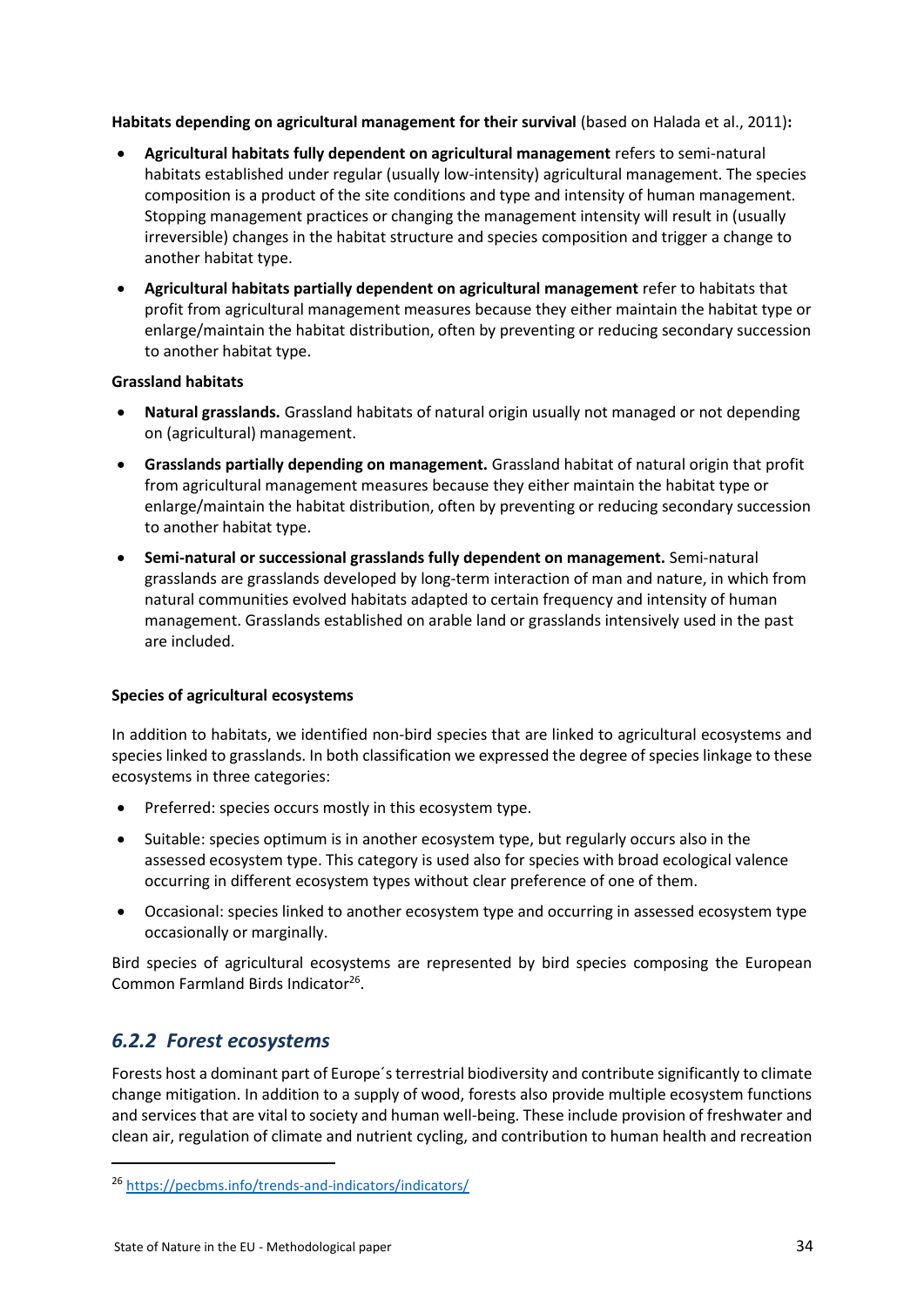(Thompson et al., 2014). The EU Biodiversity Strategy to 2020 target 3 - to increase the contribution of agriculture and forestry to maintaining and enhancing biodiversity – reflects the importance of these functions of forests. Therefore, we prepared a classification of habitats and species of forest ecosystems.

#### **Forest habitats**

The first step was to define which habitats of the Habitats Directive Annex I can be considered as forest habitats. We included habitats that are listed in the Annex I of the Habitats Directive under Forests (habitat code starting with 9) and seven additional habitats that meet the main criterion used for identification of forest habitats for High Nature Value Forest Areas (i.e. habitats with a tree cover greater than 10%). Then, two types of forest habitats classification were prepared. To address the utilisation of forests, we assessed potential of forests for exploitation in three categories: forests with limited potential for exploitation, forest with good potential for timber production and forest with good potential for non-timber production. We also supposed that the forest use and pressures to forests differ in individual parts of Europe, therefore we classified forest habitats based on their occurrence in four parts or Europe: boreal zone, temperate zone, Mediterranean and sub-Mediterranean zone, and Macaronesian region. Categories used for both classifications are described below.

#### **Production function of forests**

- **Forests with limited potential for exploitation.** This group includes forests with mostly nonproduction function e.g. forest types on stands with high erosion risk, high altitude forests, forest types on unproductive stands, natural non-exploited forests or extensively exploited Mediterranean forests.
- **Forests with good potential for exploitation – timber production.** This group contains forest types on productive stands that are mostly used for timber production.
- **Forests with good potential for exploitation – non-timber production.** This group contains forest types that are used for non-timber products, e.g. for fruits (chestnut forests), bark (cork oak forests), resin (*Tetraclinis articulata* forests), etc.

#### **Regional classification of forests**

- **Boreal forests.** Forests of northern boreal zone adapted to harsh climatic conditions.
- **Forests of temperate zone.** Forests of nemoral zone of Europe adapted to moderate temperature climate.
- **Mediterranean and sub-Mediterranean forests** (including supra-Mediterranean). Forests of Mediterranean and sub-Mediterranean zones of Europe. High-mountain (oro-Mediterranean) habitats are also included.
- **Macaronesian forests.** Forests of Macaronesian biogeographical region; forest types of Azores, Madeira, and Canary islands.

#### **Forest species: Non-bird forest species**

The non-bird species linked by to forest ecosystems were selected using three categories defined above (preferred, suitable, occasional). In addition, we identified forest species into two categories: species living on live, standing trees and species living on dead wood. The reason for this classification is that these species are related to forests that are valuable and are either not managed or receive special management. Species living on live, standing trees are usually typical for old forests with tree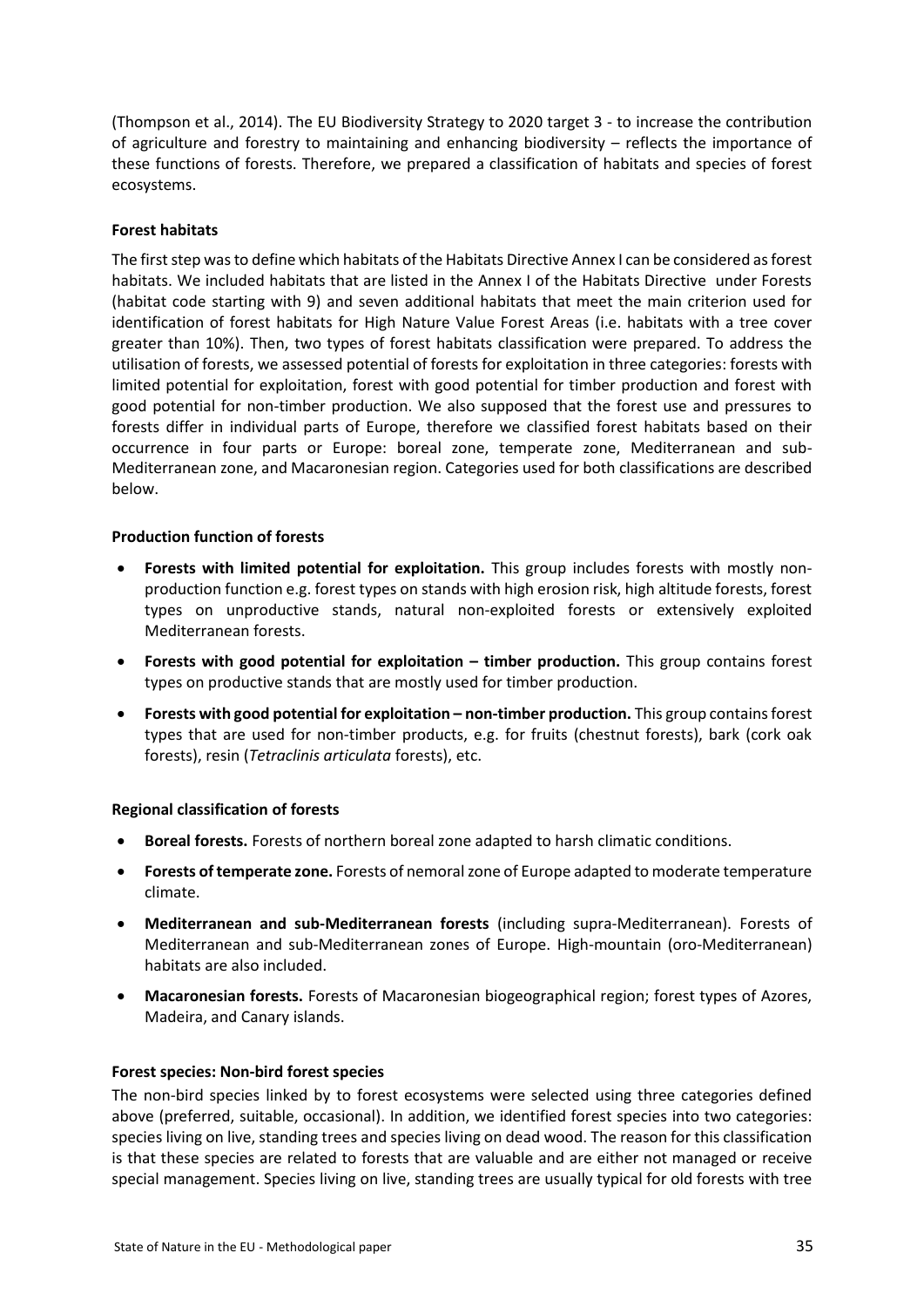holes, species living on dead wood are typical to virgin forest with all stages of tree life cycle, nonmanaged forest or forest managed with specific aim to keep dead wood.

#### **Forest species living on wood**

- **Species living on live, standing trees.** From plants are here included especially mosses, from animals species living under bark or in wood holes.
- **Species living on dead wood.** Species living on fallen trunks and dead wood in different stages of decomposition.

**Bird species of forest ecosystems** are represented by bird species composing the European Common Forest Birds Indicator.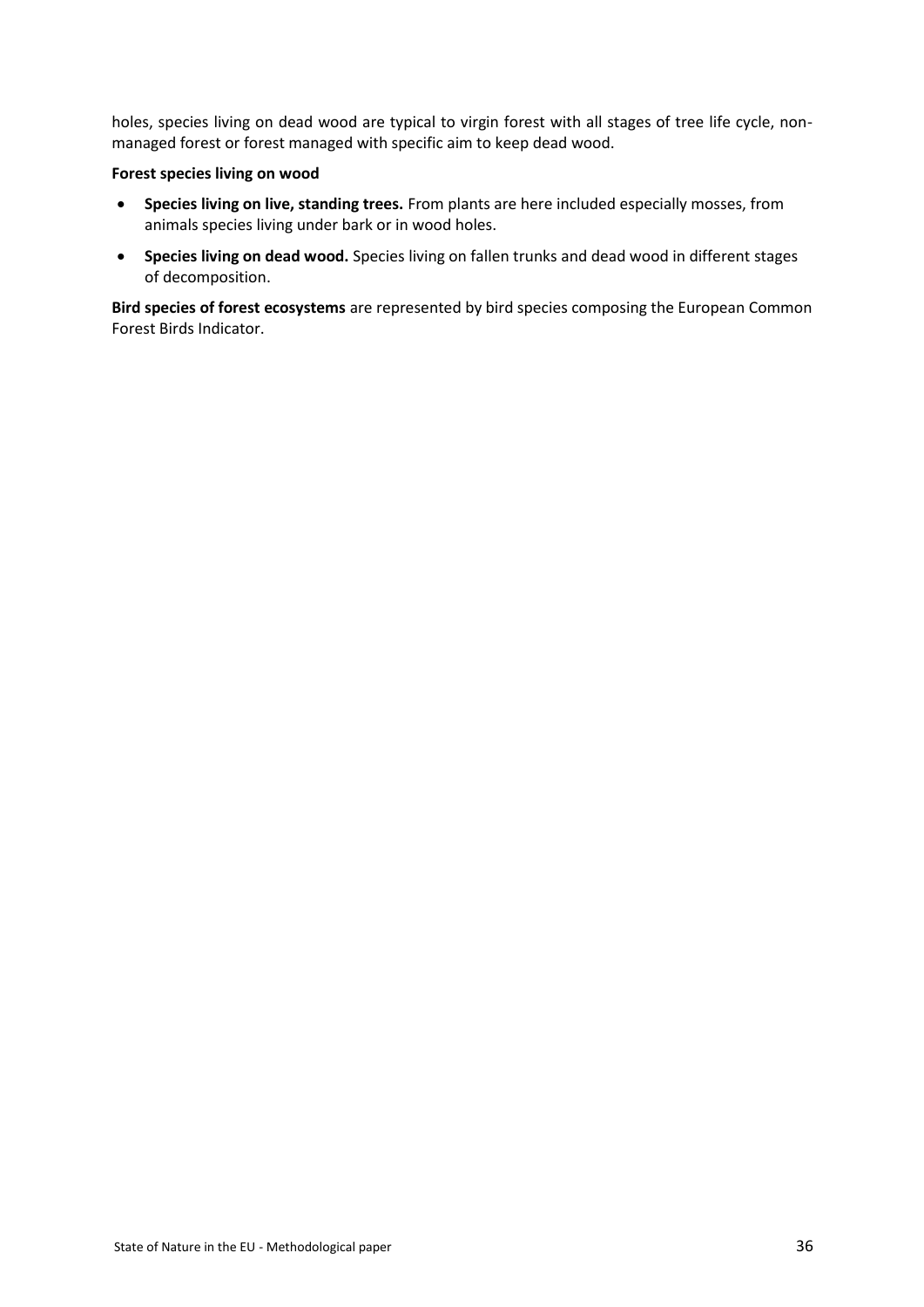# <span id="page-36-0"></span>**7 Data quality and limitations**

Both the Habitats and Birds Directives require appropriate monitoring systems to be in place to provide the relevant information for producing national reports. Ideally, the data would have been collected from robust and comprehensive surveys and using methods comparable across all Member States.

For Habitats Directive habitats and species, actually only around 20 % of numerical estimates or trends originate from complete or robust surveys while more than 20 % of the information reported by Member States is based on expert judgement, and for some 10 % the available knowledge is insufficient (see Table 7.1). These values vary among parameters. For example, maps or habitat area/population size within the Natura 2000 network are based on complete or robust surveys in more than 30% of cases, while trends in habitat areas with good condition, population trends or trends of habitat for species are assessed based on a complete survey only in some 15 % of the cases. The robust trend information is, however, essential for assessing the status of habitat area and population size at Member State level as change of the yearly trend magnitude from  $<$  1 % to >1 % triggers shifts from 'inadequate' to 'bad' status categories for these parameters. Although trend magnitudes are not a mandatory component of the Habitat Directive reports, they inform the assessment of the status at the level of Member States as explained above. The trend magnitudes were, however, provided in less than 1 % of cases. A relatively low proportion of data stems from complete or robust surveys for the dynamic measures (trends), which reveals greater monitoring needs across the protected habitat and species.

|                                     | <b>Habitats</b> | <b>Non-bird species</b> | <b>Birds</b> |
|-------------------------------------|-----------------|-------------------------|--------------|
| Complete survey or a statistically  |                 |                         |              |
| robust estimate                     | 23%             | 20%                     | 37%          |
| Mainly extrapolation from a limited |                 |                         |              |
| amount of data                      | 44%             | 42%                     | 32%          |
| Mainly expert opinion with very     |                 |                         |              |
| limited data                        | 22%             | 24%                     | 16%          |
| Insufficient or no data available   | 10%             | 13%                     | 14%          |
| <b>Methods not provided</b>         | 0%              | 1%                      | 1%           |

#### **Table 7.1 Methods used for numerical parameters and trends**

Quality and availability of information from Member States inevitably impacts the quality of the EU assessment of status and trends. The direct calculation of EU status used for habitat parameters range, area, structure and functions, species parameters range and population (method) are only possible if the majority of underlying data feeding into calculation is available and of sufficient quality. Table 7.2 provides an overview of missing or unknown information.

For EU assessments, Method 1 was used in 63 % of possible cases (excluding the habitat and species only in one Member State or where the status from all Member States is the same) for habitat range, in 33 % of cases for species range, 14 % for population size, 42 % for habitat area and 20 % for structure and functions. Globally, the weighting was used for at least one of those parameters for 80 % of habitat and 75 % of species assessments. Whilst weighting is a prevailing method for EU assessments, it also depends on data quality and availability. In theory, the weighting of the Member State assessments by habitat area or population size is preferred as these two measures give the most accurate weight for the habitat or species in a Member State.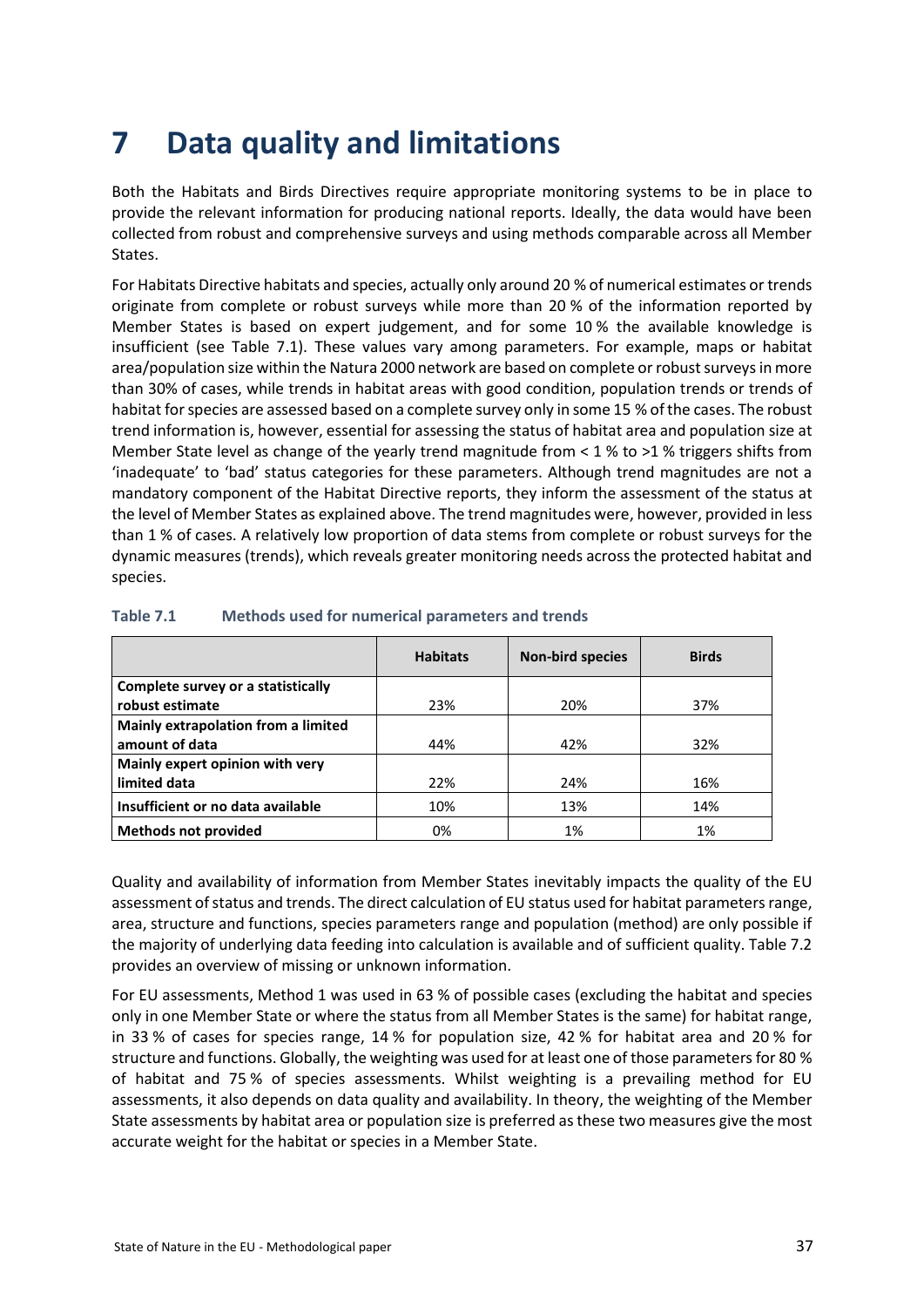The prevailing use of extrapolation from limited data and expert opinion for these two parameters (for habitat area these methods are used in 68% of Member State reports and for population size in 74%) can lead to differences in precision of Member States' estimates to a degree that Member State information is not fit for the EU assessment and EU analysis. Even though the information is provided the reported minimum and maximum intervals are very broad or the figures unexpectedly high/low; in these circumstances the weighting by population or habitat area is not used by the assessor but rather weighting by distribution area, the method which works with the precision of 100 km<sup>2</sup>.

| Missing or unknown information | Use in EU assessment |                           |     |           |             |
|--------------------------------|----------------------|---------------------------|-----|-----------|-------------|
| <b>Habitat parameters</b>      |                      | <b>Species parameters</b> |     | weighting | calculation |
| Distribution map               | 0%                   | Distribution map          | 5%  |           |             |
| Range surface area             | 0%                   | Range surface area        | 1%  |           |             |
| Range trend                    | 9%                   | Range trend               | 13% |           |             |
| Reference range                | 10%                  | Reference range           | 20% |           |             |
| Area of habitat                | 4%                   | Population size           | 6%  |           |             |
| Area trend                     | 15%                  | Population trend          | 34% |           |             |
| Reference area                 | 11%                  | Reference population      | 19% |           |             |
| <b>Habitat conditions</b>      | 6%                   | Occupied habitat          | 21% |           |             |
| Trend in area with good        |                      |                           |     |           |             |
| condition                      | 34%                  | Habitat trend             | 28% |           |             |

| Table 7.2 |  |                      | Missing or unknown information from Member States for items used for EU |  |  |  |  |
|-----------|--|----------------------|-------------------------------------------------------------------------|--|--|--|--|
|           |  | assessment of status |                                                                         |  |  |  |  |

Although 37 % of numerical estimates or trends for birds come from a complete or robust survey, expert opinion was used in 16 % of cases and for an additional 14% of cases the data are insufficient. The status assessment is based principally on data for species population size and for trends mostly on the short-term population trend. The long-term trend is, however, essential in order to distinguish 'declining and depleted' species from 'secure' ones, and is used as the principal criterion for long-lived species. The majority of EU assessments uses the breeding data (even though the winter data are also available). Complete or robust surveys are more frequently available for wintering populations (56 % of population size estimates and short-term trends originate from complete or robust survey for winter reports, while only 36 % and 40 % respectively for breeding populations).

The EU figures for population size and trends should ideally be calculated by combining figures provided by each Member State; this calls for information provided by Member States to not have significant gaps. Although population size is missing in less than 1 % of the Member State reports for breeding season and less than 3 % for winter season, reported information on trends is in many cases incomplete (missing trend magnitudes, unknown trend direction) (see Table 7.3)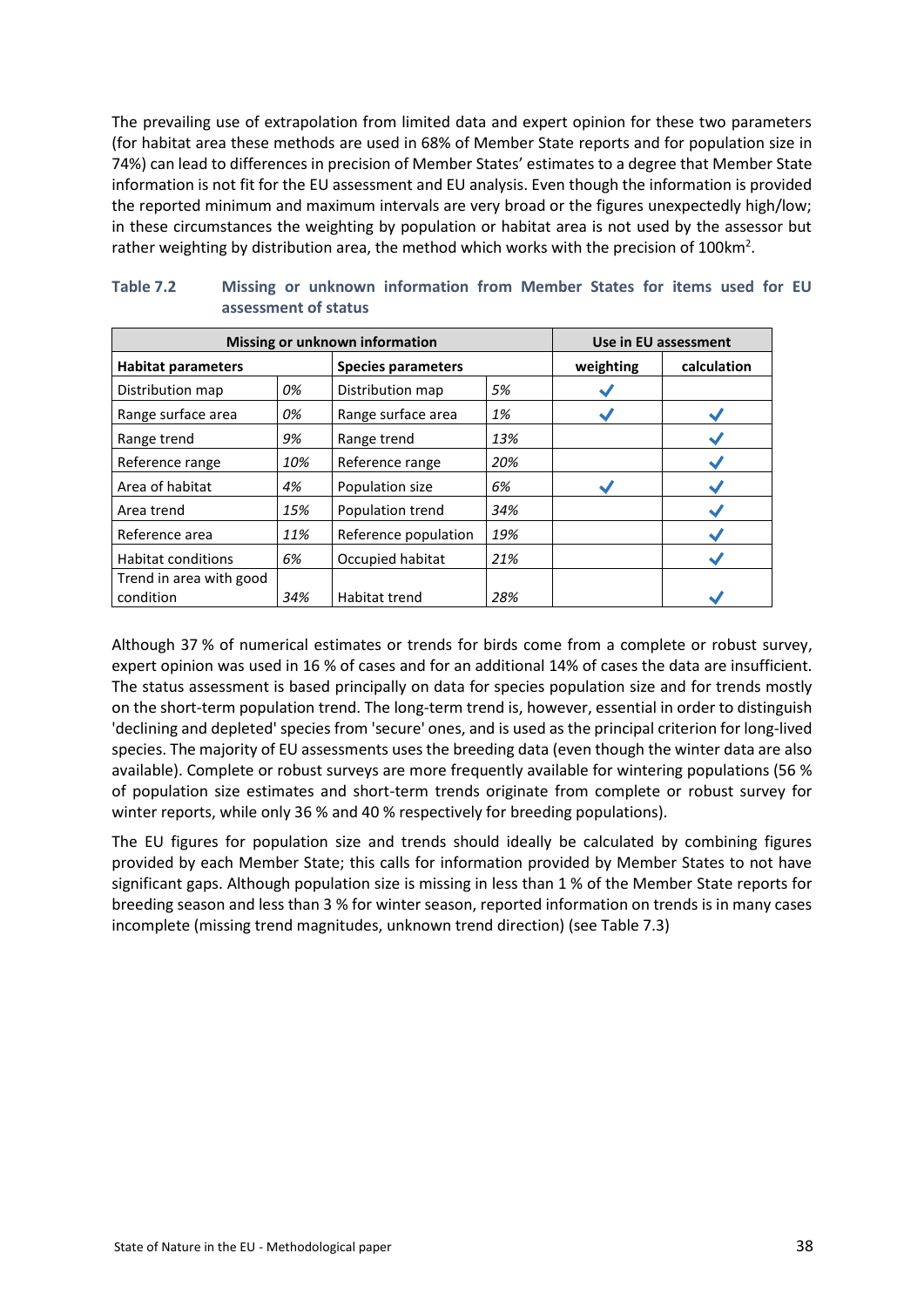#### **Table 7.3 Missing or unknown information from Member States for items used for EU assessment of status**

| <b>Parameters</b>                           |      |
|---------------------------------------------|------|
| Population (breeding) - Size                | 0.3% |
| Population (breeding) - Trend (short-term)  | 20 % |
| Population (breeding) - Trend (long-term)   | 29 % |
| Population (wintering) - Size               | 3 %  |
| Population (wintering) - Trend (short-term) | 29 % |
| Population (wintering) - Trend (long-term)  | 38%  |

Furthermore, the data from Romania for the period 2012-2018 is completely missing.

When needed, for example in case of Romania, the surrogate data were used in the EU status assessments (mainly for population size or trends). This is noted in the audit trail to EU assessment and accessible vie the Article 12 web tool.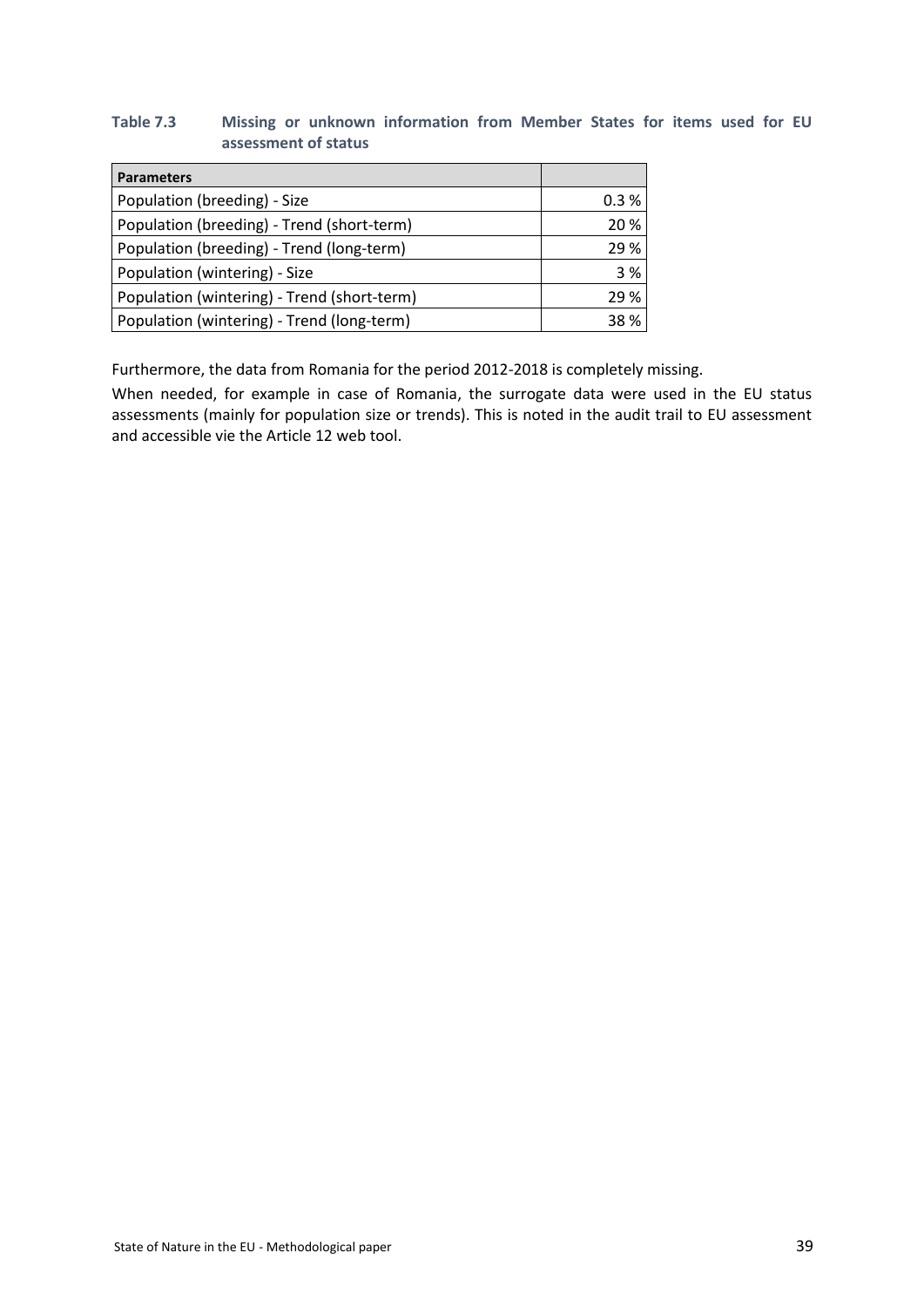# <span id="page-39-0"></span>**8 References**

BirdLife International, 2004, 'Birds in the European Union: a status assessment', Wageningen, The Netherlands.[\(http://datazone.birdlife.org/userfiles/file/Species/erlob/BOCC\\_birds\\_in\\_the\\_eu.pdf\)](http://datazone.birdlife.org/userfiles/file/Species/erlob/BOCC_birds_in_the_eu.pdf) accessed 01 October 2020.

BirdLife International, 2004a, 'Birds in Europe: population estimates, trends and conservation status', BirdLife International (BirdLife Conservation Series No. 12), Cambridge, U.K.

BirdLife International, 2019, Datazone website [\(http://www.birdlife.org/datazone/info/taxonomy\)](http://www.birdlife.org/datazone/info/taxonomy) accessed 01 October 2020.

DG Environment, 2014, 'Using the data reported by Member States under Article 12 of the Birds Directive to summarise and present species' population status at EU level and measure progress towards Target 1(ii)of the EU Biodiversity Strategy to 2020', [\(https://circabc.europa.eu/sd/a/4b101339-6e13-4379-ada5-](https://circabc.europa.eu/sd/a/4b101339-6e13-4379-ada5-400e5d1ec8ac/Point%203%20-%20Background-Paper-%2021%20Nov%202013%20.pdf) [400e5d1ec8ac/Point%203%20-%20Background-Paper-%2021%20Nov%202013%20.pdf\)](https://circabc.europa.eu/sd/a/4b101339-6e13-4379-ada5-400e5d1ec8ac/Point%203%20-%20Background-Paper-%2021%20Nov%202013%20.pdf) accessed 01 October 2020.

DG Environment, 2017, 'Reporting under Article 12 of the Birds Directive: Explanatory notes and guidelines for the period 2013-2018', Brussels. 63 pp., [\(https://circabc.europa.eu/sd/a/39f54f36-404b-4d5d-9abe-](https://circabc.europa.eu/sd/a/39f54f36-404b-4d5d-9abe-2a07e3043934/Doc%20NADEG%2016-11-02%20d%29%20Field%20by%20field%20guidance%20Art%2012.pdf)[2a07e3043934/Doc%20NADEG%2016-11-02%20d%29%20Field%20by%20field%20guidance%20Art%2012.pdf\)](https://circabc.europa.eu/sd/a/39f54f36-404b-4d5d-9abe-2a07e3043934/Doc%20NADEG%2016-11-02%20d%29%20Field%20by%20field%20guidance%20Art%2012.pdf) accessed 01 October 2020.

DG Environment, 2017a, 'Reporting under Article 17 of the Habitats Directive: Explanatory notes and guidelines for the period 2013-2018', Brussels. Pp 188, [\(https://circabc.europa.eu/sd/a/d0eb5cef-a216-4cad-8e77-](https://circabc.europa.eu/sd/a/d0eb5cef-a216-4cad-8e77-6e4839a5471d/Reporting%20guidelines%20Article%2017%20final%20May%202017(0).pdf)) [6e4839a5471d/Reporting%20guidelines%20Article%2017%20final%20May%202017\(0\).pdf\)](https://circabc.europa.eu/sd/a/d0eb5cef-a216-4cad-8e77-6e4839a5471d/Reporting%20guidelines%20Article%2017%20final%20May%202017(0).pdf)) accessed 01 October 2020.

Dougenik, J. A., Chrisman, N. R., & Niemeyer, D. R., 1985, 'An Algorithm To Construct Continuous Area Cartograms', In The Professional Geographer, 37(1), 75-81.

European Commission (EC), 2008, 'Directive 2008/56/EC' [\(https://ec.europa.eu/environment/marine/eu](https://ec.europa.eu/environment/marine/eu-coast-and-marine-policy/marine-strategy-framework-directive/index_en.htm)[coast-and-marine-policy/marine-strategy-framework-directive/index\\_en.htm\)](https://ec.europa.eu/environment/marine/eu-coast-and-marine-policy/marine-strategy-framework-directive/index_en.htm) the updated reference list for MSFD reporting was used, [\(https://cdr.eionet.europa.eu/help/msfd/MSFD%20ART11\)](https://cdr.eionet.europa.eu/help/msfd/MSFD%20ART11) accessed 01 October 2020.

European Commission (EC), 2011, 'Commission staff working paper: Impact assessment (SEC (2011) 540)', [\(http://ec.europa.eu/environment/nature/biodiversity/comm2006/pdf/2020/1\\_EN\\_impact\\_assesment\\_part1](http://ec.europa.eu/environment/nature/biodiversity/comm2006/pdf/2020/1_EN_impact_assesment_part1_v4.pdf) v4.pdf) accessed 01 October 2020.

European Commission (EC), 2016, 'Assessment and reporting under Article 17 of the Habitats Directive, Reporting Formats for the period 2013-2018', [\(https://circabc.europa.eu/sd/a/f66c03a8-baf2-45af-95d3](https://circabc.europa.eu/sd/a/f66c03a8-baf2-45af-95d3-a7055a07fb55/Article%2017%20report%20format%202013-2018.pdf) [a7055a07fb55/Article%2017%20report%20format%202013-2018.pdf\)](https://circabc.europa.eu/sd/a/f66c03a8-baf2-45af-95d3-a7055a07fb55/Article%2017%20report%20format%202013-2018.pdf) accessed 01 October 2020.

European Commission (EC), 2016a, #Report format for the period 2013–2018', [\(https://circabc.europa.eu/d/a/workspace/SpacesStore/78e86f0a-0cd5-4f6a-a58f-](https://circabc.europa.eu/d/a/workspace/SpacesStore/78e86f0a-0cd5-4f6a-a58f-2f152652b760/Article%2017%20report%20format%202013-2018.docx)[2f152652b760/Article%2017%20report%20format%202013-2018.docx\)](https://circabc.europa.eu/d/a/workspace/SpacesStore/78e86f0a-0cd5-4f6a-a58f-2f152652b760/Article%2017%20report%20format%202013-2018.docx) accessed 01 October 2020.

European Environment Agency (EEA), 2015, 'State of Nature in the EU - Results from Reporting under the Nature Directives 2007–2012'*,* Technical report No 2/2015, European Environment Agency, Copenhagen.

European Environment Agency (EEA), 2020 (*forthcoming)*, 'Land and ecosystem accounts for Europe - Towards geospatial environmental accounting'.

Halada, Ľ., Evans, D., Romão, C. Petersen, J.E., 2011, 'Which habitats of European Importance depend on agricultural practices?', Biodiversity and Conservation 20: 2365-2378.

IUCN, 2012, 'IUCN Red List categories and criteria, version 3.1, second edition', Gland and Cambridge, 32pp. [\(http://www.iucnredlist.org/technical-documents/categories-and-criteria/2001-categories-criteria\)](http://www.iucnredlist.org/technical-documents/categories-and-criteria/2001-categories-criteria) accessed 01 October 2020.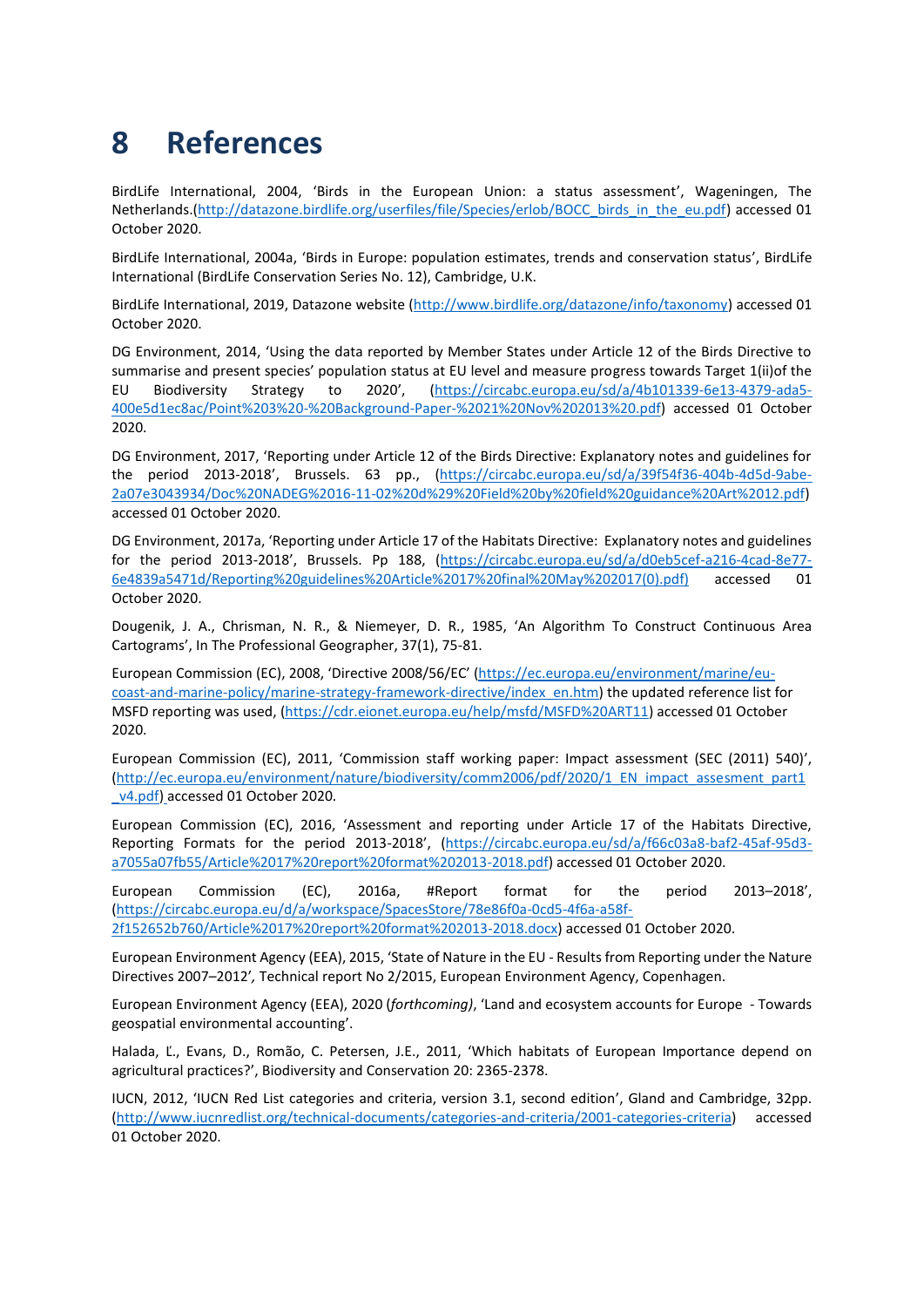IUCN, 2012a, 'Guidelines for application of IUCN Red List Criteria at regional and national levels. Version 4.0'*,* IUCN, Gland, Switzerland & Cambridge, U.K. [\(https://www.iucnredlist.org/resources/regionalguidelines\)](https://www.iucnredlist.org/resources/regionalguidelines) accessed 01 October 2020.

IUCN, 2017, 'Guidelines for Using the IUCN Red List Categories and Criteria. Version 13', Prepared by the Standards and Petitions Subcommittee, [\(https://www.iucnredlist.org/resources/redlistguidelines\)](https://www.iucnredlist.org/resources/redlistguidelines) accessed 01 October 2020.

IUCN, 2019, 'Criterion A tool: population reduction calculator' ([https://www.iucnredlist.org/resources/criterion](https://www.iucnredlist.org/resources/criterion-a)[a\)](https://www.iucnredlist.org/resources/criterion-a) accessed 01 October 2020.

IUCN, 2019a, 'Guidelines for using the IUCN Red List categories and criteria, Version 14', Prepared by the Standards and Petitions Committee. [\(https://www.iucnredlist.org/resources/redlistguidelines\)](https://www.iucnredlist.org/resources/redlistguidelines) accessed 01 October 2020.

Ostermann O.P., 1998, 'The need for management of nature conservation sites designated under Natura 2000', J Appl Ecol 35: 968–973.

PECBMS, 2018, 'Trends of Common Birds in Europe, 2018 update', CSO, Prague, Czech Republic [\(https://pecbms.info/trends\\_2018/\)](https://pecbms.info/trends_2018/) accessed 01 October 2020.

R Core Team, 2019, 'R: A language and environment for statistical computing'. R Foundation for Statistical Computing, Vienna, Austria. [\(https://www.R-project.org/\)](https://www.r-project.org/) accessed 01 October 2020.

Thompson, I., et al., 2014, 'Forest resilience, biodiversity, and climate change: a synthesis of the biodiversity, resilience, stability relationship in forest ecosystems', Technical Series No 33, Secretariat of the Convention on Biological Diversity, Montreal, Canada.

Tucker, G.M. & Heath, M.F., 1994. 'Birds in Europe: their conservation status', BirdLife International (BirdLife Conservation Series No. 3), Cambridge, U.K.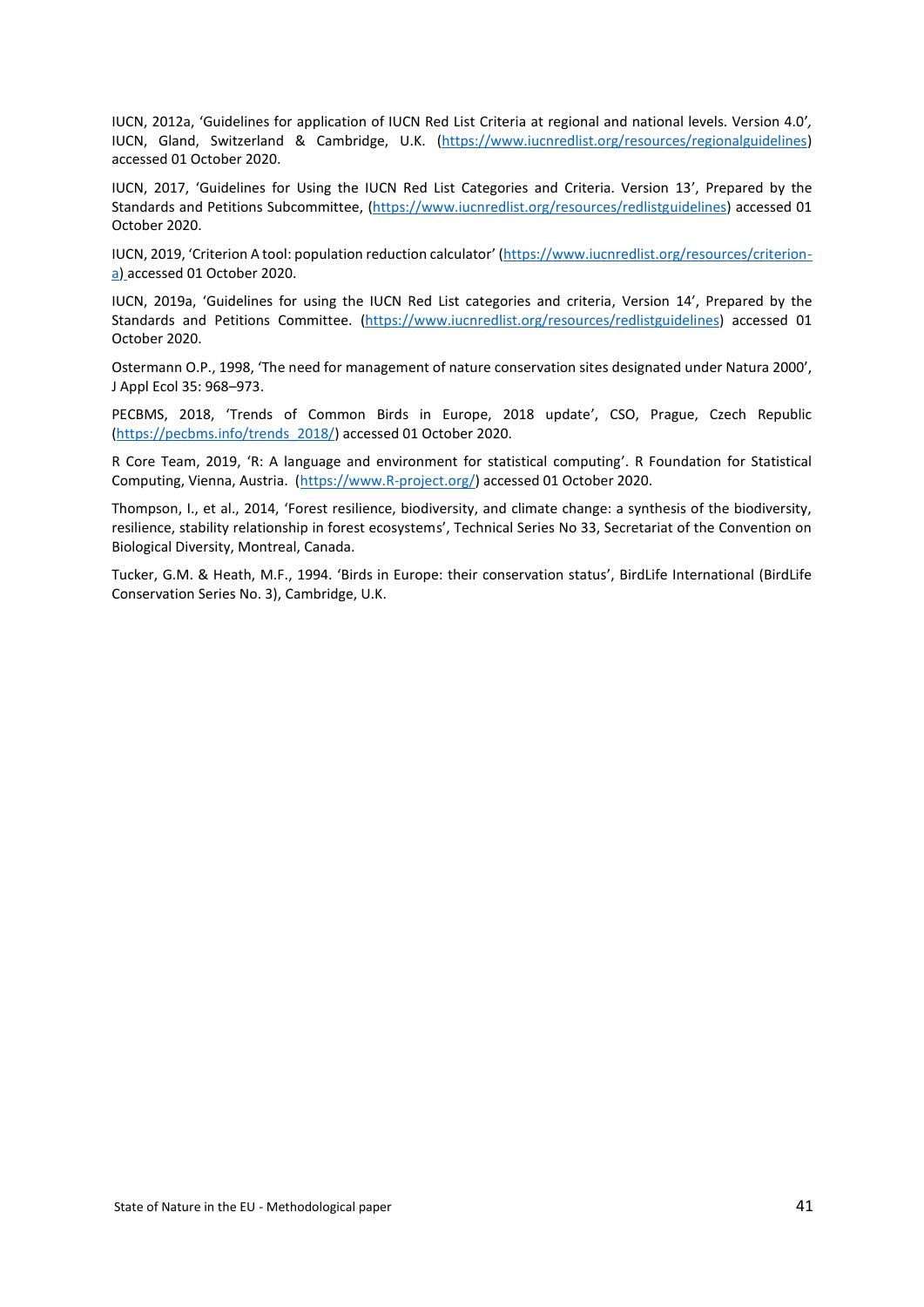# <span id="page-41-0"></span>**Annex 1: Pressures and threats**

#### **Table Annex 1.1 Pressure and threat categories used for Article 12 & 17 reporting, level 1 in full and examples of levels 2**

| Level 1      |                                                                                                                          | Level 2 |                                                                                                                                                 |  |
|--------------|--------------------------------------------------------------------------------------------------------------------------|---------|-------------------------------------------------------------------------------------------------------------------------------------------------|--|
| A            | Agriculture                                                                                                              | A01     | Conversion into agricultural land                                                                                                               |  |
| В            | Forestry                                                                                                                 | A02     | Conversion from one type of agricultural land use to<br>another                                                                                 |  |
| С            | Extraction of resources (minerals, peat,<br>non-renewable energy resources)                                              | A03     | Conversion from mixed farming and agroforestry<br>systems to specialised production                                                             |  |
| D            | Energy production processes and related<br>infrastructure development                                                    | A04     | Changes in terrain and surface of agricultural areas                                                                                            |  |
| E            | Development and operation of transport<br>systems                                                                        | A05     | Removal of small landscape features for agricultural<br>land parcel consolidation (hedges, stone walls,<br>rushes, open ditches, springs, etc.) |  |
| F            | Development, construction and use of<br>residential, commercial, industrial and<br>recreational infrastructure and areas | A06     | Abandonment of grassland management (e.g.<br>cessation of grazing or mowing)                                                                    |  |
| G            | Extraction and cultivation of biological<br>living resources (other than agriculture<br>and forestry)                    | A07     | Abandonment of management/use of other<br>agricultural and agroforestry systems (all except<br>grassland)                                       |  |
| H.           | Military action, public safety measures,<br>and other human intrusions                                                   | A08     | Mowing or cutting of grasslands                                                                                                                 |  |
| $\mathbf{I}$ | Alien and problematic species                                                                                            | A09     | Intensive grazing or overgrazing by livestock                                                                                                   |  |
| J            | Mixed source pollution                                                                                                   | A10     | Extensive grazing or undergrazing by livestock                                                                                                  |  |
| K            | Human-induced changes in water<br>regimes                                                                                | А.,     |                                                                                                                                                 |  |
| L            | Natural processes (excluding<br>catastrophes and processes induced by<br>human activity or climate change)               |         |                                                                                                                                                 |  |
| M            | Geological events, natural catastrophes                                                                                  |         |                                                                                                                                                 |  |
| N            | Climate change                                                                                                           |         |                                                                                                                                                 |  |
| X            | Unknown pressures, no pressures and<br>pressures from outside the Member<br>State                                        |         |                                                                                                                                                 |  |

Source[: http://cdr.eionet.europa.eu/help/habitats\\_art17](http://cdr.eionet.europa.eu/help/habitats_art17) [\(List of pressures and threats\)](http://biodiversity.eionet.europa.eu/activities/Reporting/Article_17/Reports_2019/Files_2019/Conservation_measures_Final_20180507.xls)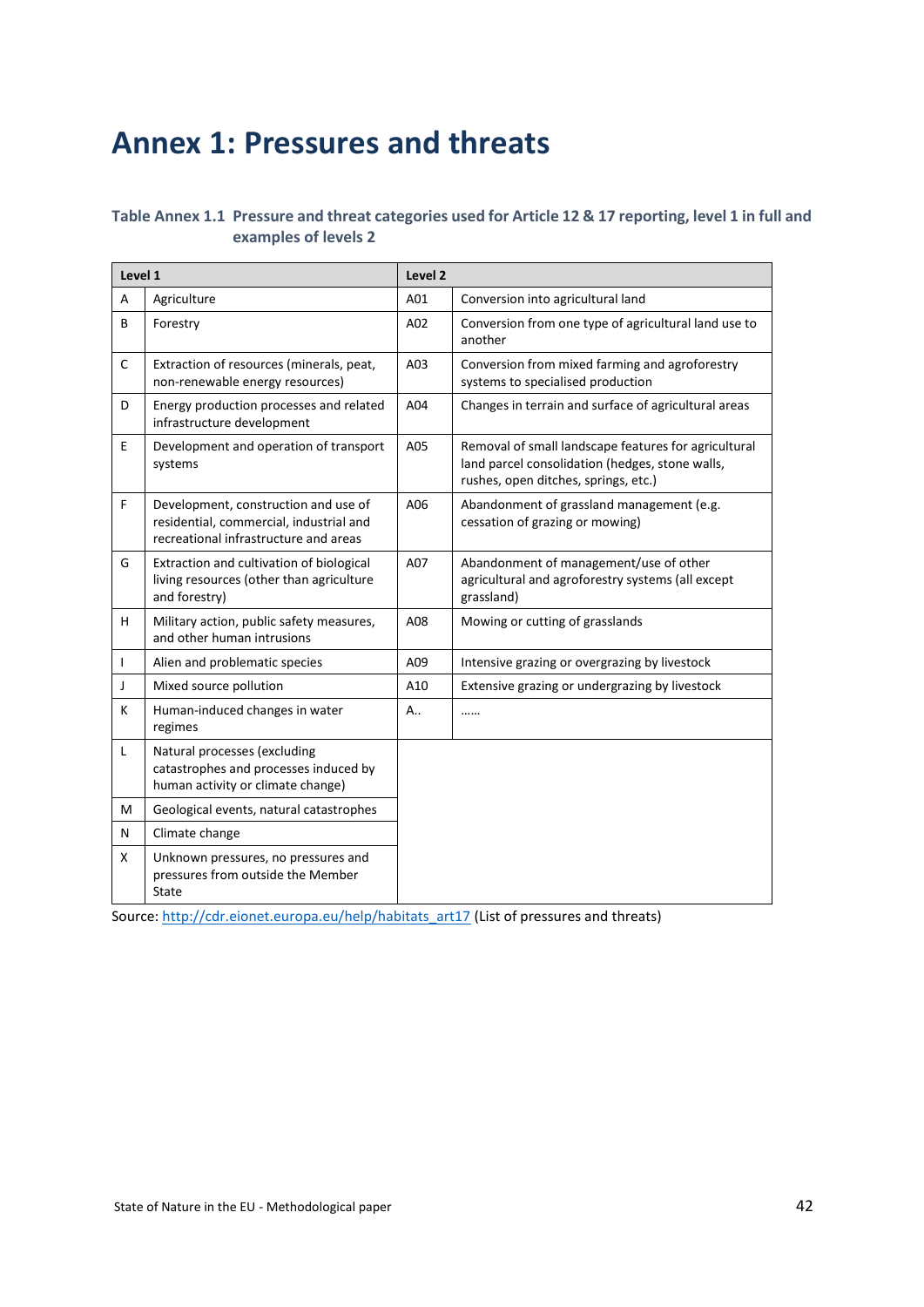# <span id="page-42-0"></span>**Annex 2: The evaluation matrices**

## <span id="page-42-1"></span>*Annex 2.1 - Assessing conservation status of a species*

#### **Table Annex 2.1 General evaluation matrix (per biogeographical/marine region within a MS)**

| <b>Parameter</b><br><b>Conservation Status</b>                                              |                                                                                                                                                                                 |                                        |                                                                                                                                                                                                                                                                                                                                                                                                     |                                                                          |
|---------------------------------------------------------------------------------------------|---------------------------------------------------------------------------------------------------------------------------------------------------------------------------------|----------------------------------------|-----------------------------------------------------------------------------------------------------------------------------------------------------------------------------------------------------------------------------------------------------------------------------------------------------------------------------------------------------------------------------------------------------|--------------------------------------------------------------------------|
|                                                                                             | Good<br>('green')                                                                                                                                                               | Poor<br>('amber')                      | <b>Bad</b><br>('red')                                                                                                                                                                                                                                                                                                                                                                               | <b>Unknown</b><br>(insufficient<br>information to make<br>an assessment) |
| Range<br>(within the<br>biogeographical region<br>concerned)                                | Stable (loss and<br>expansion in balance) or<br>increasing <b>AND</b> not<br>smaller than the<br>'favourable reference<br>range'                                                | Any other<br>combination               | Large decline: Equivalent to a<br>loss of more than 1% per year<br>within period specified by MS<br>QR<br>more than 10% below<br>favourable reference range                                                                                                                                                                                                                                         | No or insufficient<br>reliable information<br>available                  |
| Population                                                                                  | Population(s) not lower<br>than 'favourable<br>reference population'<br>AND reproduction,<br>mortality and age<br>structure not deviating<br>from normal (if data<br>available) | Any other<br>combination               | Large decline: Equivalent to a<br>loss of more than 1% per year<br>(indicative value MS may<br>deviate from if duly justified)<br>within period specified by MS<br>AND below 'favourable<br>reference population'<br>QR<br>More than 25% below<br>favourable reference<br>population<br>OR<br>Reproduction, mortality and<br>age structure strongly<br>deviating from normal (if<br>data available) | No or insufficient<br>reliable information<br>available                  |
| <b>Habitat for the</b><br>species                                                           | Area of habitat is<br>sufficiently large (and<br>stable or increasing)<br>AND habitat quality is<br>suitable for the long-<br>term survival of the<br>species                   | Any other<br>combination               | Area of habitat is clearly not<br>sufficiently large to ensure<br>the long-term survival of the<br>species<br>OR<br>Habitat quality is bad, clearly<br>not allowing long-term<br>survival of the species                                                                                                                                                                                            | No or insufficient<br>reliable information<br>available                  |
| <b>Future prospects</b><br>(as regards to<br>population, range and<br>habitat availability) | Main pressures and<br>threats to the species<br>not significant; species<br>will remain viable on<br>the long-term                                                              | Any other<br>combination               | Severe influence of pressures<br>and threats to the species;<br>very bad prospects for its<br>future, long-term viability at<br>risk.                                                                                                                                                                                                                                                               | No or insufficient<br>reliable information<br>available                  |
| <b>Overall assessment of</b><br><b>CS</b>                                                   | All 'green'<br>OR<br>three 'green' and one<br>'unknown'                                                                                                                         | One or more<br>'amber' but no<br>'red' | One or more 'red'                                                                                                                                                                                                                                                                                                                                                                                   | Two or more<br>'unknown' combined<br>with green or all<br>"unknown"      |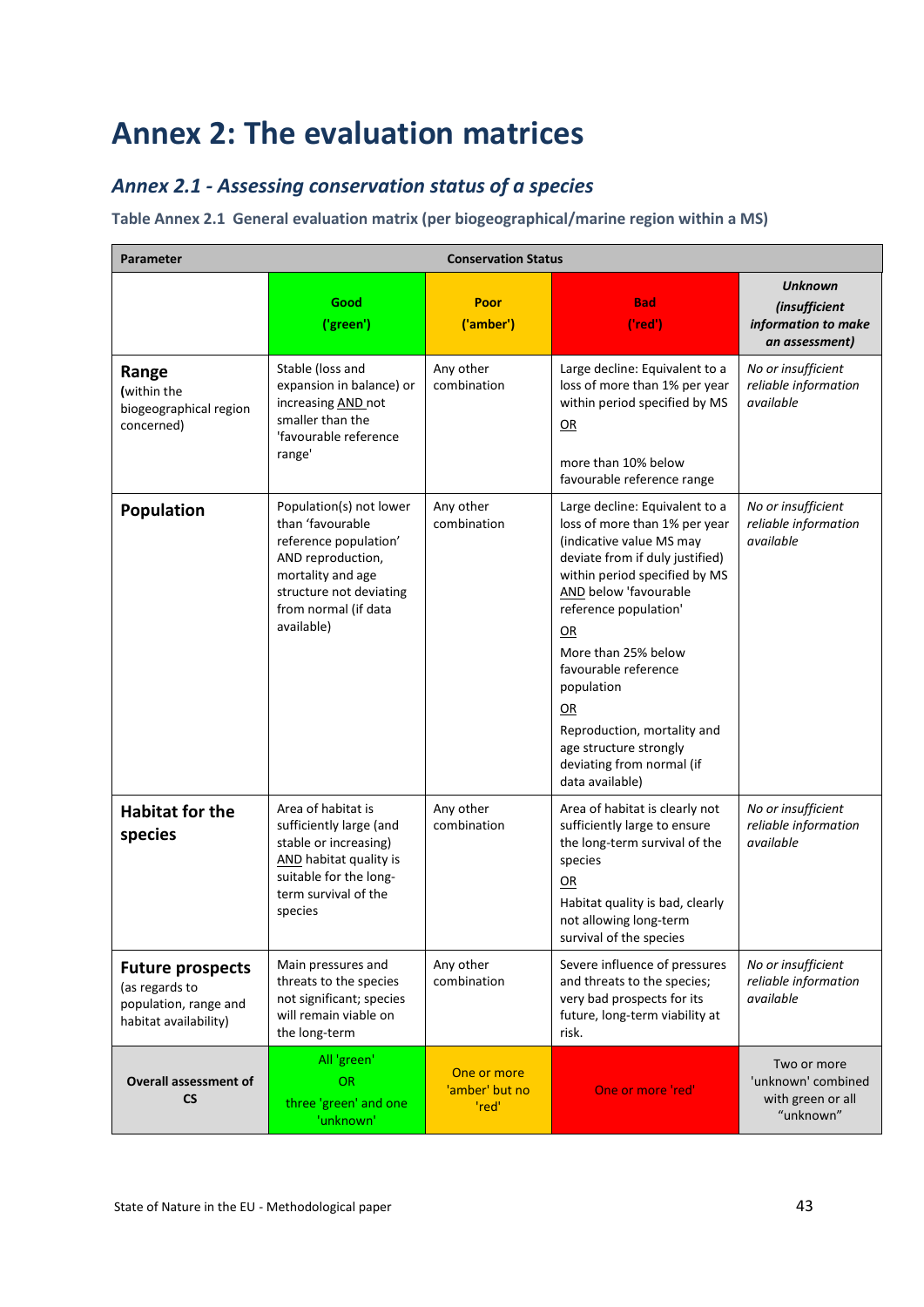## <span id="page-43-0"></span>*Annex 2.2 - Assessing conservation status of a habitats type*

| <b>Conservation Status</b><br>Parameter                                                                    |                                                                                                                                                                                                                                            |                                     |                                                                                                                                                                                                                                                                                                                          |                                                                                 |
|------------------------------------------------------------------------------------------------------------|--------------------------------------------------------------------------------------------------------------------------------------------------------------------------------------------------------------------------------------------|-------------------------------------|--------------------------------------------------------------------------------------------------------------------------------------------------------------------------------------------------------------------------------------------------------------------------------------------------------------------------|---------------------------------------------------------------------------------|
|                                                                                                            | Good<br>('green')                                                                                                                                                                                                                          | Poor<br>('amber')                   | <b>Bad</b><br>('red')                                                                                                                                                                                                                                                                                                    | <b>Unknown</b><br><i>(insufficient</i><br>information to make<br>an assessment) |
| Range<br>(within the<br>biogeographical/mari<br>ne region concerned)                                       | Stable (loss and<br>expansion in balance)<br>or increasing AND not<br>smaller than the<br>'favourable reference<br>range'                                                                                                                  | Any other combination               | Large decrease: Equivalent<br>to a loss of more than 1%<br>per year within period<br>specified by MS<br>QR<br>More than 10% below<br>'favourable reference<br>range'                                                                                                                                                     | No or insufficient<br>reliable information<br>available                         |
| Area covered by<br>habitat type<br>within range <sup>27</sup>                                              | Stable (loss and<br>expansion in balance)<br>or increasing<br>AND<br>not smaller than the<br>'favourable reference<br>area'<br><b>AND</b><br>without significant<br>changes in distribution<br>pattern within range (if<br>data available) | Any other combination               | Large decrease in surface<br>area: Equivalent to a loss of<br>more than 1% per year<br>(indicative value MS may<br>deviate from if duly<br>justified) within period<br>specified by MS<br>OR<br>With major losses in<br>distribution pattern within<br>range<br>OR<br>More than 10% below<br>'favourable reference area' | No or insufficient<br>reliable information<br>available                         |
| <b>Specific</b><br>structure and<br>functions<br>(including<br>typical species <sup>28</sup> )             | Structures and<br>functions (including<br>typical species) in good<br>condition and no<br>significant<br>deteriorations /<br>pressures                                                                                                     | Any other combination               | More than 25% of the area<br>is unfavourable as regards<br>its specific structures and<br>functions (including typical<br>species) <sup>29</sup>                                                                                                                                                                         | No or insufficient<br>reliable information<br>available                         |
| <b>Future</b><br>prospects<br>(as regards range, area<br>covered and specific<br>structures and functions) | The habitats prospects<br>for its future are<br>excellent / good, no<br>significant impact from<br>threats expected; long-<br>term viability assured                                                                                       | Any other combination               | The habitats prospects are<br>bad, severe impact from<br>threats expected; long-<br>term viability not assured.                                                                                                                                                                                                          | No or insufficient<br>reliable information<br>available                         |
| <b>Overall assessment of</b><br><b>CS</b>                                                                  | All 'green'<br><b>OR</b><br>three 'green' and one<br>'unknown'                                                                                                                                                                             | One or more 'amber'<br>but no 'red' | One or more 'red'                                                                                                                                                                                                                                                                                                        | Two or more 'unknown'<br>combined with green or<br>all 'unknown'                |

**Table Annex 2.2 General evaluation matrix (per biogeographical/marine region within a MS)**

**.** 

<sup>&</sup>lt;sup>27</sup> There may be situations where the habitat area has decreased as a result of management measures to restore another Annex I habitat or habitat of an Annex II species. The habitat could still be considered to be at 'Favourable Conservation Status' but in such cases give details in the Complementary Information section ('Other relevant information') of Annex D

<sup>&</sup>lt;sup>28</sup> See definition of typical species in the Explanatory Notes and Guidelines

<sup>&</sup>lt;sup>29</sup> E.g. by discontinuation of former management, or is under pressure from significant adverse influences, e.g. critical loads of pollution exceeded

State of Nature in the EU - Methodological paper 44